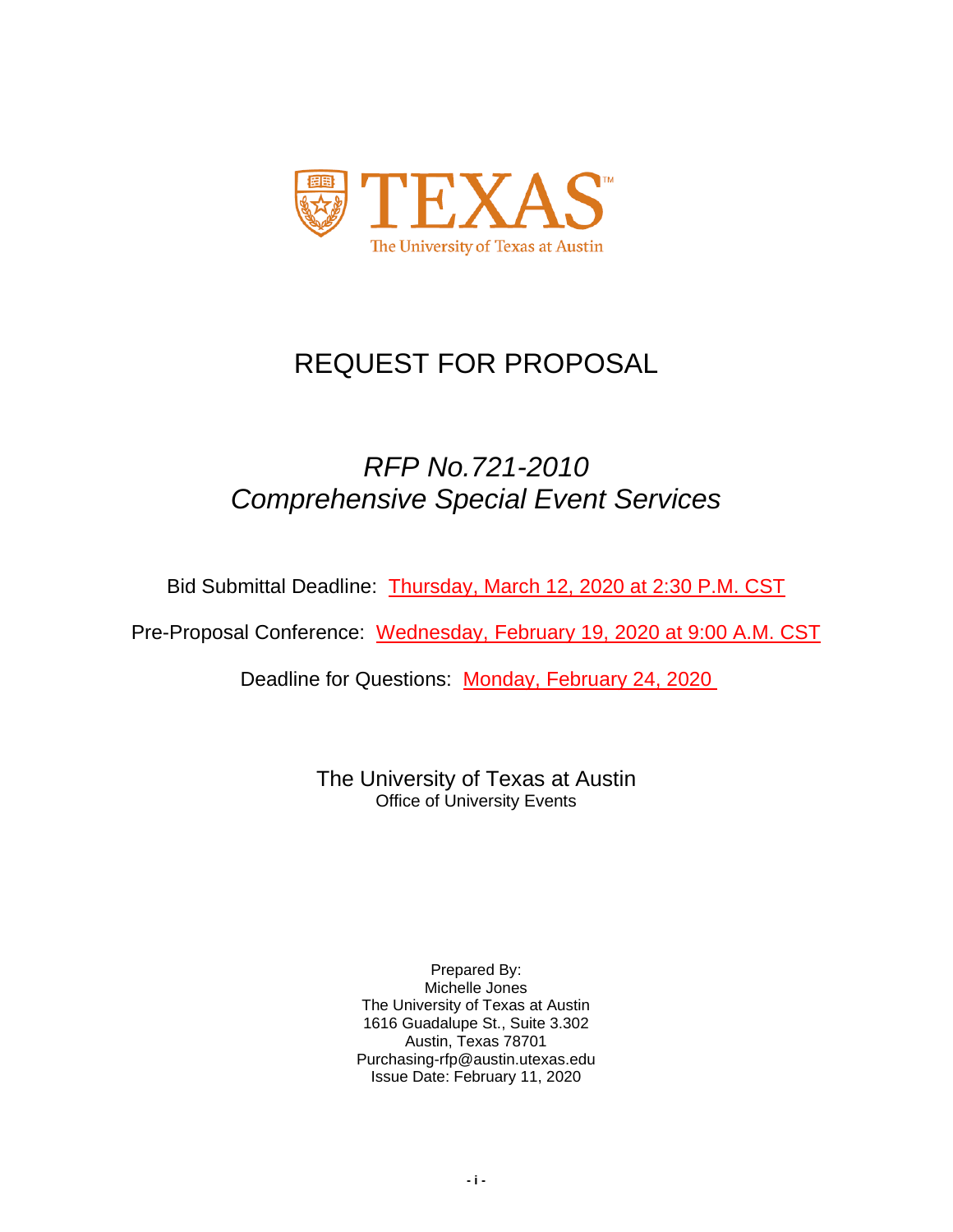# **REQUEST FOR PROPOSAL**

# **TABLE OF CONTENTS**

| SECTION 5: SPECIFICATIONS AND ADDITIONAL SUBMISSION REQUIREMENTS 12 |  |
|---------------------------------------------------------------------|--|
|                                                                     |  |

**Attachments:**

| <b>APPENDIX ONE:</b>   | <b>PROPOSAL REQUIREMENTS</b>                              |
|------------------------|-----------------------------------------------------------|
| <b>APPENDIX TWO:</b>   | <b>AGREEMENT</b>                                          |
| <b>APPENDIX THREE:</b> | <b>HUB SUBCONTRACTING PLAN</b>                            |
| <b>APPENDIX FOUR:</b>  | <b>CAMPUS MAPS</b>                                        |
| <b>APPENDIX FIVE:</b>  | <b>SAMPLE EVENT SCENARIO</b>                              |
| <b>APPENDIX SIX:</b>   | <b>PROJECT PLAN AND PRICE BREAKDOWN FOR APPENDIX FIVE</b> |
| <b>APPENDIX SEVEN:</b> | <b>ZLOTNIK FAMILY BALLROOM DRAWING</b>                    |
| <b>APPENDIX EIGHT:</b> | <b>CERTIFICATE OF INTERESTED PARTIES (FORM 1295)</b>      |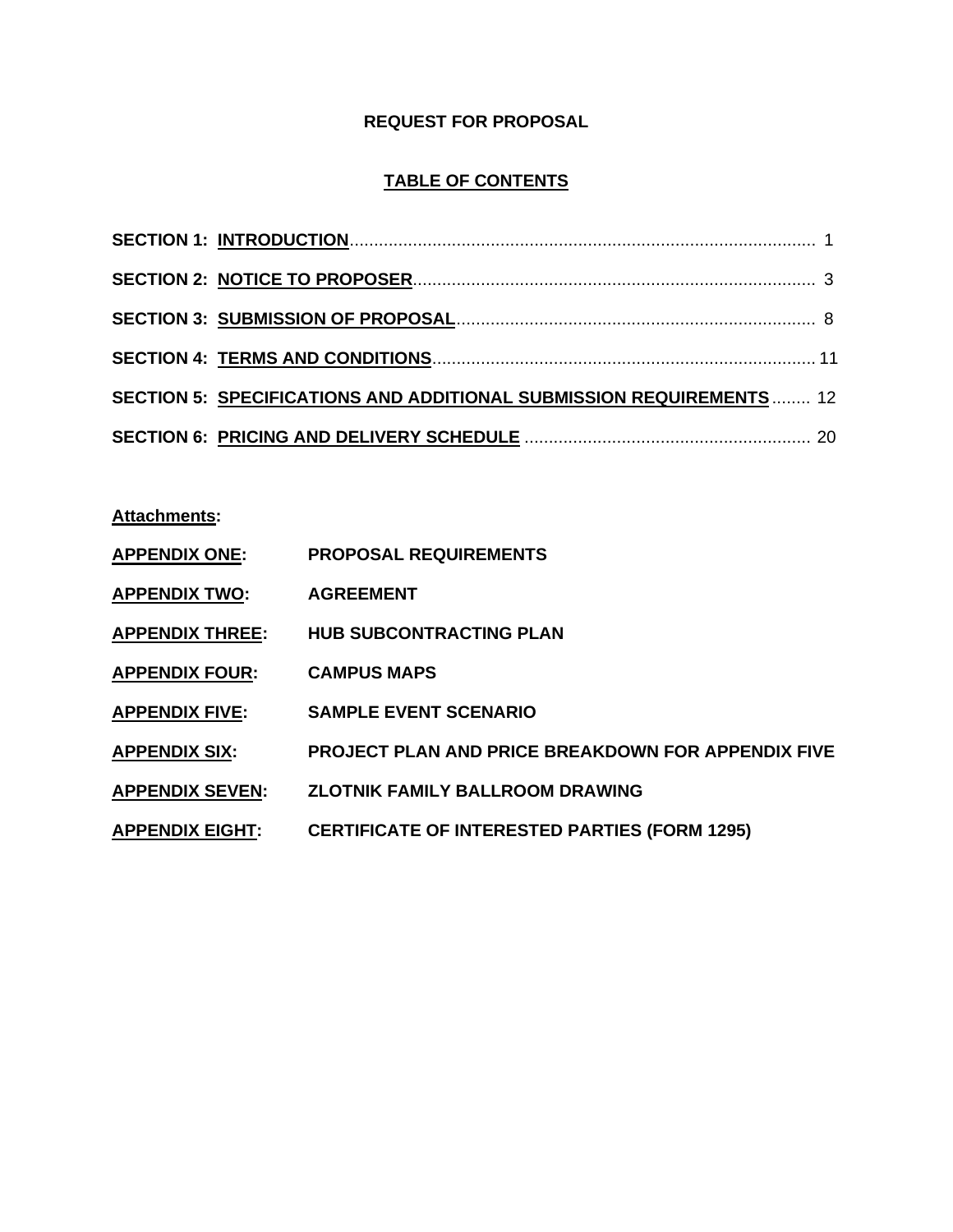### **INTRODUCTION**

### **1.1 Description of University**

The University of Texas at Austin is the largest academic component of The University of Texas System, a Tier One (1) research university, and home to more than 50,000 students and 24,000 faculty and staff members.

The University of Texas was established by the state legislature in 1881; by popular vote, the Main University was located at Austin and the Medical Branch at Galveston. The Austin campus was opened in September, 1883, with a faculty of eight (8) and a student body of 218. The central campus has grown from 40 to more than 360 acres, while the student body has increased to about 38,000 undergraduates and 12,000 graduate students. In 1967, with the creation of The University of Texas System, the name of the Main University was changed to The University of Texas at Austin.

Through teaching, research, and public service, the University's activities support its core purpose:

*To transform lives for the benefit of society through the core values of learning, discovery, freedom, leadership, individual opportunity, and responsibility.*

University students represent both the diverse population of the state and the full range of contemporary scholarship: an undergraduate may choose courses from more than 160 fields of study while pursuing any of more than 100 majors. Undergraduate study is supported by extensive mainframe and microcomputer facilities and by one of the largest academic libraries in the nation. Students also benefit from the broad range of scholarly and technical research conducted by the faculty and the research staff.

The city of Austin, with a population of about one (1) million, is a relaxed and cosmopolitan setting for the University. The city is home to respected professional communities in theatre, dance, art, and music offering a wide range of cultural events. Students may also take part in recreational activities made possible by the temperate climate and Austin's location in the Hill Country of central Texas.

The University is accredited by the Southern Association of Colleges and Schools and is one of three Southwestern members of the Association of American Universities.

### **1.2 Background and Special Circumstances**

The Office of University Events ("**University Events**") produces and creates special events ("**Events**") throughout the year for The University of Texas at Austin ("**University**.") These one-time special events are produced on behalf of the University's President, Vice Presidents, and Deans, involving high profile donors and special guests. Events include building dedications, galas, donor recognition programs, high-profile ceremonies, meetings, receptions and dinners and may be held in traditional or non-traditional settings.

Depending upon the occasion, attendance at Events can range from fewer than twenty (20) to several thousand guests. Events may be held indoors or outdoors and production services will vary with the unique purpose of each event. University needs service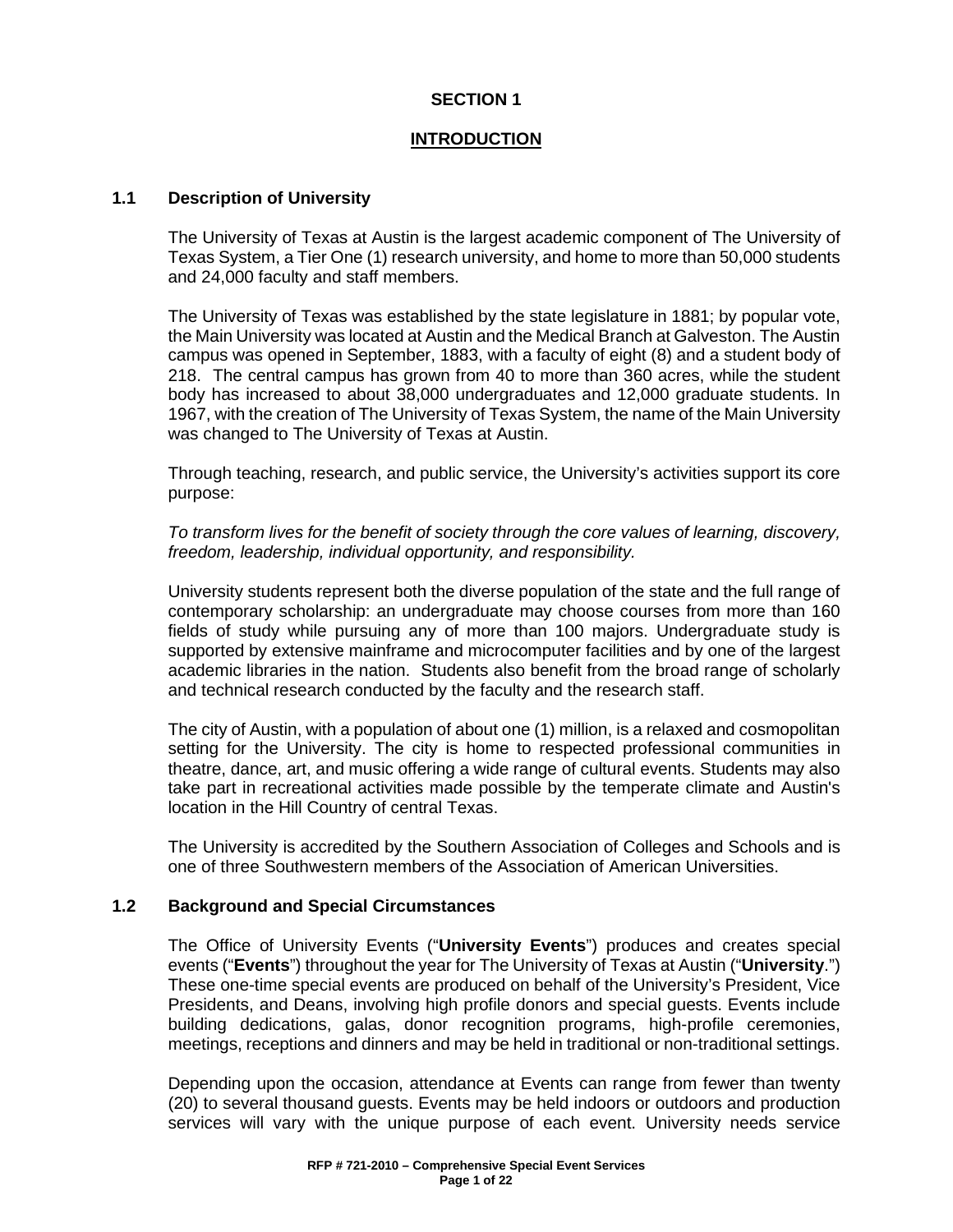providers who can provide the full scope of required production services on an "as needed" basis to support the University's Events schedule.

# **1.3 Objective of Request for Proposal**

The University of Texas at Austin ("**University**") is soliciting proposals in response to this Request for Proposal RFP No. 721-2010 (this "**RFP**"), from qualified vendors to perform work ("**Work**") more specifically described in **Section 5** (Scope of Work) of this Request for Proposal. University needs comprehensive and fully-integrated event production services ("**Services**") including:

- 1. Producer Services, Production Management, and Expertise;
- 2. Video Production Services (including multi-camera broadcast for live streaming and/or image magnification, teleprompting, and archival recording);
- 3. Theatrical Lighting Services (including intelligent lighting systems);
- 4. Audio Production Services;
- 5. Event Staging and Rigging Services (including standard and customized platforms, trusses, rigging, ramps, railing, skirting, carpeting, etc.);
- 6. Stage Properties Rental Services (including non-projection scenic elements, backdrops, lecterns, furniture, rugs, plants, etc.); and
- 7. Creative and Design Services to support all program elements; and
- 8. Other Related Services.

### **1.4 Group Purchase Authority**

Texas law authorizes institutions of higher education (defined by [§61.003,](http://www.statutes.legis.state.tx.us/Docs/ED/htm/ED.61.htm#61.003)  *[Education](http://www.statutes.legis.state.tx.us/Docs/ED/htm/ED.61.htm#61.003) Code*) to use the group purchasing procurement method (ref. §[§51.9335,](http://www.statutes.legis.state.tx.us/Docs/ED/htm/ED.51.htm#51.9335) [73.115,](http://www.statutes.legis.state.tx.us/Docs/ED/htm/ED.73.htm#73.115) and [74.008,](http://www.statutes.legis.state.tx.us/Docs/ED/htm/ED.74.htm#74.008) *Education Code*). Additional Texas institutions of higher education may therefore elect to enter into a contract with the successful Proposer under this RFP. In particular, Proposer should note that University is part of The University of Texas System (**UT System**), which is comprised of fourteen institutions described at [http://www.utsystem.edu/institutions.](http://www.utsystem.edu/institutions) UT System institutions routinely evaluate whether a contract resulting from a procurement conducted by one of the institutions might be suitable for use by another, and if so, this RFP could give rise to additional purchase volumes. As a result, in submitting its proposal, Proposer should consider proposing a pricing model and other commercial terms that take into account the higher volumes and other expanded opportunities that could result from the eventual inclusion of other institutions in the purchase contemplated by this RFP. Any purchases made by other institutions based on this RFP will be the sole responsibility of those institutions.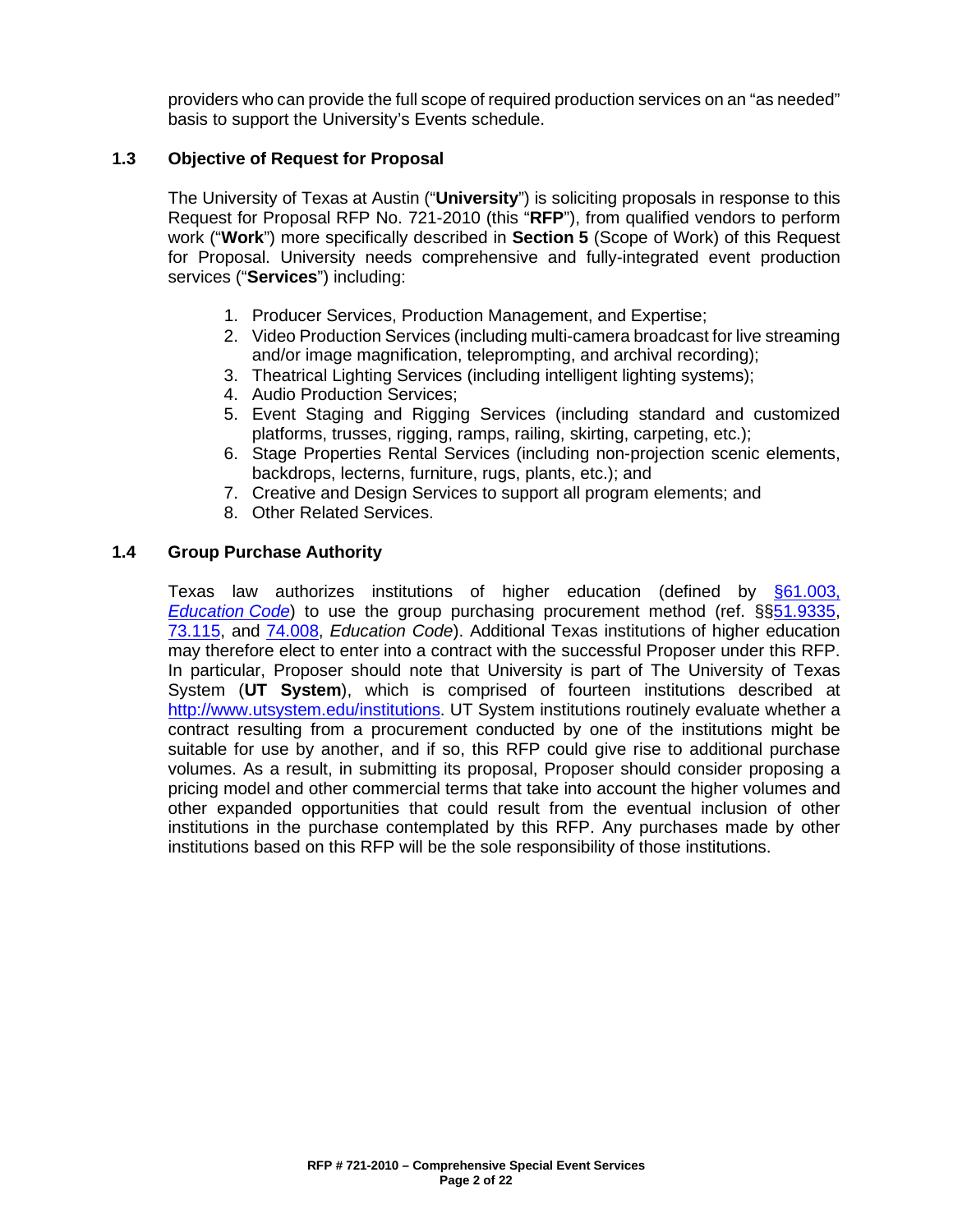# **NOTICE TO PROPOSER**

### **2.1 Submittal Deadline**

University will accept proposals until the following "**Submittal Deadline**".

### **Thursday, March 12, 2020 at 2:30 P.M. Central Standard Time (CST)**

NOTE: A public opening of responses will not be conducted for this RFP.

### **2.2 RFP Points of Contact Information**

University instructs interested parties to restrict all contact and questions regarding this RFP to written communications delivered (i) in accordance with this section on or before **Monday, February 24, 2020** (**Question Deadline**), or (ii) if questions relate to Historically Underutilized Businesses, in accordance with **Section 2.8**.

Interested parties may direct questions about this RFP to:

| <b>RFP Contact:</b><br>Email: | <b>Michelle Jones</b><br>purchasing-rfp@austin.utexas.edu |  |
|-------------------------------|-----------------------------------------------------------|--|
| <b>HUB Contact:</b>           | <b>Tiffany Dockery Gibson</b><br>Director, HUB Program    |  |
| Phone:                        | (512) 471-2851                                            |  |
| Email:                        | uthub-hsp@austin.utexas.edu                               |  |

Proposer shall make no contact concerning this RFP with other University personnel, except as permitted by the points of contact listed above.

### **2.3 Schedule of Events**

University reserves the right to change the dates as shown below.

| <b>Event</b>                       | Date and Time                                                            |  |  |
|------------------------------------|--------------------------------------------------------------------------|--|--|
| Date RFP Issued                    | Tuesday, February 11, 2020                                               |  |  |
| <b>Pre-Proposal Conference</b>     | Wednesday, February 19, 2020 at 9:00 AM CST                              |  |  |
| Deadline for Questions/Inquiries   | Monday, February 24, 2020                                                |  |  |
|                                    | Questions and Answers Document   Thursday, February 27, 2020 (Estimated) |  |  |
| Posted                             |                                                                          |  |  |
| <b>Proposal Submittal Deadline</b> | Thursday, March 12, 2020 at 2:30 PM CST                                  |  |  |

### **2.4 Pre-Proposal Conference**

University will hold a pre-proposal conference at 9 A.M., CST on Wednesday, February 19, 2020 in the Zlotnik Family Ballroom located within Robert Rowling Hall (managed by The University of Texas at Austin AT&T Hotel and Conference Center [\(https://meetattexas.com/meetings/floor-plans\)](https://meetattexas.com/meetings/floor-plans). The pre-proposal conference will allow Proposers an opportunity to ask University's representatives relevant questions and clarify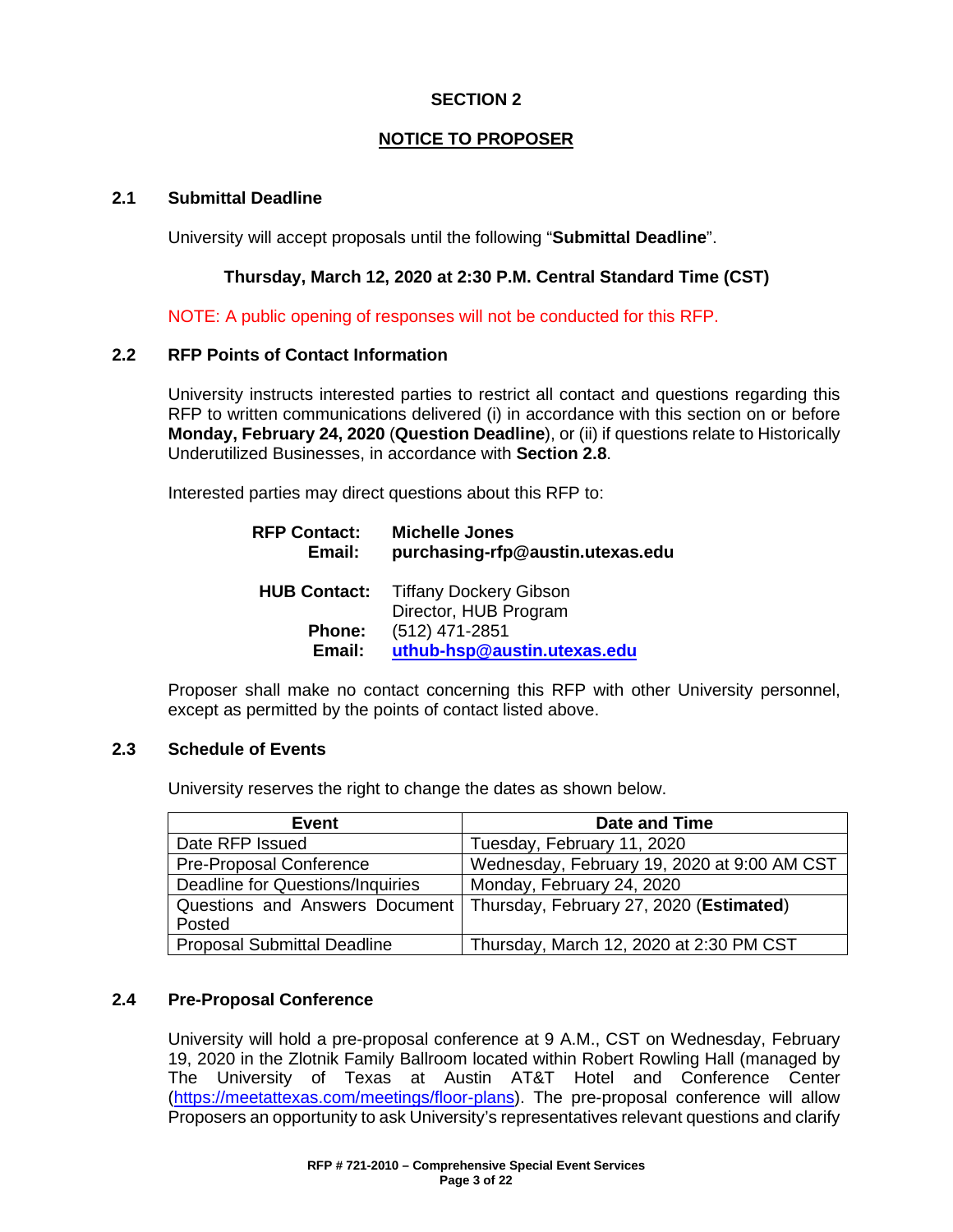### provisions of this RFP. **University highly recommends attendance at the pre-proposal conference.**

The pre-proposal conference will be held at the address listed below:

Zlotnik Family Ballroom (located within Robert Rowling Hall and managed by the AT&T Hotel and Conference Center) 300 W. Martin Luther King, Jr. Blvd Austin, TX 78705

The Zlotnik Family Ballroom can be accessed from the Rowling Hall parking garage elevators B5 and B6, located beneath Rowling Hall. The elevators open out to the service lobby.

Entrance to the Rowling parking garage is available from W. 20<sup>th</sup> Street, just to the east of Guadalulpe Street. <https://parking.utexas.edu/parking/garages/rowling-hall-garage-rhg>

Parking on and around campus can be limited. To ensure arrival, allow adequate time for parking and travel. Reference **APPENDIX FOUR** for campus maps.

### **2.5 Questions**

University instructs interested parties to submit all questions regarding this RFP in writing, to the points of contact listed in **Section 2.2**. The deadline for submitting questions regarding this RFP is listed in **Section 2.3**. Questions submitted will be answered at the sole discretion of the University in a "Question and Answer" document that will be posted as an amendment to the RFP. Only answers provided in writing by the University will be considered official. All questions should, to the degree possible, cite the specific RFP section and paragraph number(s) to which the question refers.

University will provide responses as soon as practicable following the Question Deadline. University intends to respond to all timely submitted questions. However, University reserves the right to decline to respond to any question.

### **2.6 Addendum**

An Addendum shall be posted when an addition or correction is required after the RFP is issued. Proposers are responsible for periodically checking the University website for Addenda or additional information. Proposers are required to acknowledge the Addendum by signing and returning the Addenda Checklist with their Response (ref. **APPENDIX ONE – Section 4**).

### **2.7 Criteria for Selection**

The successful Proposer, if any, selected by University through this RFP will be the Proposer that submits a proposal on or before the Submittal Deadline that meets or exceeds the requirements of this RFP and is the most advantageous to University. Contractor means the successful Proposer under this RFP.

Proposer is encouraged to submit a proposal offering the maximum benefit to University in terms of (1) service, (2) total overall cost and (3) project management expertise.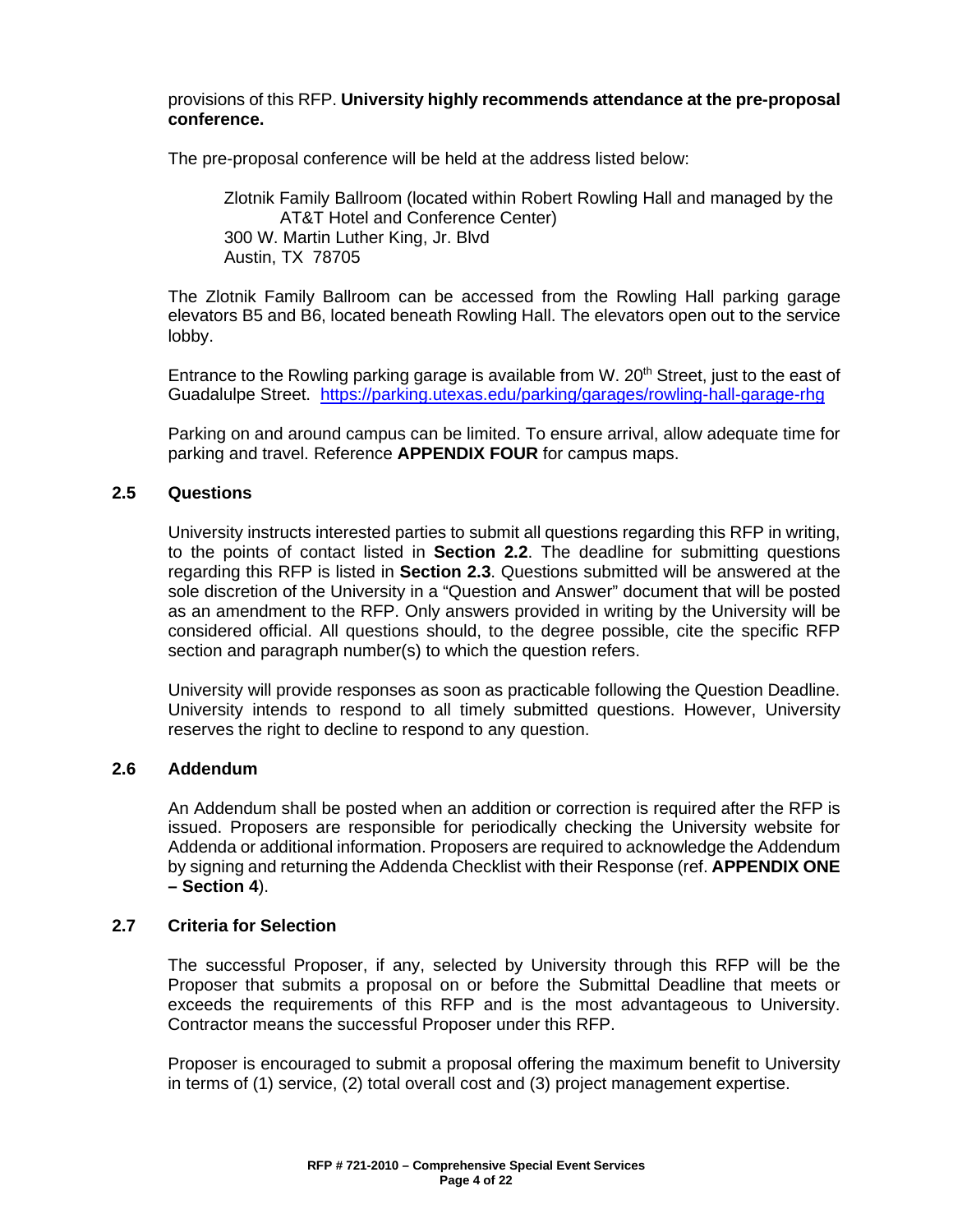The evaluation of proposals and the selection of Contractor will be based on the information provided in the proposal. University may consider additional information if University determines the information is relevant.

Criteria to be considered by University in evaluating proposals and selecting Contractor, will be these factors:

- 2.7.1 Criteria Not Scored
	- A. Ability of University to comply with laws regarding Historically Underutilized Businesses;
	- B. Ability of University to comply with laws regarding purchases from persons with disabilities; and
	- C. Proposer's exceptions to the terms and conditions set forth in **Section 4** of this RFP.

### 2.7.2 Scored Criteria

The intent of University is to award a contract to the vendor whose proposal is considered to be the best value to the State. The University will evaluate based on the following criteria and assign a total score for each Response using the following best value and score criteria.

Best Value Criteria

|                 | Price;                                                                                            |
|-----------------|---------------------------------------------------------------------------------------------------|
| $\overline{2}$  | The total long-term cost to the institution of acquiring the vendor's goods<br>or services;       |
| $\mathbf{3}$    | The reputation of the vendor and of the vendor's goods or services;                               |
| $\overline{4}$  | The vendor's past relationship with the institution;                                              |
| $5\phantom{.0}$ | The quality of the vendor's services;                                                             |
| 6               | The extent to which the services meet the institution's needs; and                                |
|                 | Any other relevant factor that a private business entity would consider in<br>selecting a vendor. |

The following criteria and weighting below will be applied in evaluating the proposal.

### **RFP Specific Scored Criteria:**

| А. | Cost                                                   | <b>25%</b> |
|----|--------------------------------------------------------|------------|
| В. | Vendor Experience                                      | <b>20%</b> |
|    | C. Quality of Services                                 | 25%        |
| D. | <b>Project Deliverables</b>                            | 15%        |
| E. | Producer Services, Production Management and Expertise | 15%        |
|    | Total:                                                 | $100\%$    |

When considering 'best value' and award, the University reserves the right to set a minimum score requirement regarding the Best Value Criteria listed in the table above.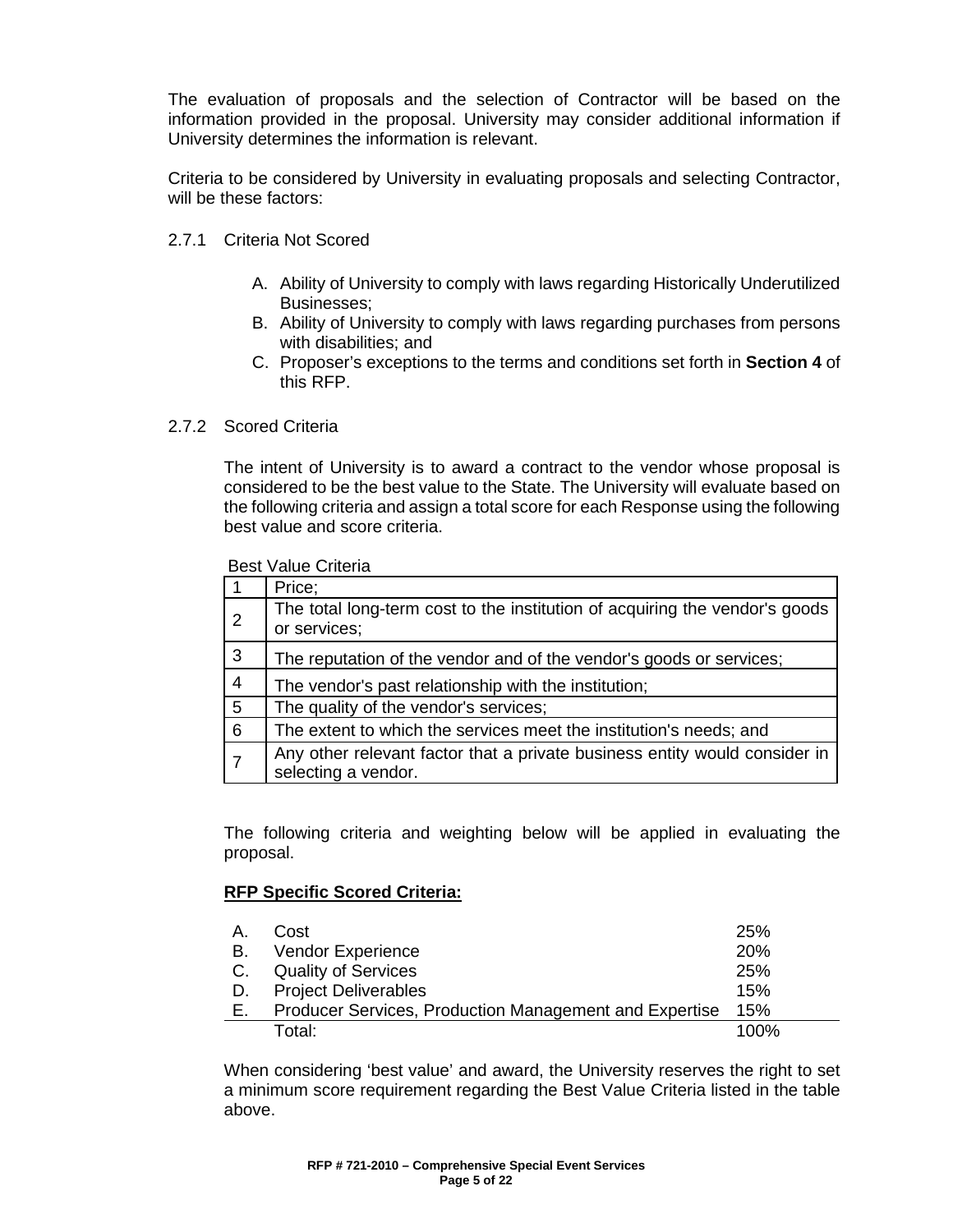### 2.7.3 Evaluation for a Single Response

If only one (1) Response is received in response to the advertised RFP or only one (1) Response passes the Initial Responsiveness Screening, the University will review the Response for compliance with specifications, identify any areas of noncompliance, and if applicable, identify questions that need to be asked of the Proposer to clarify the Response. The Response must meet all required technical specifications.

### **2.8 Historically Underutilized Businesses**

2.8.1 All agencies of the State of Texas are required to make a good faith effort to assist historically underutilized businesses ("**HUBs**") in receiving contract awards. The goal of the HUB program is to promote full and equal business opportunity for all businesses in contracting with state agencies. Pursuant to the HUB program, if under the terms of any agreement or contractual arrangement resulting from this RFP, Contractor subcontracts any Work, then Contractor must make a good faith effort to utilize HUBs certified by the Procurement and Support Services Division of the Texas Comptroller of Public Accounts. Proposals that fail to comply with the requirements contained in this **Section 2.8** will constitute a material failure to comply with advertised specifications and will be rejected by University as nonresponsive. Additionally, compliance with good faith effort guidelines is a condition precedent to awarding any agreement or contractual arrangement resulting from this RFP. Proposer acknowledges that, if selected by University, its obligation to make a good faith effort to utilize HUBs when subcontracting any Work will continue throughout the term of all agreements and contractual arrangements resulting from this RFP. Furthermore, any subcontracting of Work by the Proposer is subject to review by University to ensure compliance with the HUB program.

### 2.8.2 **University has reviewed this RFP in accordance with 34 [TAC §20.285,](http://texreg.sos.state.tx.us/public/readtac$ext.TacPage?sl=R&app=9&p_dir=&p_rloc=&p_tloc=&p_ploc=&pg=1&p_tac=&ti=34&pt=1&ch=20&rl=285) and has determined that subcontracting opportunities are probable under this RFP.**

2.8.3 A HUB Subcontracting Plan ("**HSP**") is a required part of the proposal. The HSP will be developed and administered in accordance with University's Policy on Utilization of Historically Underutilized Businesses, attached as **APPENDIX THREE**.

*Each Proposer must complete and return the HSP in accordance with the terms and conditions of this RFP, including APPENDIX THREE. Proposers that fail to submit the HSP will be considered non-responsive to this RFP as required by*  §2161.252, *[Government Co](http://www.statutes.legis.state.tx.us/Docs/GV/htm/GV.2161.htm#2161.252)*de*.*

*Questions regarding the HSP may be directed to the contact listed in Section 2.2.*

Contractor will not be permitted to change its HSP unless: (1) Contractor completes a new HSP in accordance with the terms of **APPENDIX THREE**, setting forth all modifications requested by Contractor, (2) Contractor provides the modified HSP to University, (3) University approves the modified HSP *in writing, and (*4) all agreements resulting from this RFP are amended in writing to conform to the modified HSP.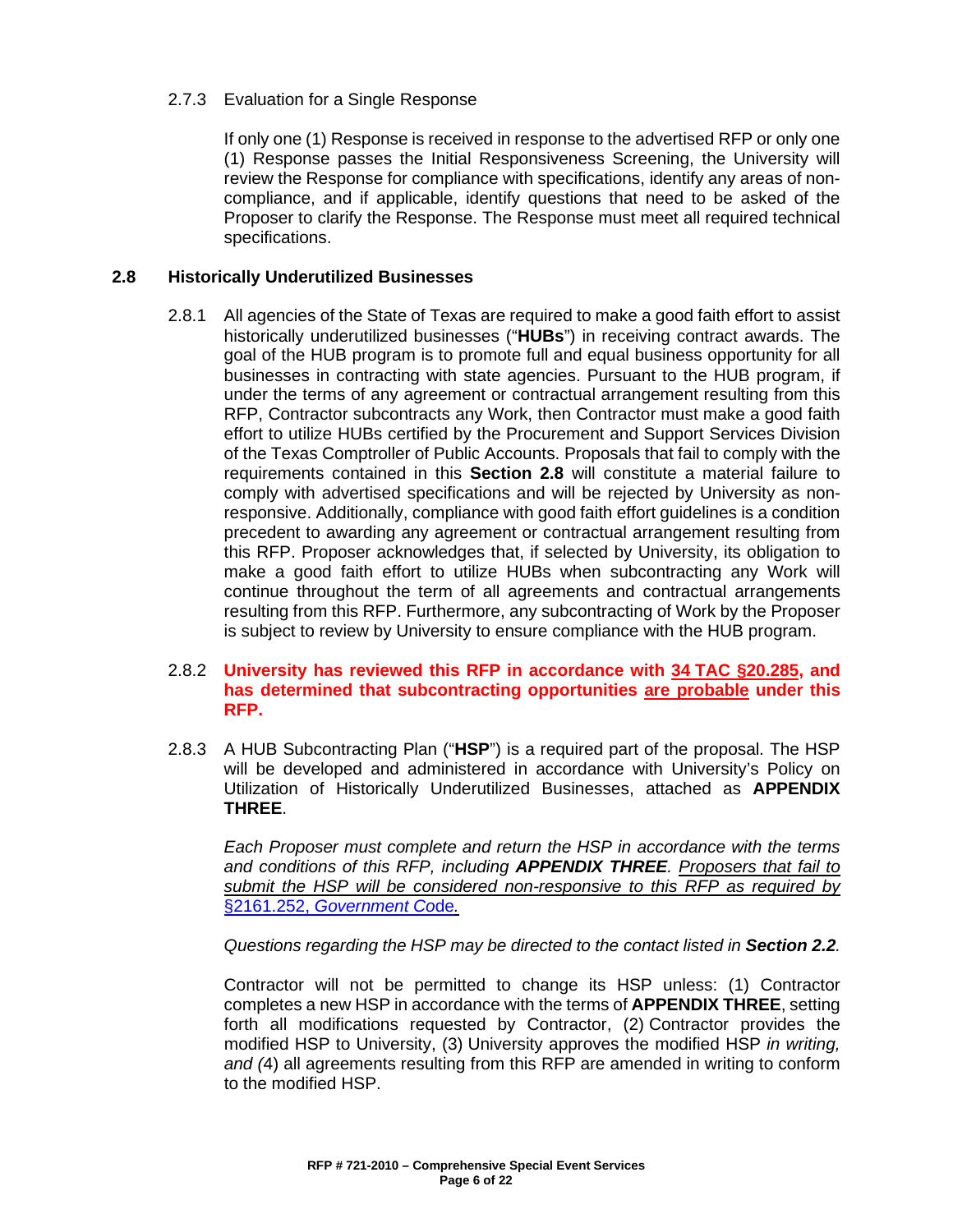- 2.8.4 *At the same time Proposer submits its* proposal *(no later than the Submittal Deadline (ref. Section 2.1))*, Proposer must submit the following HUB materials ("**HUB Materials**"):
	- (a) **One (1) complete original paper copies of Proposer's HSP**, and
	- (b) **One (1) complete electronic copy of Proposer's HSP in a single .pdf file on the USB flash drive**

Proposer's HUB Materials ("**HSP Envelope**") must be packaged and shipped independent of the proposal (as instructed in **Section 3.2**) and labeled as indicated below:

- 2.8.4.1 RFP No. and the Submittal Deadline (ref. **Section 2.1**) in the lower left hand corner,
- 2.8.4.2 Name and the return address of Proposer, and
- 2.8.4.3 Phrase "HUB Subcontracting Plan."

Any proposal submitted in response to this RFP that is not accompanied by a separate HSP Envelope meeting the above requirements may be rejected by University and returned to Proposer unopened as non-responsive due to material failure to comply with advertised specifications.

University will open Proposer's HSP Envelope prior to opening the proposal to confirm Proposer submitted the HSP. Proposer's failure to submit the HSP will result in University's rejection of the proposal as non-responsive due to material failure to comply with advertised specifications.

**NOTE**: The requirement that Proposer provide the HSP under this section is separate from and does not affect Proposer's obligation to provide University with the number of copies of its proposal specified in **Section 3.1**.

2.8.5 University will offer Proposer an opportunity to seek informal review of its draft HSP by University's HUB Office before the Submittal Deadline. Details will be provided at the Pre-Proposal Conference (ref. **Section 2.4**). Proposer may contact University's HUB office directly to request an appointment. Informal review is designed to help address questions Proposer may have about how to complete its HSP properly. Concurrence or comment on Proposer's draft HSP by University will *not* constitute formal approval of the HSP, and will *not* eliminate the need for Proposer to submit its final HSP to University as instructed by **Section 2.8**.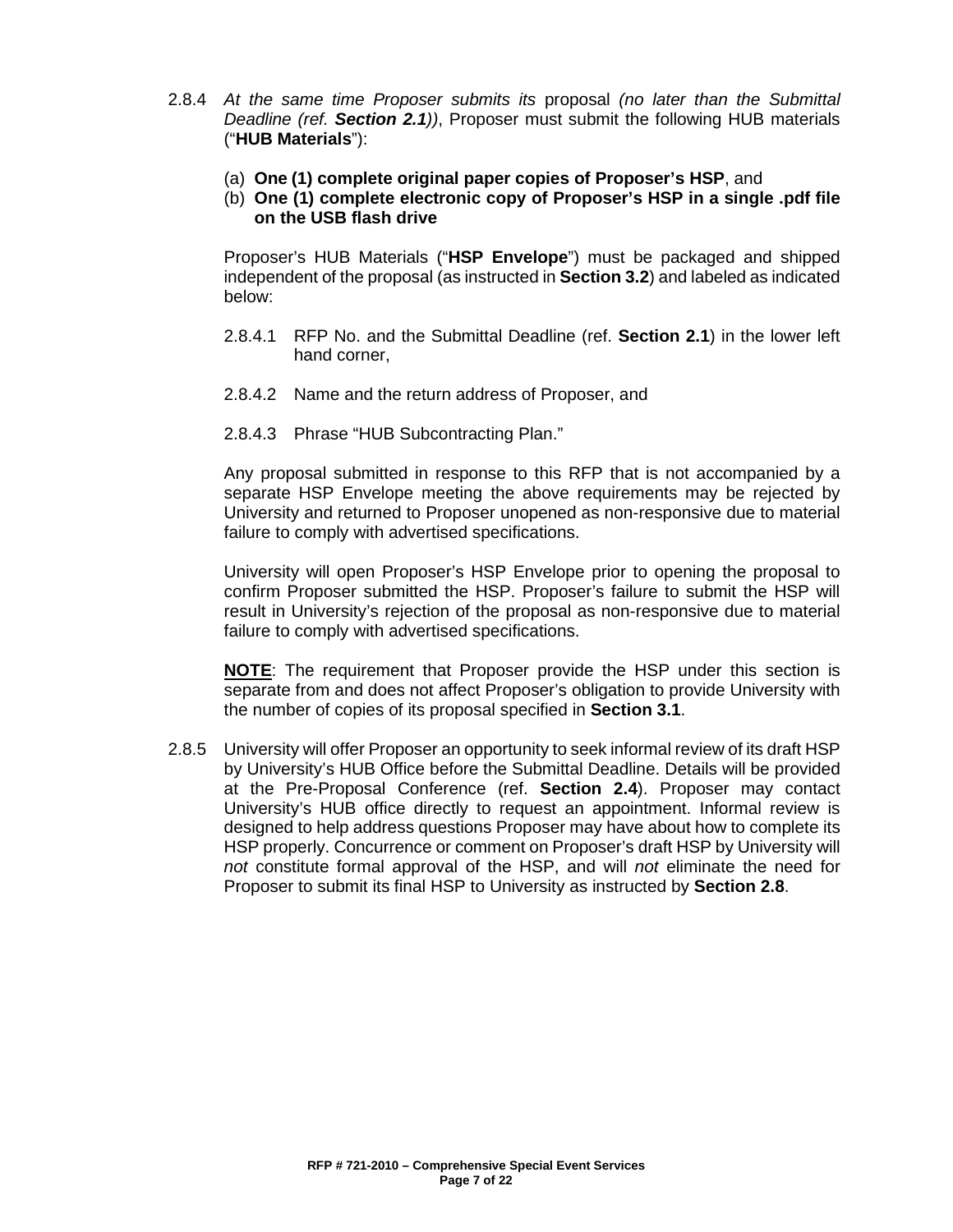### **SUBMISSION OF PROPOSAL**

### **3.1 Number of Copies**

Proposer must submit the following copies of the RFP proposal:

- A. One (1) complete paper copy of its *entire* proposal,
- B. One (1) USB Flash Drive with two (2) separate copies. The USB flash drive must include a protective cover and be labeled with Proposer's name and RFP number. Include:
	- One (1) *complete electronic copy of its entire proposal in a single .pdf file*.
	- One (1) *electronic copy of its proposal in a single .pdf* without pricing relative to **Section 6**.

A *manual* signature by an authorized officer of Proposer must appear on the Execution of Offer (ref. **APPENDIX ONE – Section 2**) of the submitted paper copy of the proposal.

### **3.2 Submission**

Sealed Proposals must be received by University on or before the Submittal Deadline (ref. **Section 2.1**) and delivered to:

> The University of Texas at Austin Purchasing Office 1616 Guadalupe St. UTA Building, Suite 3.302 Austin, Texas 78701 **Attn: Michelle Jones**

### NOTE: Show the Request for Proposal number, title, submittal date and time in the lower left-hand corner of sealed bid envelope (box/container).

Proposals must be typed on letter-size (8-1/2" x 11") paper, and must be submitted in a 3 ring binder. Preprinted material should be referenced in the proposal and included as labeled attachments. Sections within a proposal should be divided by tabs for ease of reference.

### **\*\*University will not accept proposal submitted by email, telephone, or FAX transmission.**

The Request for Proposal response **must** be received in the University of Texas at Austin Purchasing Office prior to the due date listed on the first page of this solicitation. The proposals will be time, date stamped, and secured for the proposal opening. Any Proposals received after the specified time will not be considered under any circumstance and will be returned to sender unopened.

**\*\*Due to the construction and parking restrictions, Respondents should ensure that an adequate lead time is given to allow sufficient time for the RFP to be delivered.**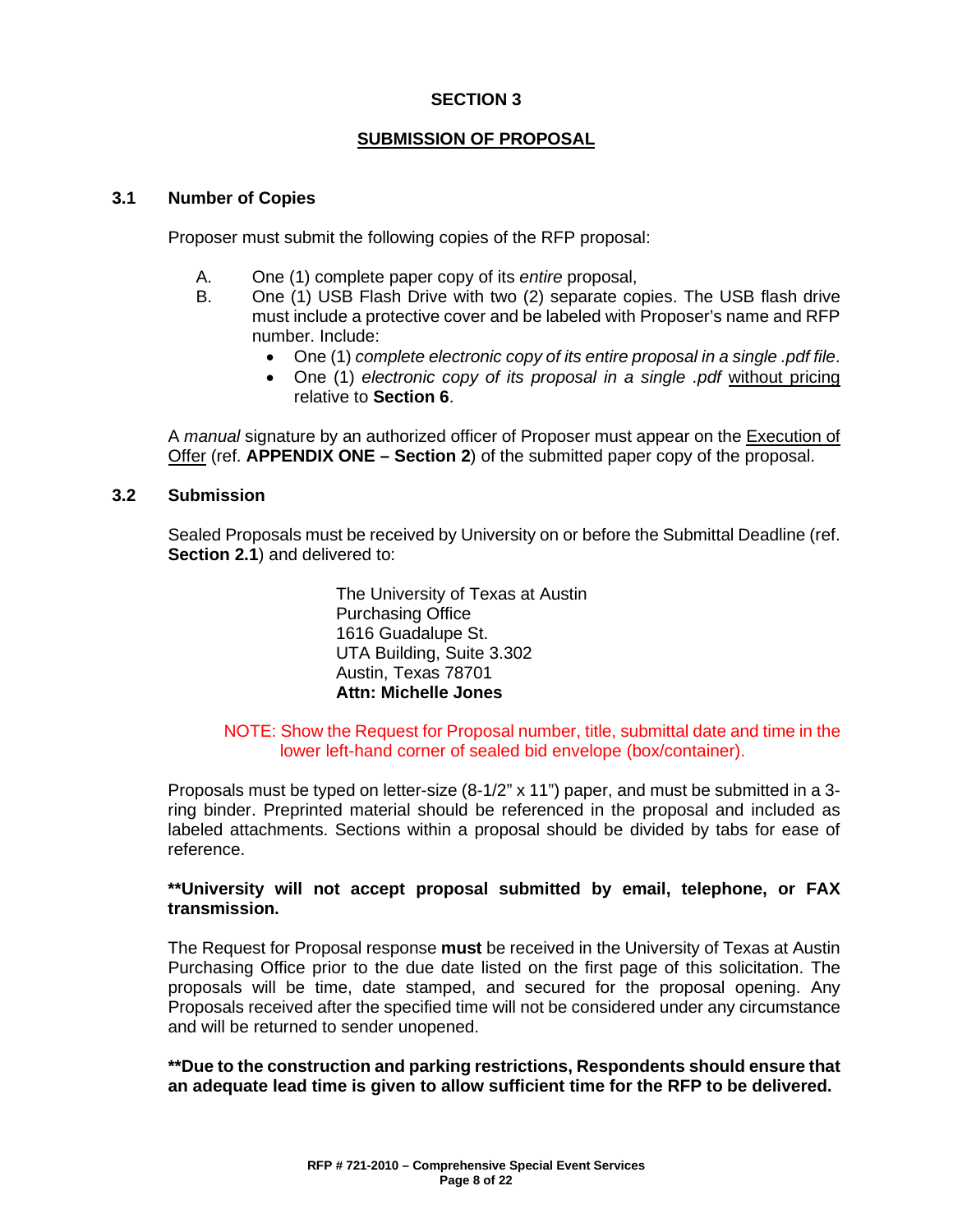**\*\*If delivering by mail or parcel service: Respondents should ensure that an adequate lead time is given to account for delays in delivery.**

### **3.3 Proposal Validity Period**

Each proposal must state that it will remain valid for University's acceptance for a minimum of one hundred and twenty (120) days after the Submittal Deadline, to allow time for evaluation, selection, and any unforeseen delays.

### **3.4 Terms and Conditions**

- **3.4.1** Proposer must comply with the requirements and specifications contained in this RFP, including the Terms and Conditions (ref. **Section 4** and **APPENDIX TWO**), the Notice to Proposer (ref. **Section 2**), Proposal Requirements (ref. **APPENDIX ONE**) and the Specifications and Additional Submission Requirements (ref. **Section 5**). If there is a conflict among the provisions in this RFP, the provision requiring Proposer to supply the better quality or greater quantity of services will prevail, or if such conflict does not involve quality or quantity, then interpretation will be in the following order of precedence:
	- A. Specifications and Additional Submission Requirements (ref. **Section 5**);
	- B. Terms and Conditions (ref. **Section 4** and **APPENDIX TWO);**
	- C. Proposal Requirements (ref. **APPENDIX ONE**);
	- D. Notice to Proposers (ref. **Section 2**).

### **3.5 Submittal Checklist**

Proposer is instructed to submit, sign, and return a complete hard copy of the following documents as a part of its proposal. The RFP should be organized in the order as listed below. If Proposer fails to return each of the following items with its proposal, then University may reject the proposal.

- **3.5.1** Signed and Completed Execution of Offer (ref. **APPENDIX ONE – Section 2**)
- **3.5.2** Responses to Proposer's General Questionnaire (ref. **APPENDIX ONE – Section 3**)
- **3.5.3** Signed and Completed Addenda Checklist (ref. **APPENDIX ONE – Section 4**)
- **3.5.4** Responses to Questions and Requests for Information in the Specifications and Additional Submission Requirements section (ref. **RFP Section 5**)
- **3.5.5** Signed and Completed Pricing and Delivery Schedule (ref. **RFP Section 6)**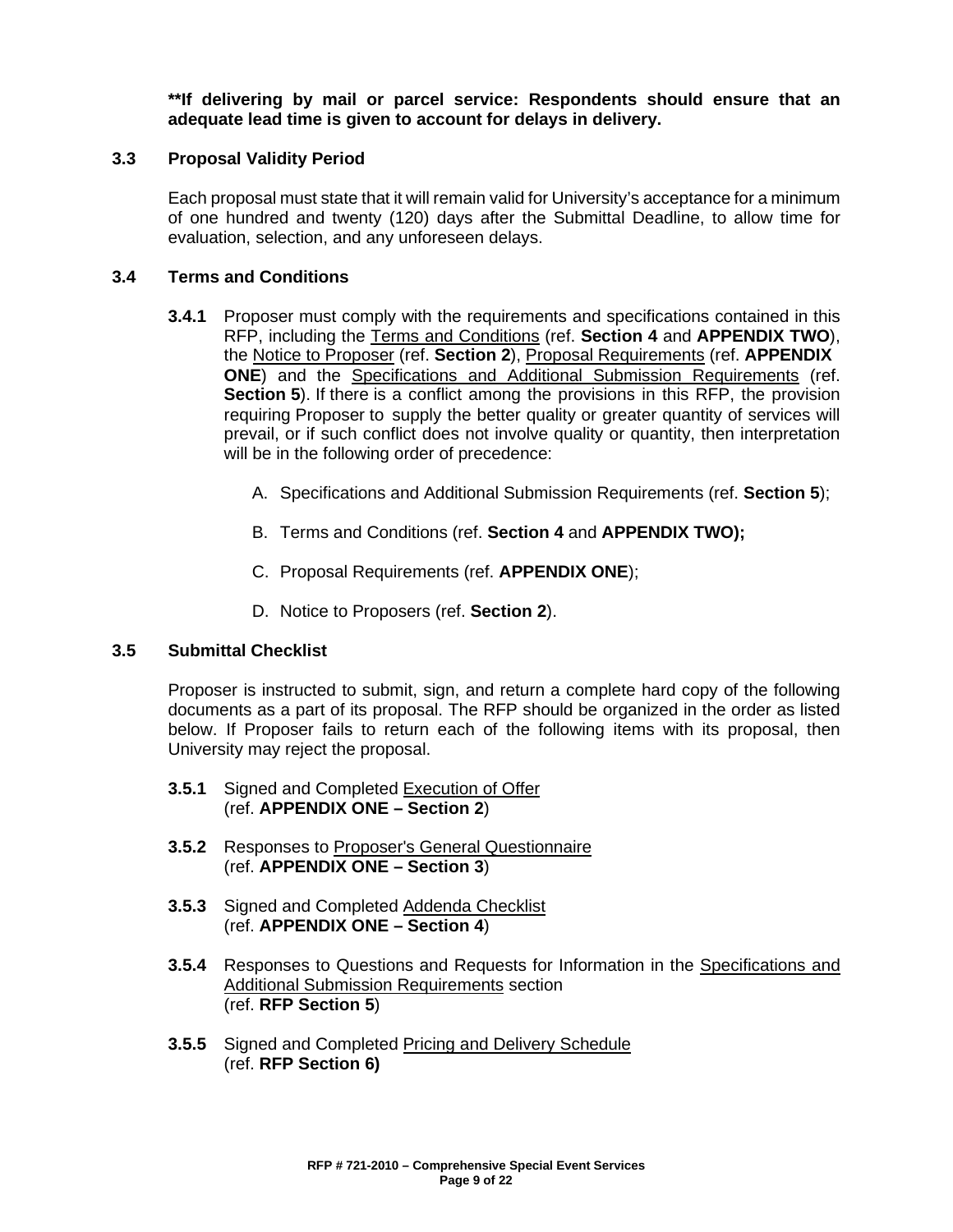- **3.5.6** Pricing and Rate Sheets for Equipment, Services, and Labor and any other applicable documents as listed in **Section 6** (ref. **RFP Section 6**).
- **3.5.7** Detailed Project Plan and Cost Breakdown of Sample Event Scenario listed in **APPENDIX FIVE** with and without pricing (ref. **APPENDIX SIX**)
- **3.5.8** One (1) flash drive with two (2) separate files as listed below: (ref. **RFP Section 3.1**)
	- A. One (1) complete electronic copy of entire proposal, including the manually signed pages, in a single .pdf file; and
	- B. One (1) electronic copy of proposal in a single .pdf file without pricing relative to **Section 6**.
- **3.5.9** Signed and completed original of the HUB Subcontracting Plan or other applicable documents in a separate package (ref. **RFP Section 2.8** and **APPENDIX THREE**).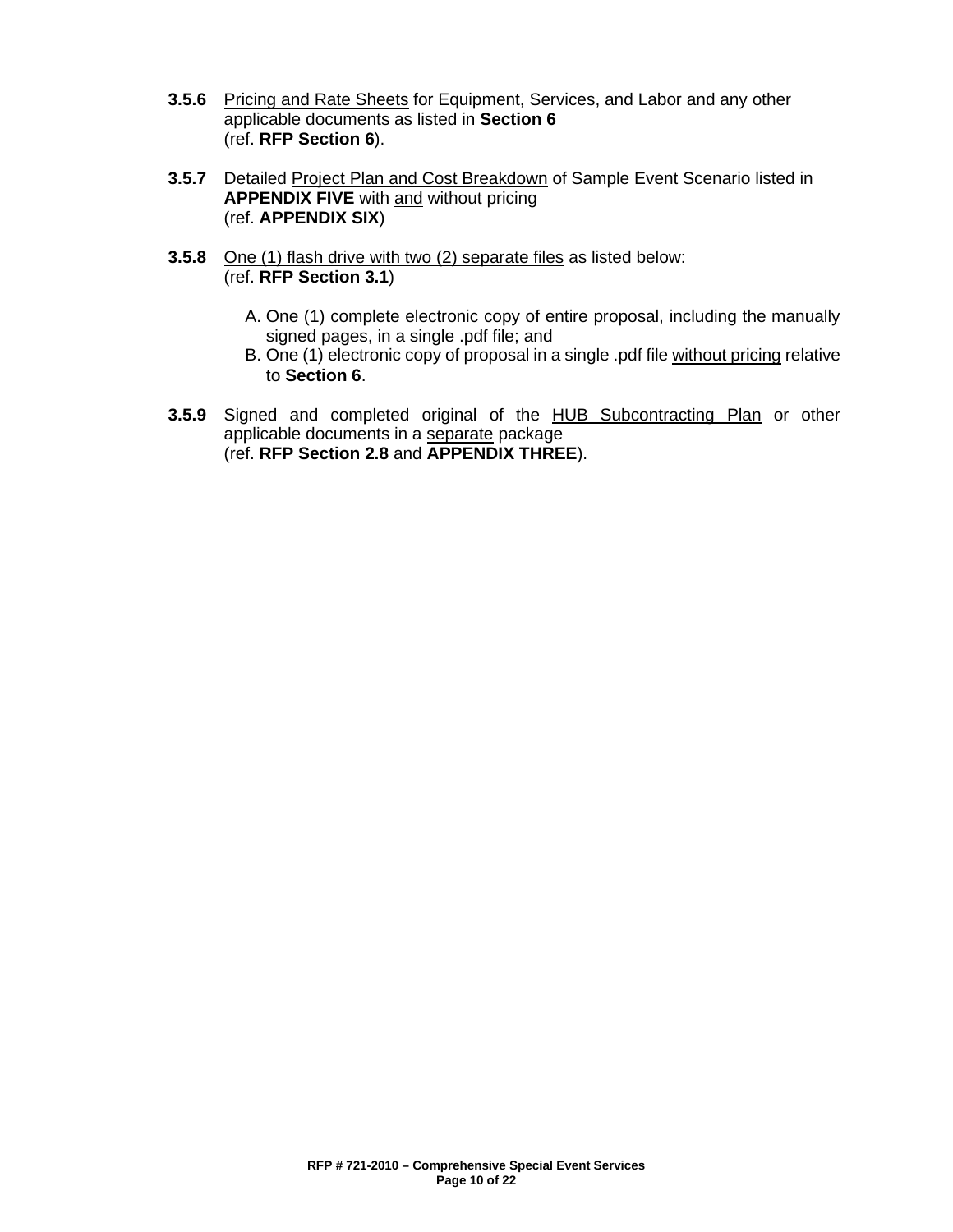### **TERMS AND CONDITIONS**

The terms and conditions contained in the attached Agreement (ref. **APPENDIX TWO**) or, in the sole discretion of University, terms and conditions substantially similar to those contained in the Agreement, will constitute and govern any agreement that results from this RFP. If Proposer takes exception to any terms or conditions set forth in the Agreement, Proposer will submit a list of the exceptions as part of its proposal in accordance with **Section 4.1** of this RFP. Proposer's exceptions will be reviewed by University and may result in disqualification of Proposer's proposal as non-responsive to this RFP. If Proposer's exceptions do not result in disqualification of Proposer's proposal, then University may consider Proposer's exceptions when University evaluates the Proposer's proposal.

### **NOTE: Exceptions cannot be taken to the RFP document itself, nor can it be redlined. These actions may result in Proposer's disqualification.**

**4.1** If Proposer takes exception to any terms or conditions set forth in the Agreement (ref. **APPENDIX TWO**), Proposer must submit a list of the exceptions with proposal. Proposer must label exceptions as **Section 4.1** in the proposal.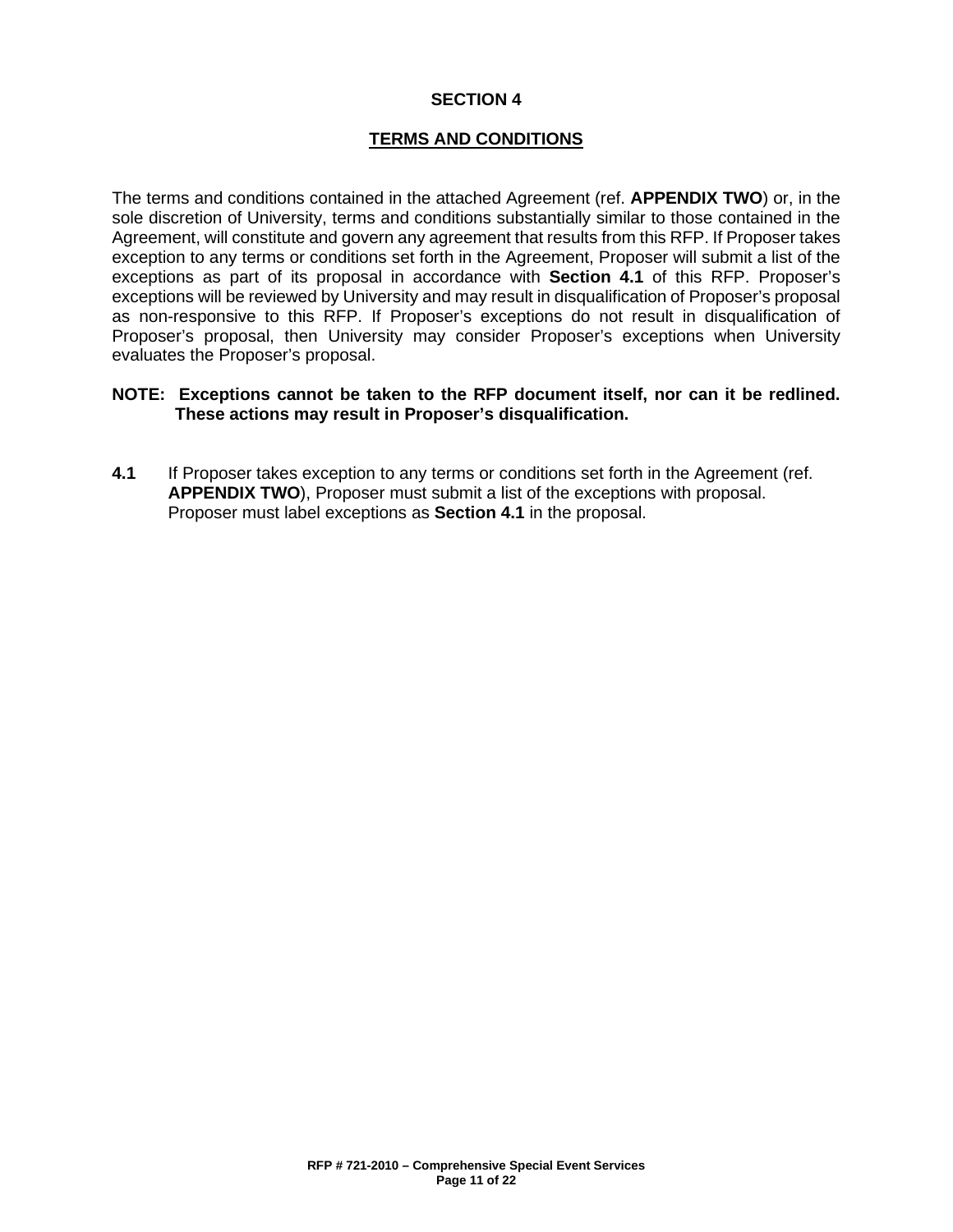### **SPECIFICATIONS AND ADDITIONAL SUBMISSION REQUIREMENTS**

### **5.1 General**

Minimum requirements and specifications for Work, as well as certain requests for information to be provided by Proposer as part of its proposal, are set forth below. As indicated in **Section 2.7**, **Contractor** means the successful Proposer.

Any agreement resulting from this RFP will cover all service packages as described in this RFP. As specific program elements may change, or as necessitated by technological advances in equipment, University reserves the right to add or remove any equipment and services as needed.

**Contract Term:** University intends to enter into an agreement with the Contractor to perform the Work for an initial three (3) year base term, with the option to renew for two (2) additional two (2) year renewal periods, upon mutual written agreement of both parties.

**Approval by the Board of Regents:** No Agreement resulting from this RFP will be effective for amounts exceeding two million five hundred thousand dollars (\$2,500,000) until approved by the Board of Regents of The University of Texas System.

**Multiple Awards:** The scope of future programs, in combination with density of the demanding event schedule, may require several Contractors to provide Services simultaneously. The expectation is that one (1) Contractor will provide Services per event, but there may be multiple events occurring at the same time. Therefore, University reserves the right to make multiple awards against this RFP. University reserves the right to determine which Contractor will provide services for specified programs and can make adjustments as needed during the term of the Agreement.

**No Required Quantities or Minimum Amounts:** No minimum quantities or minimum dollar amounts are guaranteed or implied. Any agreement that results from this RFP will be a blanket purchase agreement. Work will be requested by University on an as-needed basis.

### **5.2 Minimum Requirements**

Each Proposal must include information that clearly indicates that Proposer meets each of the following minimum qualification requirements:

- A. Demonstrated record of providing full production services for at least five (5) years as an established company (ref. **Section 5.10, Question 3 and 4**).
- B. Demonstrated record of providing similar services in both indoor and outdoor setting (ref. **Section 5.10, Question 4 and 5**).

### **5.3 University Responsibilities**

University will:

A. Provide Contractor with appropriate point(s) of contact to facilitate Work.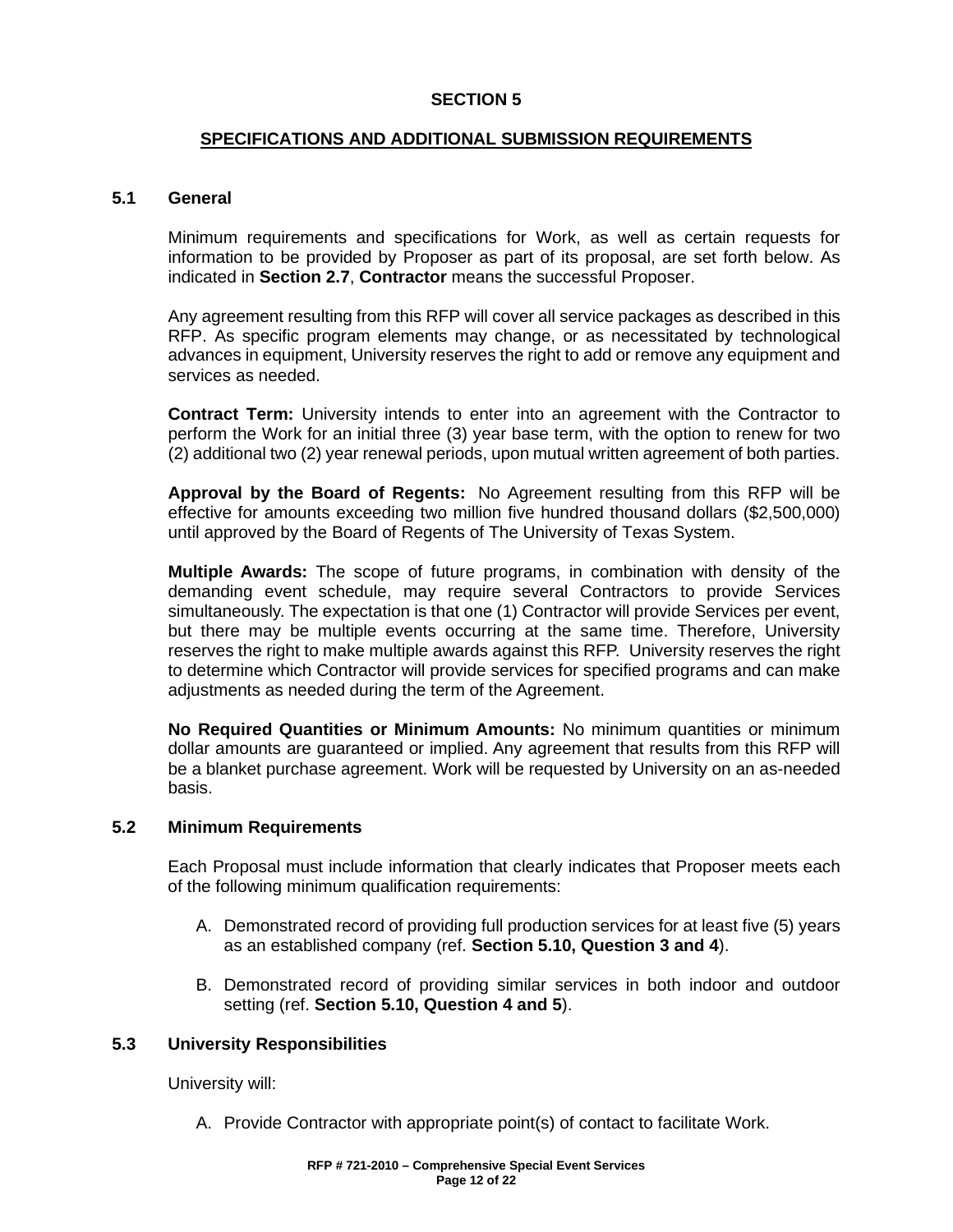- B. Respond to Contractor's inquiries in a timely manner.
- C. Provide schedule(s), location(s), security and building access, etc. needed to facilitate Work.

### **5.4 Contractor Responsibilities**

- A. Upon request by University Events, Contractor must provide written estimates for equipment and/or services to be utilized. Estimates must be approved by University before services and equipment can be delivered.
- B. Prior to providing estimate for Work, Contractor is required to make a minimum of one (1) site visit prior to the setup of each program to determine logistical and technical issues.
- C. When providing an estimate for Work, Contractor must provide or arrange for any supplemental support equipment (scissor lifts, man lifts, forklifts, etc.) required for the preparation and execution of Services.
- D. Contractor is responsible for determining and providing all equipment, personnel, etc. needed for the complete setup, with exact arrangement to be determined in cooperation with University Events.
- E. Contractor must provide a schedule of estimated personnel and hours as part of Work estimate, including all necessary cartage and labor for load-in, set-up, focus, rehearsals, event operation, strike and load-out. Contractor's crew must include all personnel necessary for event.
- F. Contractor must employ, train, and supervise an adequate staff to provide efficient, dedicated, prompt and courteous service to all University Events requests. Contractor staff and management must be qualified with the technical and business expertise necessary to provide Services (ref. **Section 5.5.9**).
- G. Contractor must work with University staff and other technical services providers to facilitate setup operation, and teardown of all equipment necessary to support Event. Contractor must interact and consult as required with the University Events team members providing other services, as applicable.
- H. Contractor must specify and communicate details of electrical loads, locations and connector types to the University's Project Management and Construction Services ("**PMCS**") for power hookups (i.e. power distribution and cable runs, etc.).
- I. Contractor must furnish all labor, insurance, supervision, equipment and incidentals necessary for the provision of Work to University.
- J. Contractor must obtain and keep current all licenses required to fully perform the Services under City, County, State, and Federal law.
- K. Contractor must operate during all hours necessary to support Event activities on University premises.
- L. Contractor must be able to provide Services and equipment for both indoor and outdoor productions. Some outdoor programs are located on or adjacent to historic University buildings and working offices. The setup must be temporary, and the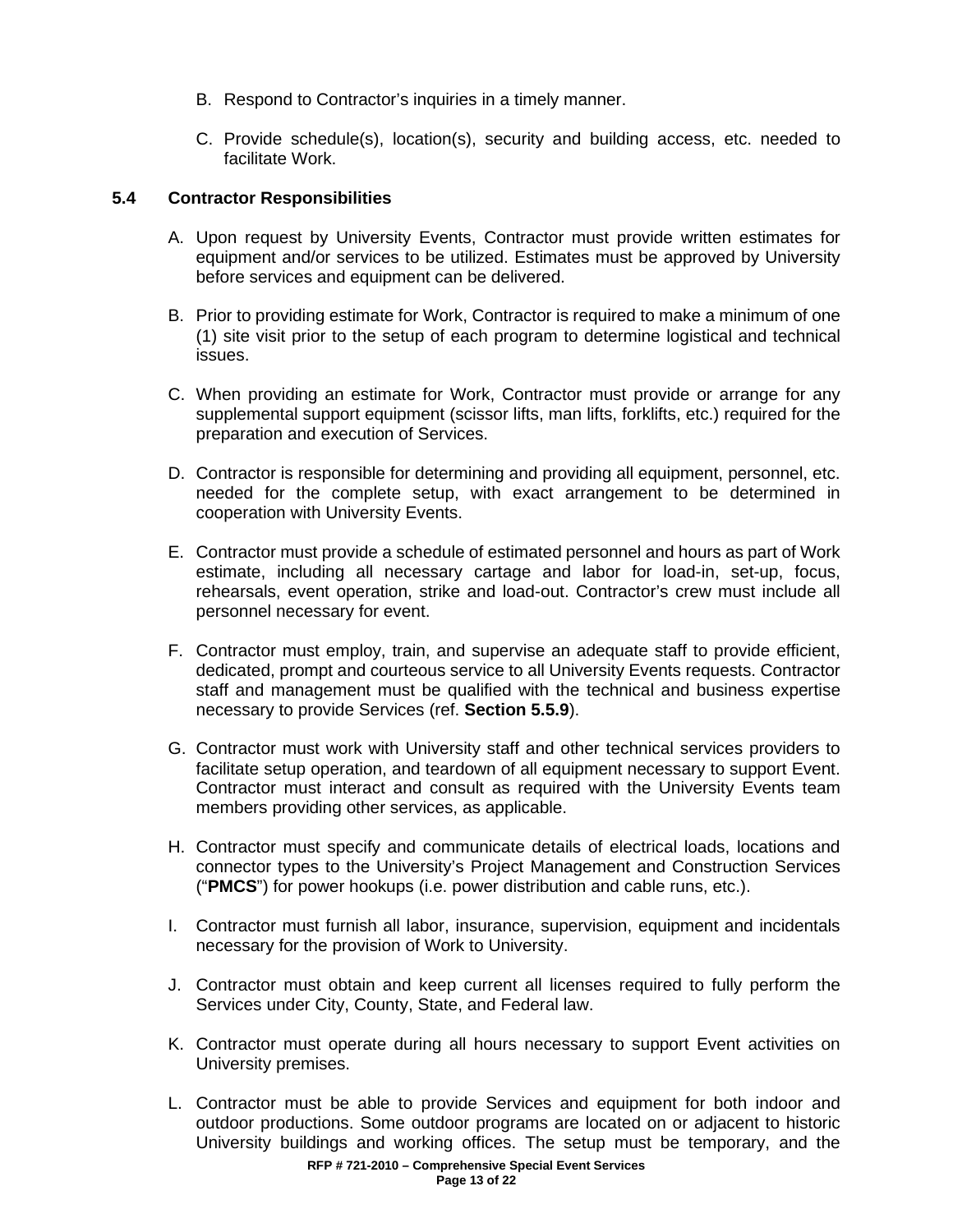installation, operation, maintenance, and removal of all equipment must not cause structural damage or visible changes to University. Should such damages occur, Contractor will be responsible for restoring any such site to a condition satisfactory to University.

- M. Contractor will be responsible for damages resulting from equipment failure that may cause personal injury to an individual or to University property.
- N. Contractor equipment must be in complete working order. Contractor must include backup systems as required by University for each event.
- O. Contractor must provide required weather protection supplies and materials. Any equipment specified for use in support of outdoor programs must be appropriate for outdoor use.
- P. Contractor services must include cable management supplies and materials as required.
- Q. Prior to the scheduled event, installation and preparations must be substantially complete by the time of the first scheduled rehearsal.

### **5.5 Scope of Work**

This scope of work is intended to outline the general services required to perform Services. Contractor must provide professional, comprehensive and fully-integrated event production Services to University on an "as needed" basis to support the University's event schedule at various locations. The schedule will include programs that are held indoors and outdoors in both conventional and non-conventional spaces.

Comprehensive services will include the following:

- 5.5.1 Producer Services, Production Management and Expertise to include a primary contact with University and who will serve as Production Manager ("**PM**") / producer for the duration of the event project. Services will include but may not be limited to:
	- Pre-event consultation and advising
	- Assessing resources available to help realize event vision
	- Oversight and management of all planned service elements
	- Facilitating all contracted logistics to help execute event operation seamlessly
	- Resolving an unforeseen issues that arise during the production execution
- 5.5.2 Video Production Services (including multi-camera broadcast for live streaming and/or image magnification, teleprompting, and archival recording); services and equipment will include, but may not be limited to:
	- LED Video Walls (of varying shapes, sizes, and dimensions)
	- **High Definition Video Projectors**
	- Projection Screens
	- Video Monitors
	- High Definition Camera Packages
	- Camera Jib Arm Systems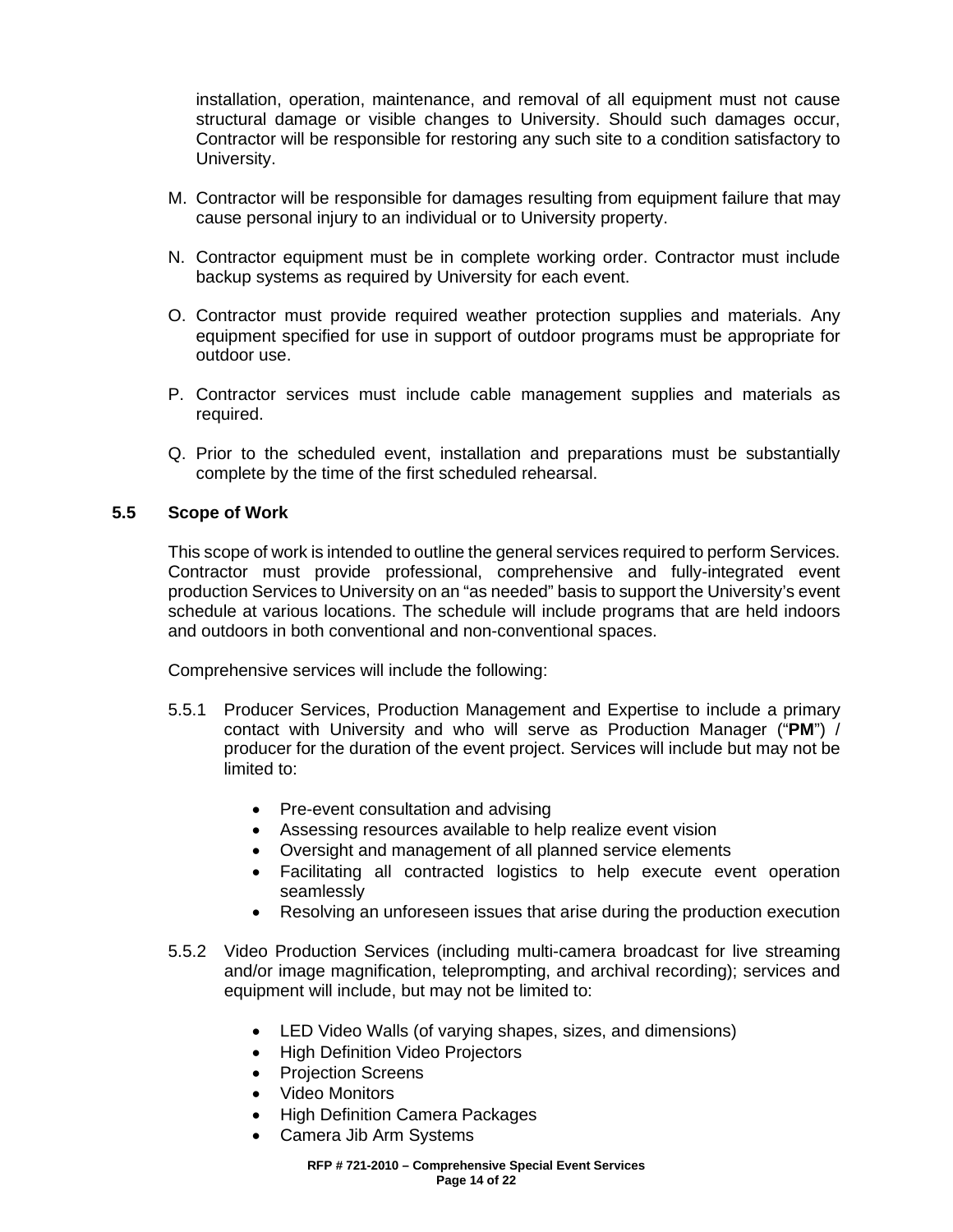- Complete Playback Systems (including computers)
- Complete Switching Systems (including Camera and Graphics Support)
- Media Servers
- Complete Archival Recording Systems
- Associated cabling and specialty equipment
- 5.5.3 Theatrical Lighting Services (including intelligent lighting systems); services and equipment will include, but may not be limited to:
	- Theatrical Lighting Fixtures and Packages (stage, scenic, house, prefunction, etc.)
	- Robotic Theatrical Lighting Fixtures
	- Programmable consoles
	- Lighting Design Services
	- Associated dimmers, cabling and specialty equipment
- 5.5.4 Audio Production Services; services and equipment will include, but may not be limited to:
	- Audio PA Systems
	- Audio Mixers and Consoles
	- Microphone Packages (wired, wireless, headset) and supporting elements
	- Speaker Packages
	- Monitor Packages
	- Audio Playback
	- Studio Recording Packages
	- Multi-channel Production Communication Systems (wired and wireless)
	- Associated cabling and specialty equipment
- 5.5.5 Event Staging and Rigging Services; services and equipment will include, but may not be limited to:
	- Standard and Customized Stage Platforms
	- Associated Ramps and Railings
	- Box Trusses and Rigging Systems (including flown elements)
	- Drapery Systems (stationary and moving)
- 5.5.6 Stage Properties Rental Services (non-projection scenic elements)**;** services and equipment will include, but may not be limited to:
	- Scenic Walls
	- Custom Backdrops and Scenic Elements
	- Lecterns
	- Chairs and other Stage Furniture
	- Stage Dressing Services (skirting, truss or pole sleeves in multiple colors, carpeting, plants)
	- Streamer/Confetti Cannons
	- Rugs, Carpeting, or Custom Painting
- 5.5.7 Computer Aided Design ("**CAD**") Services; services and equipment will include, but may not be limited to: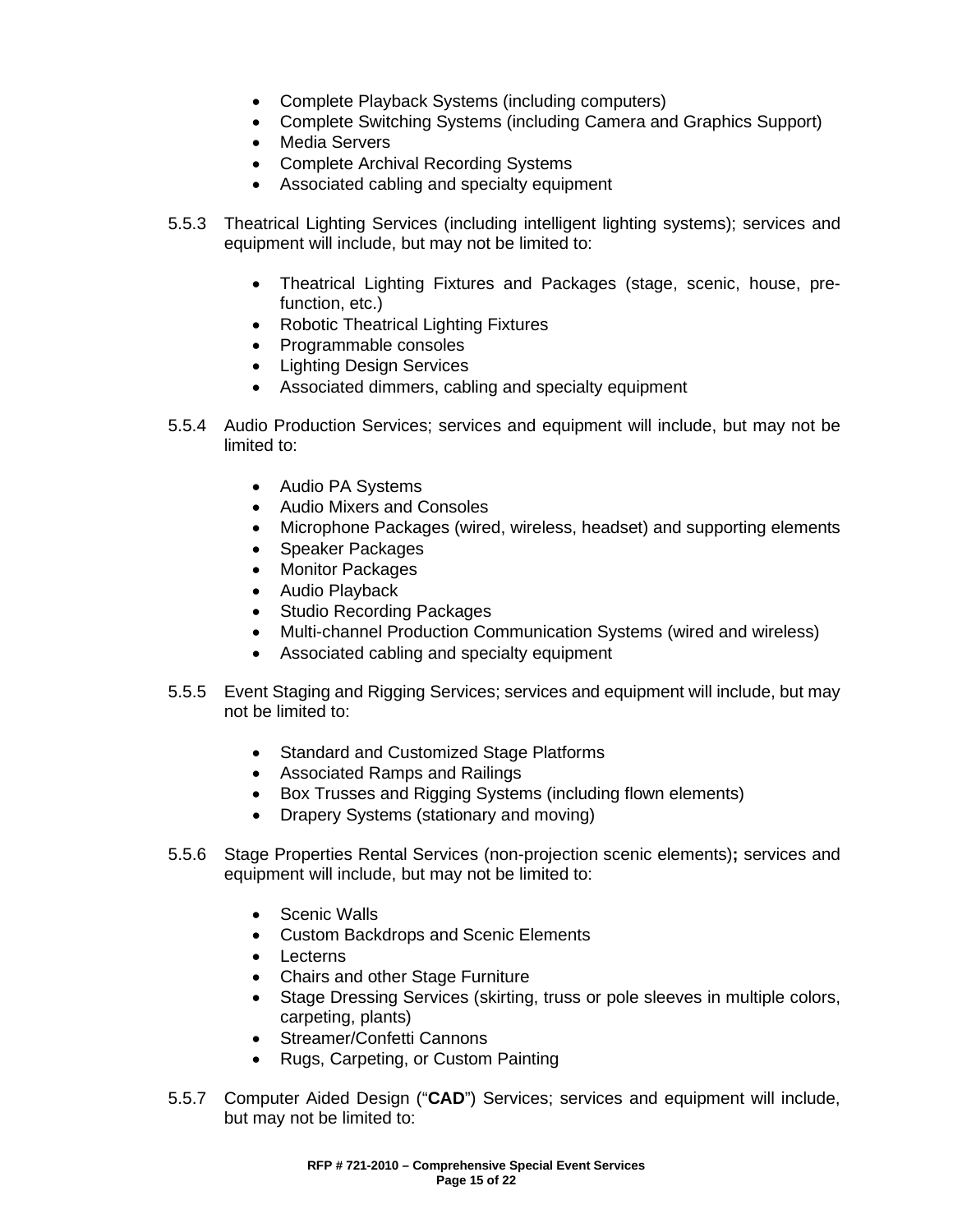- Stage Layout and Design Drawings
- Renderings of Suspension and Rigging Elements
- Renderings of Electrical Distribution Points
- Renderings of Seating Plans
- 5.5.8 Supplemental Creative and Design Services that Contractor may have available to support non-common program elements. Possible resource services may include:
	- Graphics Animation Services
	- 3-D Building Mapping for Projection
- 5.5.9 Labor Services, Staff, and Training

Contractor must provide labor services to include, but not limited to the following below.

- A. Contractor must employ, train, and supervise an adequate staff, specialists, and technicians to provide efficient, dedicated, prompt and courteous service to University. Staff and management must be qualified with the technical and business expertise necessary for all events.
- B. Contractor must ensure that all staff assigned to Work are continually trained in the operation of all technical systems used to provide Services.
- C. All persons working on site will be a direct employee or subcontractor of Contractor and will be covered by all insurance requirements specified by University.
- D. Contractor must provide adequate expert labor for delivery, rigging, setup, execution, operation, and teardown of all equipment, execution of all livestreaming, production and creative services.
- E. Contractor will ensure that all staff assigned to work with University have up to date training in the operation of all technical systems used to provide Services.
- F. Contractor must ensure all staff adhere fully to University safety regulations in execution of the Services and must maintain a safe working environment.
- G. Contractor and all of its Subcontractors shall comply with all applicable laws, regulations, consensus standards, and best work practices of any public body having jurisdiction for safety of persons or property to protect them from damage, injury or loss and erect and maintain all necessary safeguards for such safety and protection.
- H. Contractor must include all other labor costs including required travel expenses.

### **5.6 Change Management**

Contractor must provide a contingency plan (at no cost to the University) to address staffing, weather, and/or equipment deemed by the University to be inadequate or inappropriate.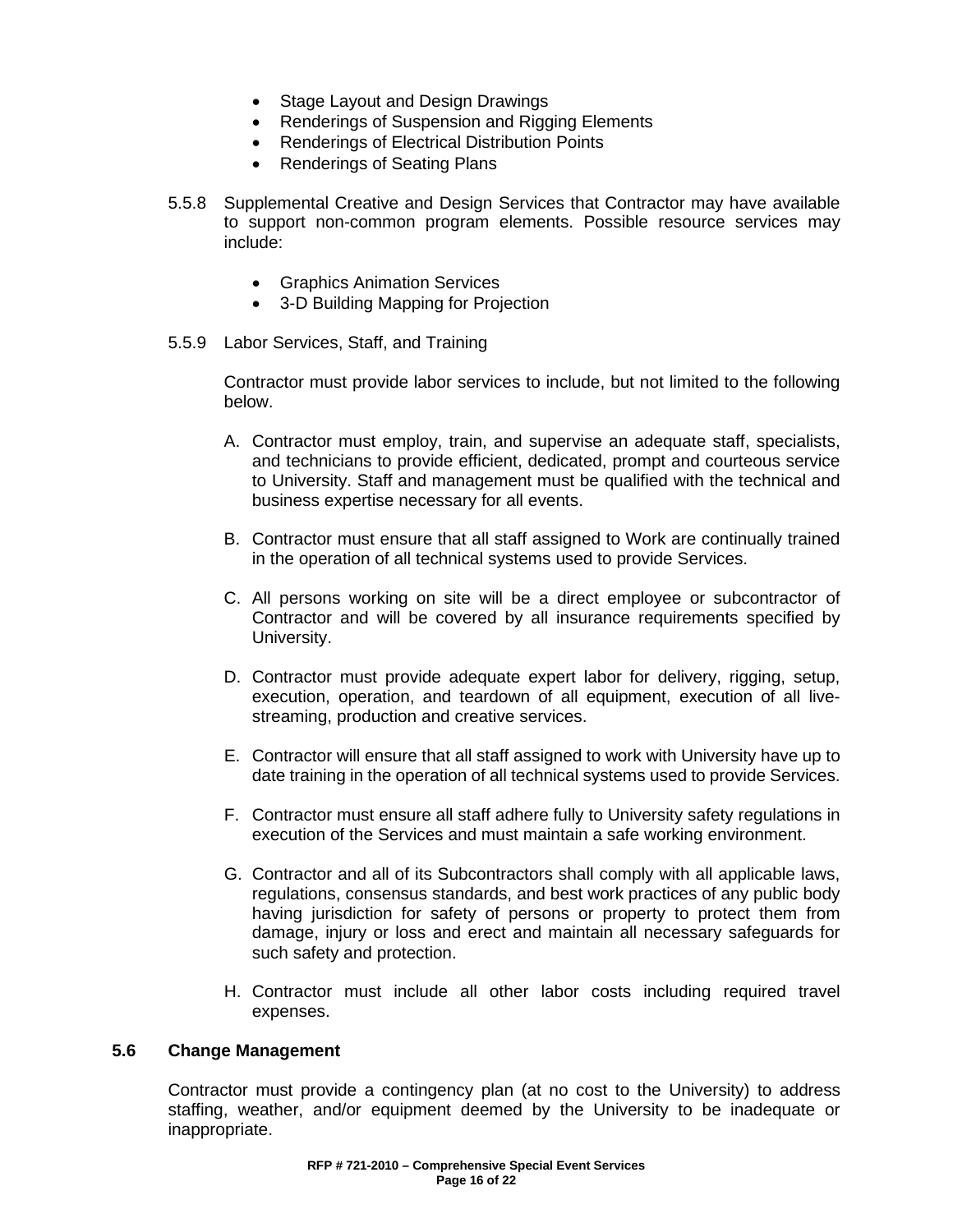University may require changes based on dynamic programmatic needs and will bear the financial responsibility for those changes and adaptations.

In the event changes are required in Production Management Services due to changes in personnel, Contractor shall notify the University in writing and provide qualifications of any new Production Manager.

University will have the right to review, approve, and remove Contractor personnel during the term of the Agreement. University may evaluate any Contractor team members and request new team members.

### **5.7 Criminal Background Checks**

Each individual who is assigned to perform Services under the Agreement will be an employee of the Contractor or an employee of a permitted subcontractor engaged by the Contractor. Contractor is responsible for the performance of all individuals performing the Services. Prior to commencing the Services, Contractor will (1) provide University with a list ("**List**") of all individuals who may be assigned to perform the Services, and (2) have an appropriate criminal background screening performed on all the individuals on the List. Contractor will determine on a case-by-case basis whether each individual assigned to perform the Services is qualified to provide the services. Contractor will not knowingly assign any individual to provide services who has a history of criminal conduct unacceptable for a university campus or healthcare center, including violent or sexual offenses. Contractor will update the List each time there is a change in the individuals assigned to perform the Services.

### **5.8 Insurance**

Contractor will provide insurance equal to or greater than the required amount listed in **APPENDIX TWO – Section 11** prior to start of Services.

### **5.9 Pricing and Invoicing**

When Services are needed, University will submit a request to the Contractor(s) either in writing or by phone with detailed specifications of Services. Specifications will include initial site meeting, response timeframe, delivery timeframe, delivery locations, and any other information needed for Contractor to provide an accurate quote. Contractor will respond to request as soon as possible. Contractor will submit a quote in writing to include at the minimum a list of equipment, labor pricing, and delivery timeframe. Quote must be approved by University before commencement of Work.

Upon successful completion of Services, Contractor will submit a detailed invoice(s) to University. Contractor's invoices must include a breakdown of Work completed. All invoices must be approved by University.

### **5.10 Additional Submission Requirements Specific to this RFP**

Proposer must submit the following information as part of Proposer's proposal. Proposer should reference the item number and repeat the question in its response.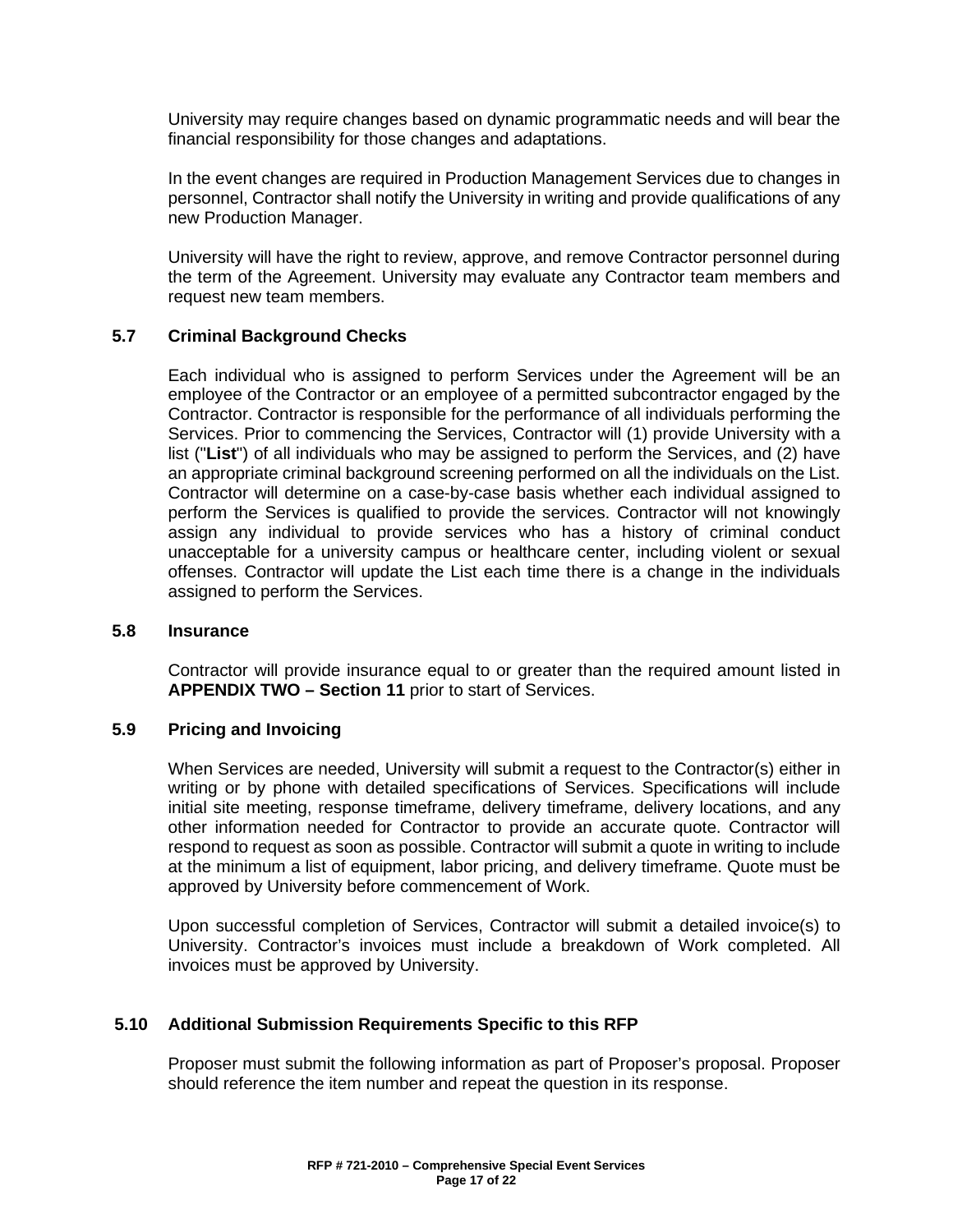### **Vendor Experience (20%)**

1. Provide references from three (3) of Proposer's customers from the past five (5) years for services that are similar in scope, size, and complexity to the Work described in this RFP.

Provide the following information for each customer:

- Customer name and address;
- Contact name with email address and phone number;
- Time period in which work was performed;
- Short description of work performed.
- 2. Has Proposer worked with the University in the past five (5) years? If "yes," state department name, department contact, and provide dates and a brief description of work performed. If "no", briefly describe any experience Proposer has with other universities or State of Texas agencies for work similar in size and scope to that described in this RFP.
- 3. Provide the original date of Proposer's establishment as an event production company. Describe other pertinent experience, not included above, demonstrating that Proposer's firm is best suited to perform the work described in this RFP.
- 4. Provide a narrative description of two (2) programs, one (1) indoor and one (1) outdoor program, for which Proposer has provided similar services in the past five (5) years. Include documentation demonstrating the variety, scope and breadth of those programs (such as photos, link to website, videos, etc.).
- 5. Provide a comprehensive list of additional programs, similar in size and scope of this RFP, for which Proposer has provided similar services during the past five (5) years. Include program dates, customer name, and description.

### **Quality of Service (25%)**

- 6. Describe Proposer's service approach to the SOW in **Section 5**. Describe Proposer's approach for each of the required services. Describe any unique benefits to University in doing business with Proposer.
- 7. Provide a Sample Event Proposal as detailed in **APPENDIX FIVE**. Provide a project plan without pricing.

Note: Pricing is requested in **Section 6**.

### **Project Deliverables (15%)**

8. Provide drawings as detailed in **APPENDIX FIVE – Item 7.B**.

### **Producer Services, Production Management and Expertise (15%)**

9. Provide the name and qualifications for any individual(s) who would serve as PM(s) and lead producer(s) for Services outlined in this RFP. Include the individual's number of years and scope of experience, and any special qualifications and related expertise that demonstrate relevant work experience.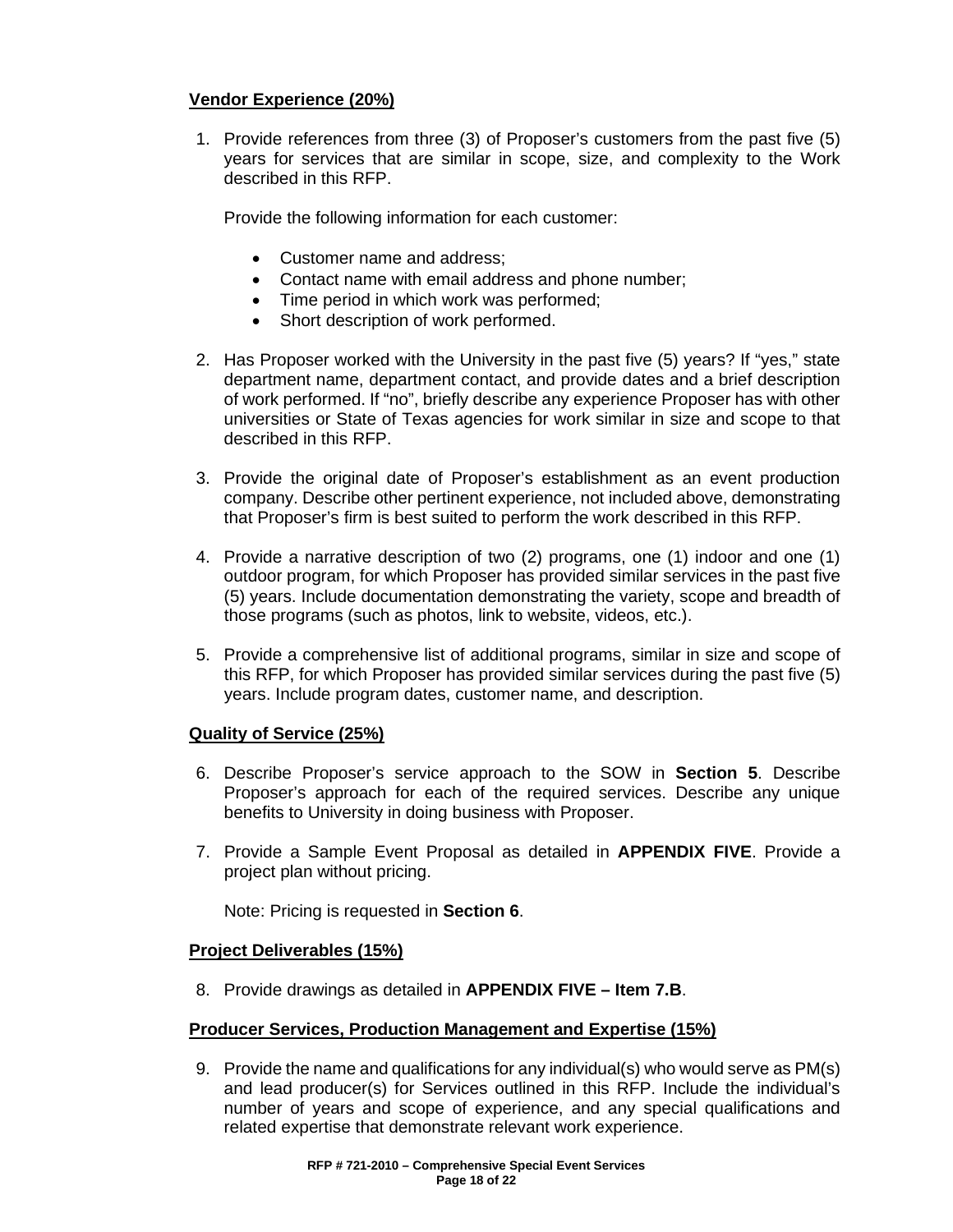- 10. Provide a list of Proposer's core production team members who would support specific areas of expertise for the proposed services. Include the individual's name, role and responsibilities, years of experience, and related credentials.
- 9. Describe Proposer's network of resources for securing specialized services and accompanying production specialists (non-standard services such as pyrotechnics, customized drapery, specialized scenic walls, etc.) that are not a part of Proposer's current production services.
- 10. Describe Proposer's plan for managing and mitigating potential equipment failures, staffing issues, and any other emergencies during an event. Include:
	- Back-up systems Proposer will have in place in the event of primary systems failure
	- Plan for backup staffing
	- Unexpected weather/rain
- 11. Describe how Proposer's firm will resolve any complaints, issues, or challenges. Describe Proposer's problem resolution process for customer complaints and concerns. Describe Proposer's approach to identifying, addressing, and remedying issues. Include Proposer's approach to change orders.
- 12. Describe in detail how Proposer will perform background checks on all employees/workers that will be on University campus to ensure compliance of **Section 5.7**. Indicate whether background checks are conducted by Proposer or a third party.
- 13. Generally, how far in advance of an event does Proposer need to final order details? Describe the average response time for an account manager/PM to respond to initial requests. Describe any dependencies (e.g. number of attendees, type of equipment, type of event, time of year, etc.) that would affect the timeline. Describe Proposer's plan to facilitate to ensure that service is not interrupted.

### **5.5 Additional Provisions Specific to this RFP**

5.5.1 By signing the Execution of Offer (ref. **APPENDIX ONE – Section 2**), Proposer agrees to comply with Certificate of Interested Parties laws (ref. [§2252.908,](http://www.statutes.legis.state.tx.us/Docs/GV/htm/GV.2252.htm#2252.908)  *[Government Code](http://www.statutes.legis.state.tx.us/Docs/GV/htm/GV.2252.htm#2252.908)*) and 1 [TAC §§46.1 through 46.5\)](https://www.ethics.state.tx.us/rules/adopted_Nov_2015.html#Ch46.1) as implemented by the Texas Ethics Commission ("**TEC**"), including, among other things, providing TEC and University with information required on the form promulgated by TEC and set forth in **APPENDIX EIGHT**. *Proposer may learn more about these disclosure requirements, including applicable exceptions and use of the TEC electronic filing system, by reviewing* §2252.908, *[Government Code,](http://www.statutes.legis.state.tx.us/Docs/GV/htm/GV.2252.htm#2252.908) and information on the TEC website at* [https://www.ethics.state.tx.us/filinginfo/1295/.](https://www.ethics.state.tx.us/filinginfo/1295/) **The Certificate of Interested Parties must only be submitted by Contractor upon delivery to University of a signed Agreement.**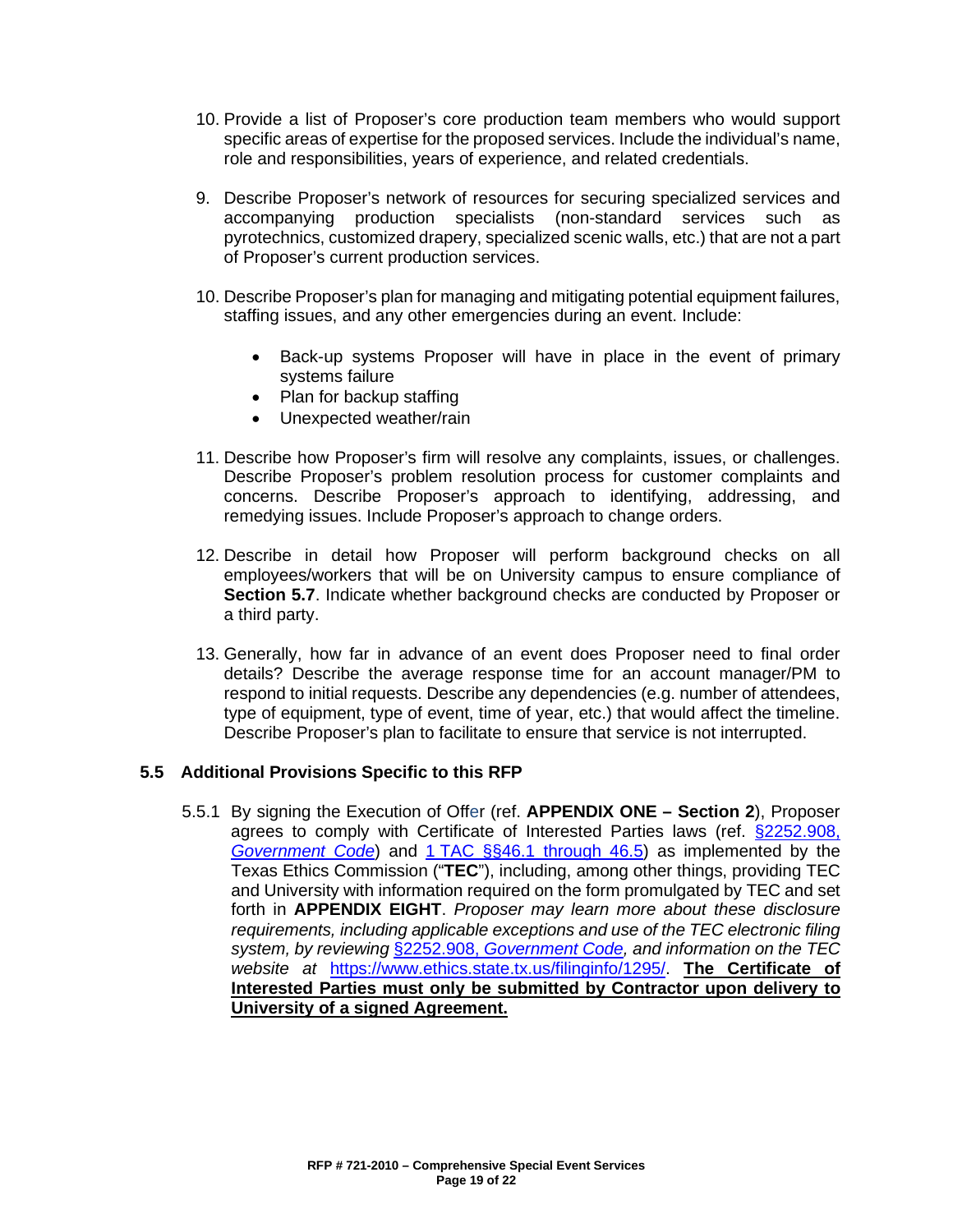### **PRICING AND DELIVERY SCHEDULE**

**Proposal of:** \_\_\_\_\_\_\_\_\_\_\_\_\_\_\_\_\_\_\_\_\_\_\_\_\_\_\_\_\_\_\_\_\_\_\_

(Proposer Company Name)

**To:** The University of Texas at Austin

**Ref.:** Comprehensive Special Event Services

**RFP No.:** 721-2010

Ladies and Gentlemen:

Having carefully examined all the specifications and requirements of this RFP and any attachments thereto, the undersigned proposes to furnish the required pursuant to the abovereferenced Request for Proposal upon the terms quoted (firm fixed price) below. The University will not accept proposals which include assumptions or exceptions to the Work identified in this RFP.

### **6.1 Pricing for Work and Expenses**

Proposer must provide pricing for the Events scenario in **APPENDIX FIVE**. Pricing provided below must match Proposer's Total Cost in **APPENDIX SIX**. This is for evaluation purposes in addition to **Section 6.2**. Also indicate if Proposer applied any discount for services and equipment.

A. Total Cost of Events Scenario: \$

### **6.2 Pricing Sheets, Rate Sheets, and Equipment Rentals**

Proposer must provide a Pricing Sheet and Rate Sheet for equipment, services, and labor. Also indicate below any discount Proposer offers for services and equipment. Note that any equipment, services, and rates are an estimate and may change throughout the contract.

- A. Product Pricing Sheet and Rate Sheet.
- B. Discount Off Product Pricing Sheet: \_\_\_\_\_\_\_\_\_\_\_\_\_\_%

Explain any and all discounts provided to University.

C. Pricing Sheet with Hourly Rates for all Levels of Technical Staff. Include standard hourly rates and applicable overtime/holiday rates for all staffing levels.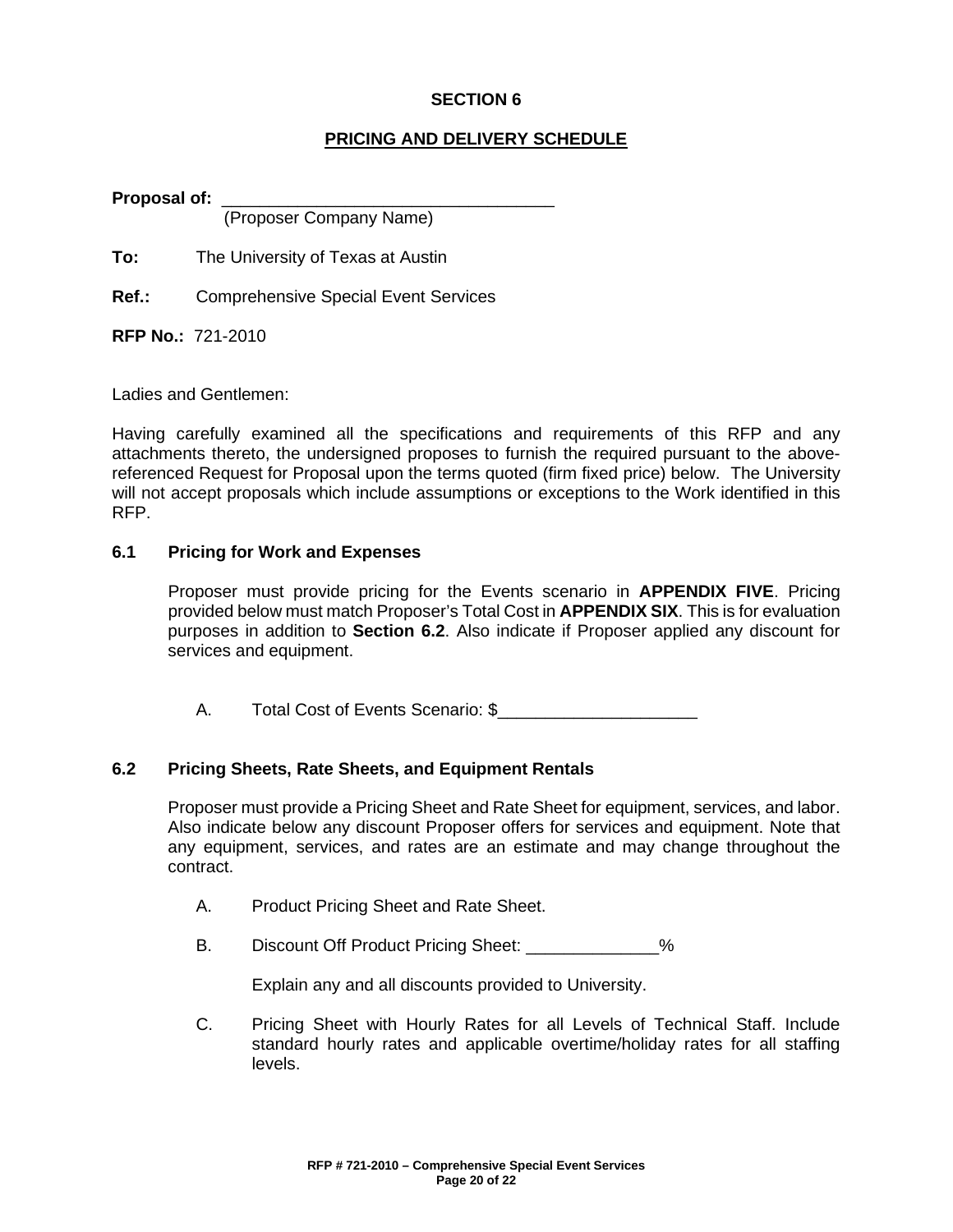### **6.3 Pricing for Other Services**

Proposer may also include price lists for other available services and equipment that may not be mentioned or reflected in this RFP or Scenario. These other services and equipment may or may not be utilized by University but pricing is requested.

### **6.4 Contract Renewal Period**

University, in its sole discretion, may renew the resulting contract for two (2) additional two (2) year periods. To allow for any standard cost increases during each renewal period, Proposer may provide a not-to-exceed percentage below. Approval of any increases are at the sole discretion of the University.

- A. Renewal Period 1: \_\_\_\_\_\_\_\_% Proposer must base percentage increase off original contract.
- B. Renewal Period 2: 2012 Proposer must base percentage off the first renewal period.

### **6.4 Payment Terms**

University's standard payment terms are "net 30 days" as mandated by the *Texas Prompt Payment Act* (ref. Chapter 2251, *[Government Code](http://www.statutes.legis.state.tx.us/Docs/GV/htm/GV.2251.htm)*).

University will be entitled to withhold \_\_\_\_\_\_\_\_\_\_ percent (\_\_\_\_%) of the total payment due under the Agreement until after University's acceptance of the final work product.

Indicate below the prompt payment discount that Proposer offers:

Prompt Payment Discount:  $\frac{1}{2}$  % days/net 30 days.

[Section 51.012,](http://www.statutes.legis.state.tx.us/Docs/ED/htm/ED.51.htm#51.012) *Education Code*, authorizes University to make payments through electronic funds transfer methods. Respondent agrees to accept payments from University through those methods, including the automated clearing house system (ACH). Respondent agrees to provide Respondent's banking information to University in writing on Respondent letterhead signed by an authorized representative of Respondent. Prior to the first payment, University will confirm Respondent's banking information. Changes to Respondent's bank information must be communicated to University in writing at least thirty (30) days before the effective date of the change and must include an IRS [Form](https://www.irs.gov/uac/about-form-w9) W-9 signed by an authorized representative of Respondent.

University, an agency of the State of Texas, is exempt from Texas Sales & Use Tax on goods and services in accordance with [§151.309,](http://www.statutes.legis.state.tx.us/Docs/TX/htm/TX.151.htm#151.309) *Tax Code,* and [Title 34 TAC](http://texreg.sos.state.tx.us/public/readtac$ext.TacPage?sl=R&app=9&p_dir=&p_rloc=&p_tloc=&p_ploc=&pg=1&p_tac=&ti=34&pt=1&ch=3&rl=322) §3.322. Pursuant to  $34$  TAC  $\S 3.322(c)(4)$ , University is not required to provide a tax exemption certificate to establish its tax exempt status.

Respectfully submitted,

| Proposer: |  |
|-----------|--|
|           |  |

**By:** \_\_\_\_\_\_\_\_\_\_\_\_\_\_\_\_\_\_\_\_\_\_\_\_\_\_\_\_

 <sup>(</sup>Authorized Signature for Proposer)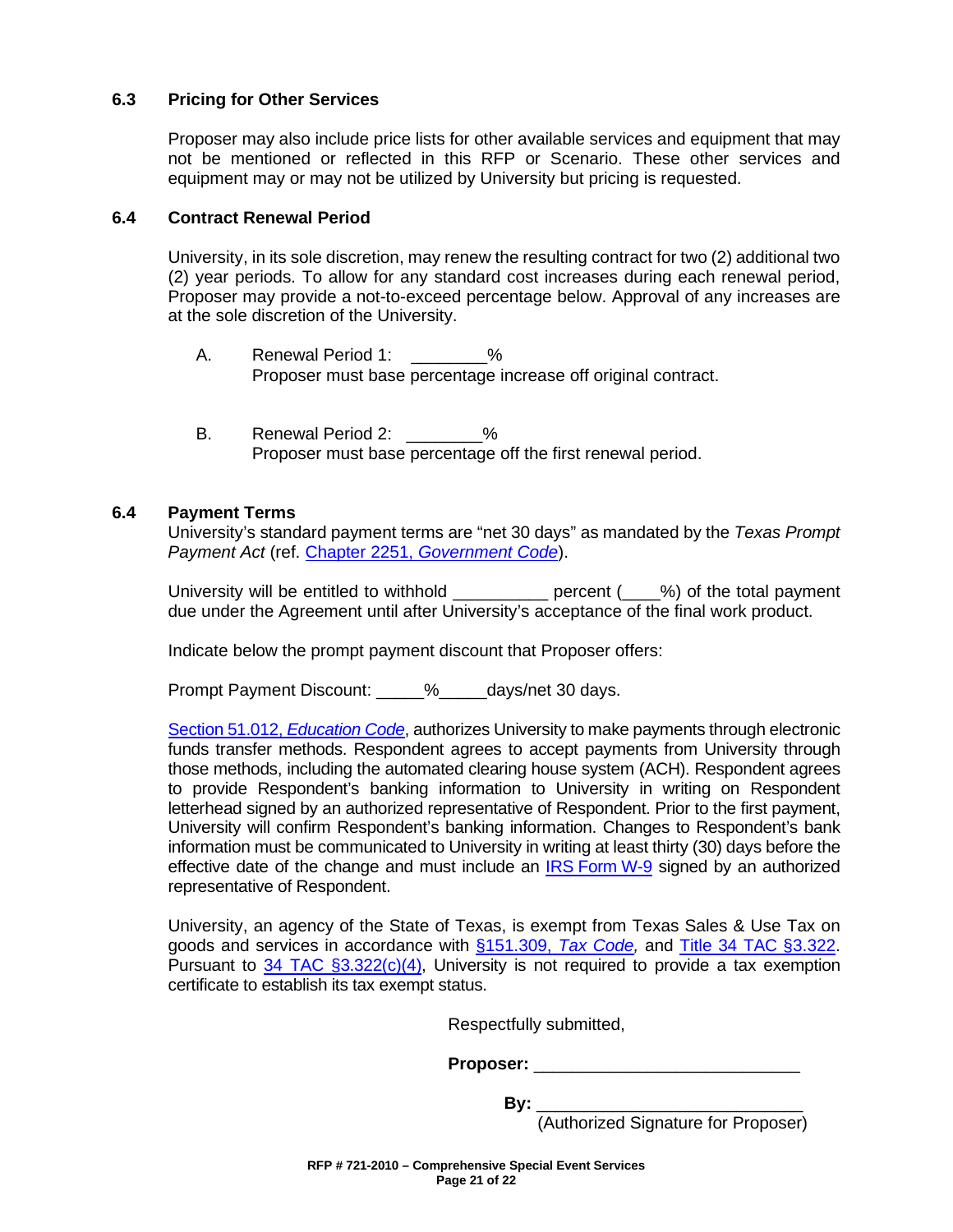| Name: |
|-------|
|       |

**Title:** \_\_\_\_\_\_\_\_\_\_\_\_\_\_\_\_\_\_\_\_\_\_\_\_\_\_

**Date:** \_\_\_\_\_\_\_\_\_\_\_\_\_\_\_\_\_\_\_\_\_\_\_\_\_\_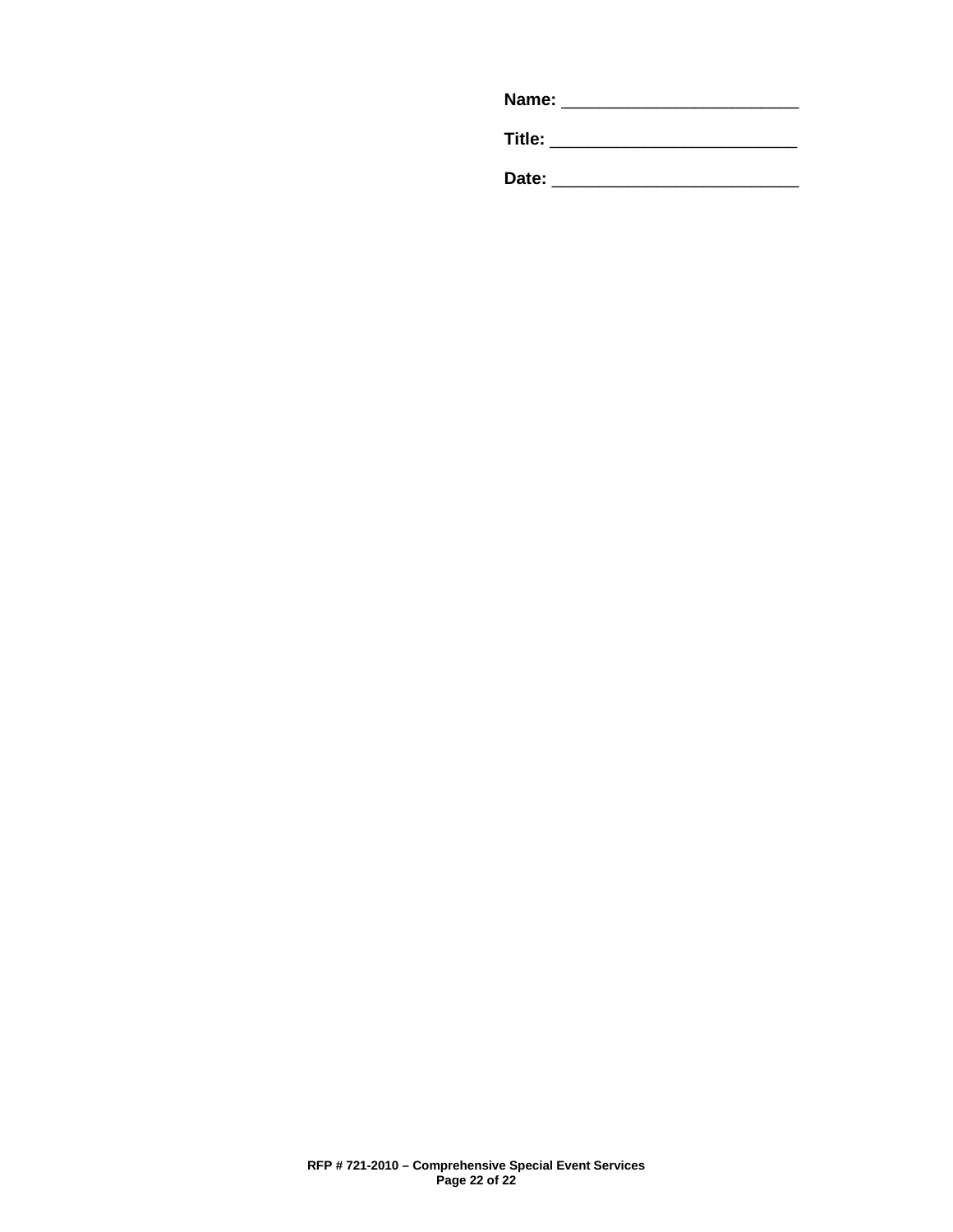# **APPENDIX ONE**

# **PROPOSAL REQUIREMENTS**

# **TABLE OF CONTENTS**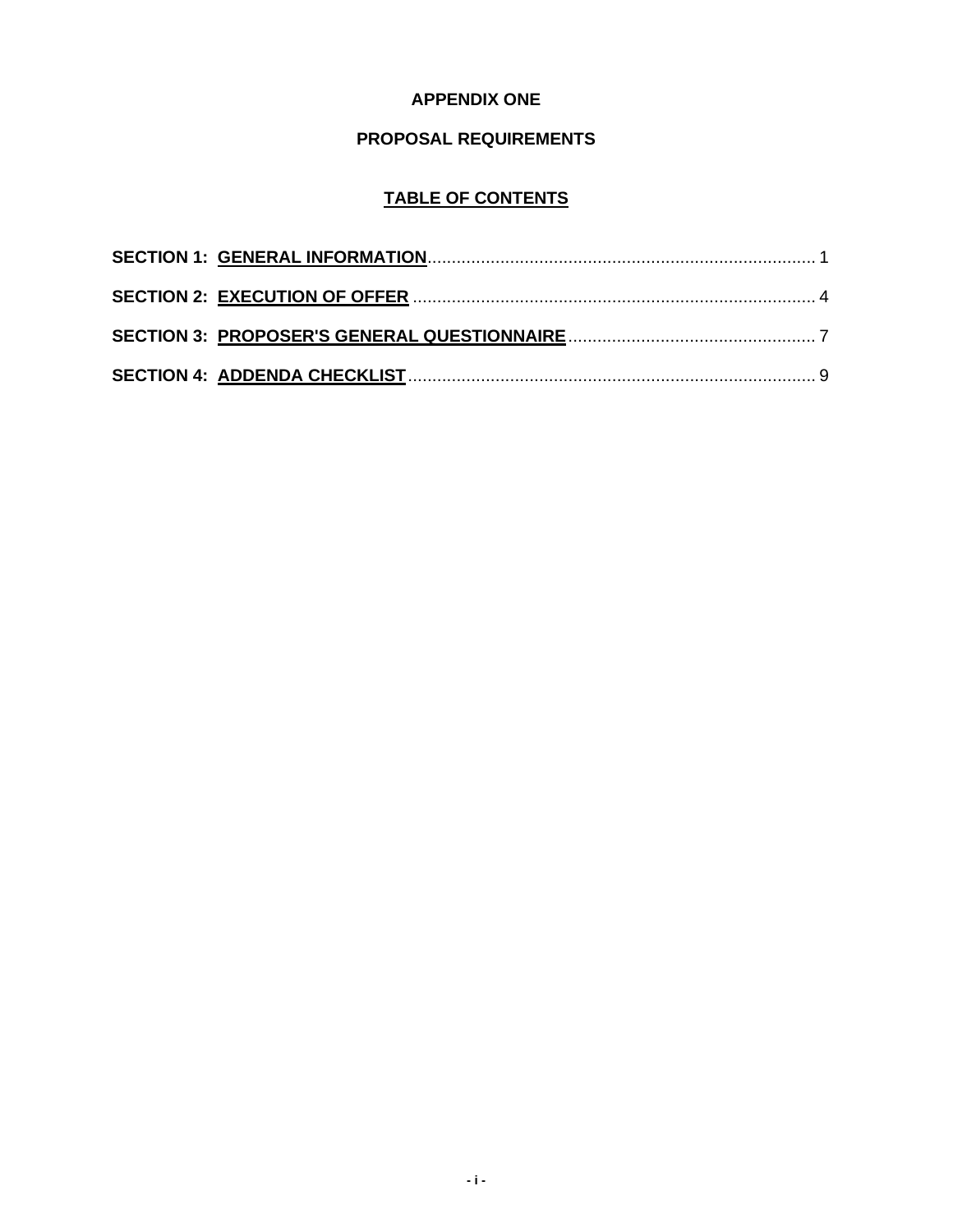### **GENERAL INFORMATION**

### **1.1 Purpose**

University is soliciting competitive sealed proposals from Proposers having suitable qualifications and experience providing services in accordance with the terms, conditions and requirements set forth in this RFP. This RFP provides sufficient information for interested parties to prepare and submit proposals for consideration by University.

By submitting a proposal, Proposer certifies that it understands this RFP and has full knowledge of the scope, nature, quality, and quantity of services to be performed, the detailed requirements of services to be provided, and the conditions under which services are to be performed. Proposer also certifies that it understands that all costs relating to preparing a response to this RFP will be the sole responsibility of the Proposer.

PROPOSER IS CAUTIONED TO READ THE INFORMATION CONTAINED IN THIS RFP CAREFULLY AND TO SUBMIT A COMPLETE RESPONSE TO ALL REQUIREMENTS AND QUESTIONS AS DIRECTED.

#### **1.2 Inquiries and Interpretations**

University may in its sole discretion respond in writing to written inquiries concerning this RFP and mail its response as an Addendum to all parties recorded by University as having received a copy of this RFP. Only University's responses that are made by formal written Addenda will be binding on University. Any verbal responses, written interpretations or clarifications other than Addenda to this RFP will be without legal effect. All Addenda issued by University prior to the Submittal Deadline will be and are hereby incorporated as a part of this RFP for all purposes.

Proposers are required to acknowledge receipt of each Addendum as specified in this Section. The Proposer must acknowledge all Addenda by completing, signing and returning the Addenda Checklist (ref. **APPENDIX ONE – Section 4**). The Addenda Checklist must be received by University prior to the Submittal Deadline and should accompany the Proposer's proposal.

Any interested party that receives this RFP by means other than directly from University is responsible for notifying University that it has received an RFP package, and should provide its name, address, telephone and facsimile (**FAX**) numbers, and email address, to University, so that if University issues Addenda to this RFP or provides written answers to questions, that information can be provided to that party.

#### **1.3 Public Information**

Proposer is hereby notified that University strictly adheres to all statutes, court decisions and the opinions of the Texas Attorney General with respect to disclosure of public information.

University may seek to protect from disclosure all information submitted in response to this RFP until such time as a final agreement is executed.

Upon execution of a final agreement, University will consider all information, documentation, and other materials requested to be submitted in response to this RFP, to be of a non-confidential and non-proprietary nature and, therefore, subject to public disclosure under the *Texas Public Information Act* (ref. Chapter 552, *[Government Code](http://www.statutes.legis.state.tx.us/Docs/GV/htm/GV.552.htm)*). Proposer will be advised of a request for public information that implicates their materials and will have the opportunity to raise any objections to disclosure to the Texas Attorney General. Certain information may be protected from release under §[§552.101,](http://www.statutes.legis.state.tx.us/Docs/GV/htm/GV.552.htm#552.101) [552.104,](http://www.statutes.legis.state.tx.us/Docs/GV/htm/GV.552.htm#552.104) [552.110,](http://www.statutes.legis.state.tx.us/Docs/GV/htm/GV.552.htm#552.110) [552.113,](http://www.statutes.legis.state.tx.us/Docs/GV/htm/GV.552.htm#552.113) an[d 552.131,](http://www.statutes.legis.state.tx.us/Docs/GV/htm/GV.552.htm#552.131) *Government Code*.

#### **1.4 Type of Agreement**

Contractor, if any, will be required to enter into a contract with University in a form that (i) includes terms and conditions substantially similar to the terms and conditions set forth in **APPENDIX TWO**, and (ii) is otherwise acceptable to University in all respects (**Agreement**).

#### **1.5 Proposal Evaluation Process**

University will select Contractor by using the competitive sealed proposal process described in this Section. Any proposals that are not submitted by the Submittal Deadline or that are not accompanied by required number of completed and signed originals of the HSP will be rejected by University as non-responsive due to material failure to comply with this RFP (ref. **RFP Section 2.8**). Upon completion of the initial review and evaluation of proposals, University may invite one or more selected Proposers to participate in oral presentations. University will use commercially reasonable efforts to avoid public disclosure of the contents of a proposal prior to selection of Contractor.

University may make the selection of Contractor on the basis of the proposals initially submitted, without discussion, clarification or modification. In the alternative, University may make the selection of Contractor on the basis of negotiation with any of the Proposers. In conducting negotiations, University will use commercially reasonable efforts to avoid disclosing the contents of competing proposals.

University may discuss and negotiate all elements of proposals submitted by Proposers within a specified competitive range. For purposes of negotiation, University may establish, after an initial review of the proposals, a competitive range of

> **APPENDIX ONE – RFP # 721-2010 – Comprehensive Special Event Services Page 1 of 9**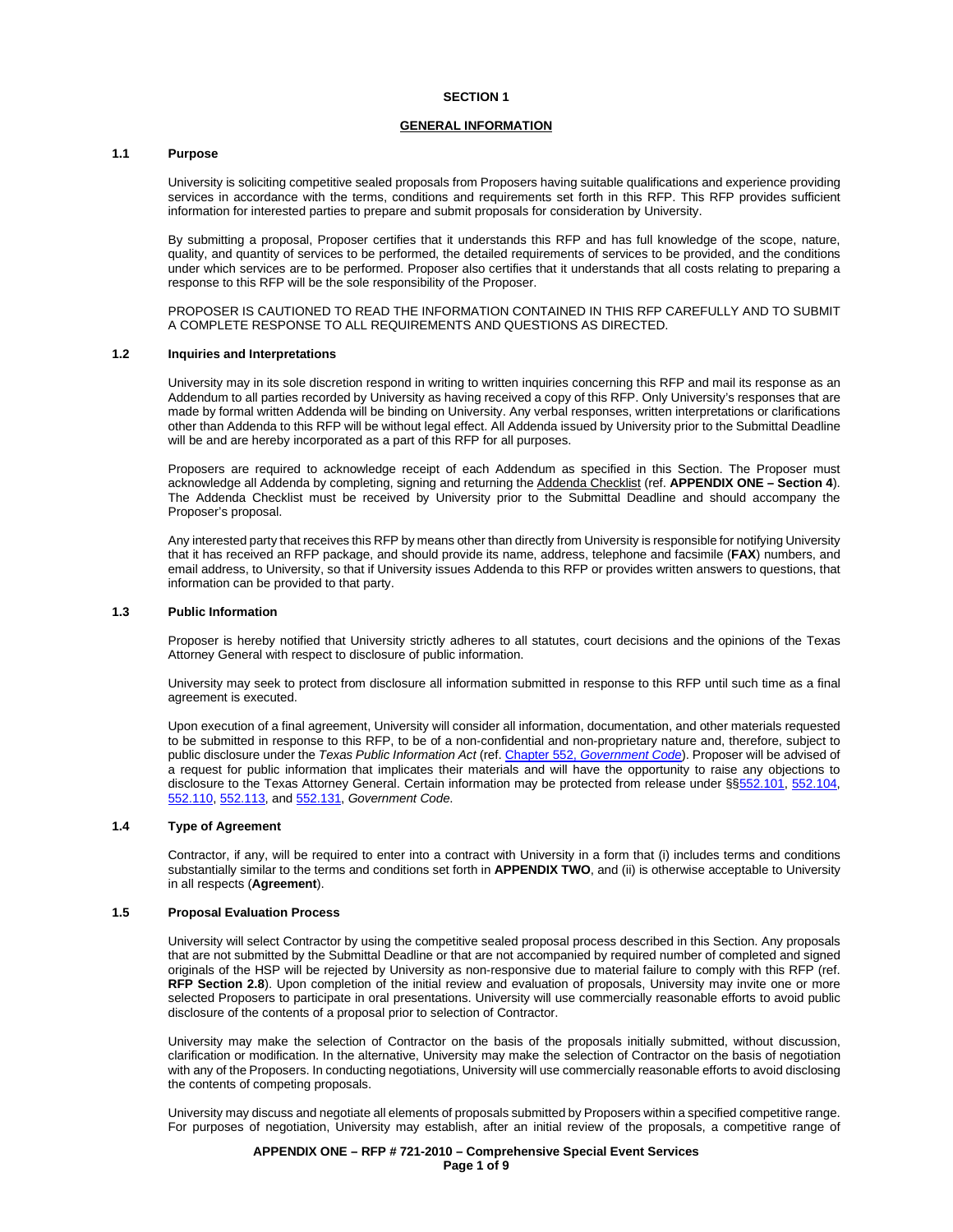acceptable or potentially acceptable proposals composed of the highest rated proposal(s). In that event, University may defer further action on proposals not included within the competitive range pending the selection of Contractor; provided, however, University reserves the right to include additional proposals in the competitive range if deemed to be in the best interest of University.

After the Submittal Deadline but before final selection of Contractor, University may permit Proposer to revise its proposal in order to obtain the Proposer's best and final offer. In that event, representations made by Proposer in its revised proposal, including price and fee quotes, will be binding on Proposer. University will provide each Proposer within the competitive range with an equal opportunity for discussion and revision of its proposal. University is not obligated to select the Proposer offering the most attractive economic terms if that Proposer is not the most advantageous to University overall, as determined by University.

University reserves the right to (a) enter into an agreement for all or any portion of the requirements and specifications set forth in this RFP with one or more Proposers, (b) reject any and all proposals and re-solicit proposals, or (c) reject any and all proposals and temporarily or permanently abandon this selection process, if deemed to be in the best interests of University. Proposer is hereby notified that University will maintain in its files concerning this RFP a written record of the basis upon which a selection, if any, is made by University.

#### **1.6 Proposer's Acceptance of RFP Terms**

Proposer (1) accepts [a] Proposal Evaluation Process (ref. **APPENDIX ONE – Section 1.5**), [b] Criteria for Selection (ref. **Section 2.7**), [c] Specifications and Additional Submission Requirements (ref. **Section 5**), [d] terms and conditions of the Agreement (ref. **APPENDIX TWO**), and [e] all other requirements and specifications set forth in this RFP; and (2) acknowledges that some subjective judgments must be made by University during this RFP process.

### **1.7 Solicitation for Proposal and Proposal Preparation Costs**

Proposer understands and agrees that (1) this RFP is a solicitation for proposals and University has made no representation written or oral that one or more agreements with University will be awarded under this RFP; (2) University issues this RFP predicated on University's anticipated requirements for Work, and University has made no representation, written or oral, that any particular scope of work will actually be required by University; and (3) Proposer will bear, as its sole risk and responsibility, any cost that arises from Proposer's preparation of a proposal in response to this RFP.

### **1.8 Proposal Requirements and General Instructions**

- 1.8.1 Proposer should carefully read the information contained herein and submit a complete proposal in response to all requirements and questions as directed.
- 1.8.2 Proposals and any other information submitted by Proposer in response to this RFP will become the property of University.
- 1.8.3 University will not provide compensation to Proposer for any expenses incurred by the Proposer for proposal preparation or for demonstrations or oral presentations that may be made by Proposer. Proposer submits its proposal at its own risk and expense.
- 1.8.4 Proposals that (i) are qualified with conditional clauses; (ii) alter, modify, or revise this RFP in any way; or (iii) contain irregularities of any kind, are subject to disqualification by University, at University's sole discretion.
- 1.8.5 Proposals should be prepared simply and economically, providing a straightforward, concise description of Proposer's ability to meet the requirements and specifications of this RFP. Emphasis should be on completeness, clarity of content, and responsiveness to the requirements and specifications of this RFP.
- 1.8.6 University makes no warranty or guarantee that an award will be made as a result of this RFP. University reserves the right to accept or reject any or all proposals, waive any formalities, procedural requirements, or minor technical inconsistencies, and delete any requirement or specification from this RFP or the Agreement when deemed to be in University's best interest. University reserves the right to seek clarification from any Proposer concerning any item contained in its proposal prior to final selection. Such clarification may be provided by telephone conference or personal meeting with or writing to University, at University's sole discretion. Representations made by Proposer within its proposal will be binding on Proposer.
- 1.8.7 Any proposal that fails to comply with the requirements contained in this RFP may be rejected by University, in University's sole discretion.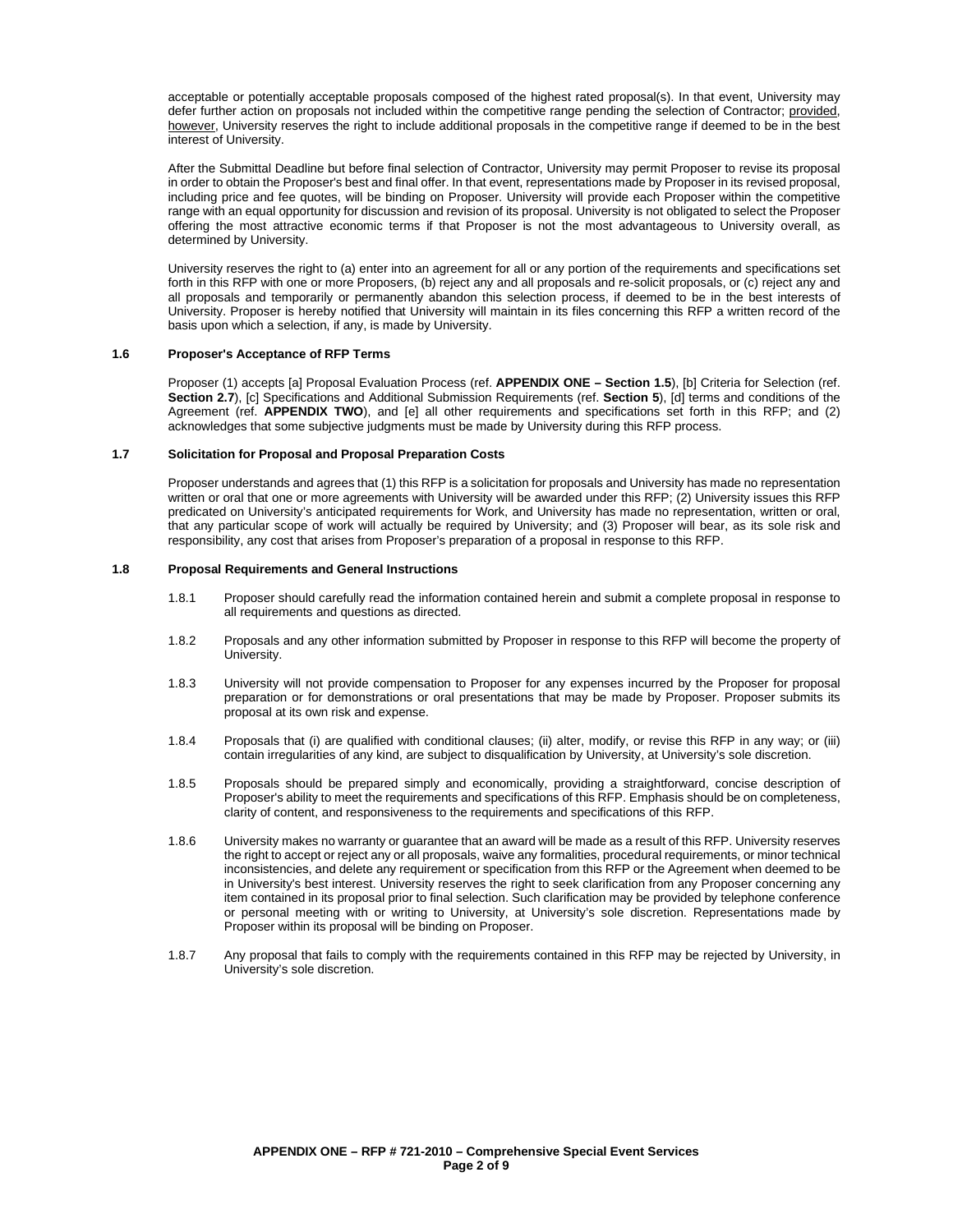#### **1.9 Preparation and Submittal Instructions**

#### 1.9.1 Specifications and Additional Submission Requirements

Proposals must include responses to the questions in Specifications and Additional Submission Requirements (ref. **Section 5**). Proposer should reference the item number and repeat the question in its response. In cases where a question does not apply or if unable to respond, Proposer should refer to the item number, repeat the question, and indicate N/A (Not Applicable) or N/R (No Response), as appropriate. Proposer should explain the reason when responding N/A or N/R.

### 1.9.2 Execution of Offer

Proposer must complete, sign and return the attached Execution of Offer (ref. **APPENDIX ONE – Section 2**) as part of its proposal. The Execution of Offer must be signed by a representative of Proposer duly authorized to bind the Proposer to its proposal. Any proposal received without a completed and signed Execution of Offer may be rejected by University, in its sole discretion.

#### 1.9.3 Pricing and Delivery Schedule

Proposer must complete and return the Pricing and Delivery Schedule (ref. **Section 6**), as part of its proposal. In the Pricing and Delivery Schedule, the Proposer should describe in detail (a) the total fees for the entire scope of Work; and (b) the method by which the fees are calculated. The fees must be inclusive of all associated costs for delivery, labor, insurance, taxes, overhead, and profit.

University will not recognize or accept any charges or fees to perform Work that are not specifically stated in the Pricing and Delivery Schedule.

In the Pricing and Delivery Schedule, Proposer should describe each significant phase in the process of providing Work to University, and the time period within which Proposer proposes to be able to complete each such phase.

#### 1.9.4 Proposer's General Questionnaire

Proposals must include responses to the questions in Proposer's General Questionnaire (ref. **APPENDIX ONE – Section 3).** Proposer should reference the item number and repeat the question in its response. In cases where a question does not apply or if unable to respond, Proposer should refer to the item number, repeat the question, and indicate N/A (Not Applicable) or N/R (No Response), as appropriate. Proposer should explain the reason when responding N/A or N/R.

### 1.9.5 Addenda Checklist

Proposer should acknowledge all Addenda to this RFP (if any) by completing, signing and returning the Addenda Checklist (ref. **APPENDIX ONE – Section 4**) as part of its proposal. Any proposal received without a completed and signed Addenda Checklist may be rejected by University, in its sole discretion.

### 1.9.6 Submission

*Proposer should submit all proposal materials as instructed in Section 3*. RFP No. 721-2010 (ref. **Title Page**) and Submittal Deadline (ref. **Section 2.1**) should be clearly shown in the lower left-hand corner on the top surface of any envelope or package containing the proposal. In addition, the name and the return address of the Proposer should be clearly visible on any envelope or package.

Proposer must also submit the HUB Subcontracting Plan (also called the HSP) as required by **Section 2.8**.

University will not under any circumstances consider a proposal that is received after the Submittal Deadline or which is not accompanied by the HSP as required by **Section 2.8**. University will not accept proposals submitted by email, telephone, or FAX transmission.

Except as otherwise provided in this RFP, no proposal may be changed, amended, or modified after it has been submitted to University. However, a proposal may be withdrawn and resubmitted at any time prior to the Submittal Deadline. No proposal may be withdrawn after the Submittal Deadline without University's consent, which will be based on Proposer's written request explaining and documenting the reason for withdrawal, which is acceptable to University.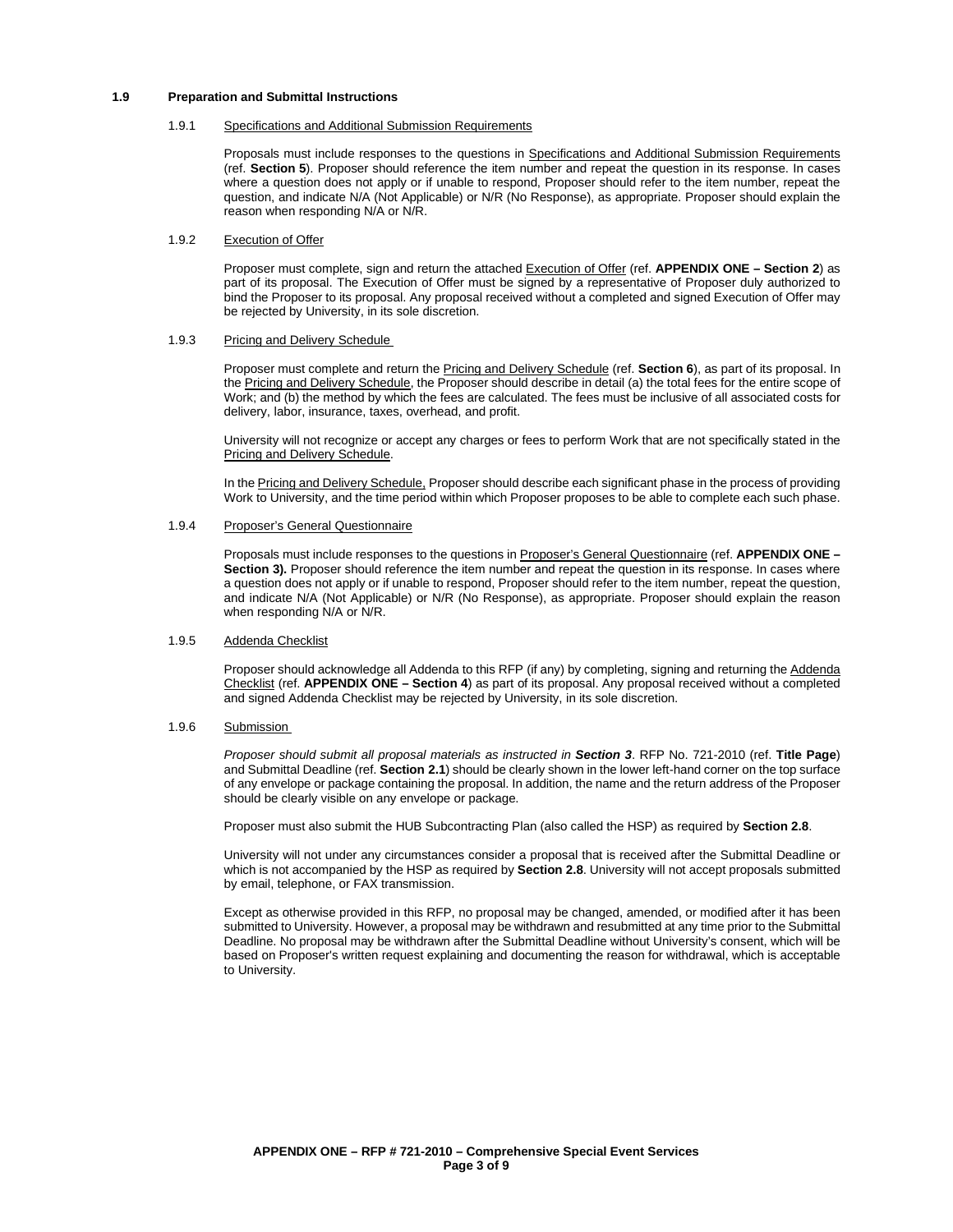### **EXECUTION OF OFFER**

#### **THIS EXECUTION OF OFFER MUST BE COMPLETED, SIGNED AND RETURNED WITH PROPOSER'S PROPOSAL. FAILURE TO COMPLETE, SIGN AND RETURN THIS EXECUTION OF OFFER WITH THE PROPOSER'S PROPOSAL MAY RESULT IN THE REJECTION OF THE PROPOSAL.**

- **2.1 Representations and Warranties.** Proposer represents, warrants, certifies, acknowledges, and agrees as follows:
	- 2.1.1 Proposer will furnish Work to University and comply with all terms, conditions, requirements and specifications set forth in this RFP and any resulting Agreement.
	- 2.1.2 This RFP is a solicitation for a proposal and is not a contract or an offer to contract Submission of a proposal by Proposer in response to this RFP will not create a contract between University and Proposer. University has made no representation or warranty, written or oral, that one or more contracts with University will be awarded under this RFP. Proposer will bear, as its sole risk and responsibility, any cost arising from Proposer's preparation of a response to this RFP.
	- 2.1.3 Proposer is a reputable company that is lawfully and regularly engaged in providing Work.
	- 2.1.4 Proposer has the necessary experience, knowledge, abilities, skills, and resources to perform Work.
	- 2.1.5 Proposer is aware of, is fully informed about, and is in full compliance with all applicable federal, state and local laws, rules, regulations and ordinances relating to performance of Work.
	- 2.1.6 Proposer understands (i) the requirements and specifications set forth in this RFP and (ii) the terms and conditions set forth in **Section 4** and **APPENDIX TWO** under which Proposer will be required to operate.
	- 2.1.7 Proposer will not delegate any of its duties or responsibilities under this RFP or the Agreement to any subcontractor, except as expressly provided in the Agreement.
	- 2.1.8 Proposer will maintain any insurance coverage required by the Agreement during the entire term.
	- 2.1.9 All statements, information and representations prepared and submitted in response to this RFP are current, complete, true and accurate. University will rely on such statements, information and representations in selecting Contractor. If selected by University, Proposer will notify University immediately of any material change in any matters with regard to which Proposer has made a statement or representation or provided information.
	- 2.1.10 PROPOSER WILL DEFEND WITH COUNSEL APPROVED BY UNIVERSITY, INDEMNIFY, AND HOLD HARMLESS UNIVERSITY, UT SYSTEM, THE STATE OF TEXAS, AND ALL OF THEIR REGENTS, OFFICERS, AGENTS AND EMPLOYEES, FROM AND AGAINST ALL ACTIONS, SUITS, DEMANDS, COSTS, DAMAGES, LIABILITIES AND OTHER CLAIMS OF ANY NATURE, KIND OR DESCRIPTION, INCLUDING REASONABLE ATTORNEYS' FEES INCURRED IN INVESTIGATING, DEFENDING OR SETTLING ANY OF THE FOREGOING, ARISING OUT OF, CONNECTED WITH, OR RESULTING FROM ANY NEGLIGENT ACTS OR OMISSIONS OR WILLFUL MISCONDUCT OF PROPOSER OR ANY AGENT, EMPLOYEE, SUBCONTRACTOR, OR SUPPLIER OF PROPOSER IN THE EXECUTION OR PERFORMANCE OF ANY CONTRACT OR AGREEMENT RESULTING FROM THIS RFP.
	- 2.1.11 Pursuant to §[§2107.008](http://www.statutes.legis.state.tx.us/Docs/GV/htm/GV.2107.htm#2107.008) and [2252.903,](http://www.statutes.legis.state.tx.us/Docs/GV/htm/GV.2252.htm#2252.903) *Government Code*, any payments owing to Proposer under the Agreement may be applied directly to any debt or delinquency that Proposer owes the State of Texas or any agency of the State of Texas, regardless of when it arises, until such debt or delinquency is paid in full.
	- 2.1.12 Any terms, conditions, or documents attached to or referenced in Proposer's proposal are applicable to this procurement only to the extent that they (a) do not conflict with the laws of the State of Texas or this RFP, and (b) do not place any requirements on University that are not set forth in this RFP. Submission of a proposal is Proposer's good faith intent to enter into the Agreement with University as specified in this RFP and that Proposer's intent is not contingent upon University's acceptance or execution of any terms, conditions, or other documents attached to or referenced in Proposer's proposal.
	- 2.1.13 Pursuant to Chapter 2271, *[Texas Government Code](https://statutes.capitol.texas.gov/Docs/GV/htm/GV.2271.htm)*, Proposer certifies Proposer (a) does not currently boycott Israel; and (b) will not boycott Israel during the Term of the Agreement. Proposer acknowledges the Agreement may be terminated and payment withheld if this certification is inaccurate.
	- 2.1.14 Pursuant t[o Subchapter F, Chapter 2252,](http://www.statutes.legis.state.tx.us/Docs/GV/htm/GV.2252.htm#F) *Texas Government Code*, Proposer certifies it is not engaged in business with Iran, Sudan, or a foreign terrorist organization. Proposer acknowledges the Agreement may be terminated and payment withheld if this certification is inaccurate.
- **2.2 No Benefit to Public Servants.** Proposer has not given or offered to give, nor does Proposer intend to give at any time hereafter, any economic opportunity, future employment, gift, loan, gratuity, special discount, trip, favor or service to a public servant in connection with its proposal. Failure to sign this Execution of Offer, or signing with a false statement, may void the submitted proposal or any resulting Agreement, and Proposer may be removed from all proposer lists at University.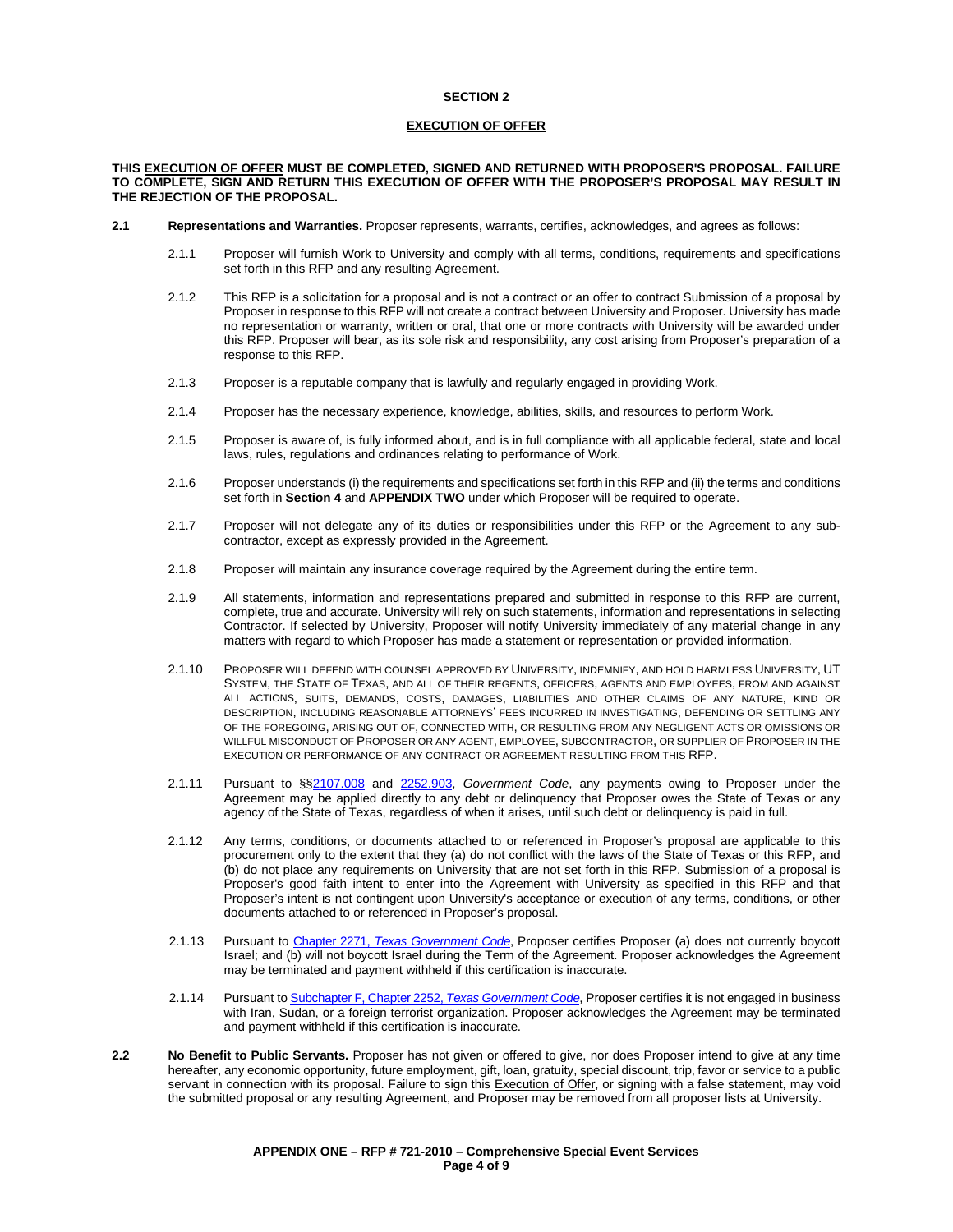- **2.3 Tax Certification.** Proposer is not currently delinquent in the payment of any taxes due under Chapter 171, *[Tax Code](http://www.statutes.legis.state.tx.us/Docs/TX/htm/TX.171.htm)*, or Proposer is exempt from the payment of those taxes, or Proposer is an out-of-state taxable entity that is not subject to those taxes, whichever is applicable. A false certification will be deemed a material breach of any resulting contract or agreement and, at University's option, may result in termination of any resulting Agreement.
- **2.4 Antitrust Certification.** Neither Proposer nor any firm, corporation, partnership or institution represented by Proposer, nor anyone acting for such firm, corporation or institution, has violated the antitrust laws of the State of Texas, codified in §15.01 et seq., *[Business and Commerce Code](http://www.statutes.legis.state.tx.us/Docs/BC/htm/BC.15.htm)*, or the Federal antitrust laws, nor communicated directly or indirectly the proposal made to any competitor or any other person engaged in such line of business.
- **2.5 Authority Certification.** The individual signing this document and the documents made a part of this RFP, is authorized to sign the documents on behalf of Proposer and to bind Proposer under any resulting Agreement.
- **2.6 Child Support Certification.** Under §231.006, *[Family Code,](http://www.statutes.legis.state.tx.us/Docs/FA/htm/FA.231.htm#231.006)* relating to child support, the individual or business entity named in Proposer's proposal is not ineligible to receive award of the Agreement, and any Agreements resulting from this RFP may be terminated if this certification is inaccurate.

### **2.7 Relationship Certifications.**

- No relationship, whether by blood, marriage, business association, capital funding agreement or by any other such kinship or connection exists between the owner of any Proposer that is a sole proprietorship, the officers or directors of any Proposer that is a corporation, the partners of any Proposer that is a partnership, the joint venturers of any Proposer that is a joint venture, or the members or managers of any Proposer that is a limited liability company, on one hand, and an employee of any member institution of UT System, on the other hand, other than the relationships which have been previously disclosed to University in writing.
- Proposer has not been an employee of any member institution of UT System within the immediate twelve (12) months prior to the Submittal Deadline.
- No person who, in the past four (4) years served as an executive of a state agency was involved with or has any interest in Proposer's proposal or any contract resulting from this RFP (ref. §669.003, *[Government Code](http://www.statutes.legis.state.tx.us/Docs/GV/htm/GV.669.htm#669.003)*).
- All disclosures by Proposer in connection with this certification will be subject to administrative review and approval before University enters into any Agreement resulting from this RFP with Proposer.
- **2.8 Compliance with Equal Employment Opportunity Laws.** Proposer is in compliance with all federal laws and regulations pertaining to Equal Employment Opportunities and Affirmative Action.
- **2.9 Compliance with Safety Standards.** All products and services offered by Proposer to University in response to this RFP meet or exceed the safety standards established and promulgated under the Federal Occupational Safety and Health Law [\(Public Law 91-596\)](https://www.osha.gov/pls/oshaweb/owadisp.show_document?p_table=OSHACT&p_id=2743) and the *Texas Hazard Communication Act*, Chapter 502, *[Health and Safety Code](http://www.statutes.legis.state.tx.us/Docs/HS/htm/HS.502.htm)*, and all related regulations in effect or proposed as of the date of this RFP.
- **2.10 Exceptions to Certifications.** Proposer will and has disclosed, as part of its proposal, any exceptions to the information stated in this Execution of Offer. All information will be subject to administrative review and approval prior to the time University makes an award or enters into any Agreement with Proposer.
- **2.11 Manufacturer Responsibility and Consumer Convenience Computer Equipment Collection and Recovery Act Certification.** If Proposer will sell or lease computer equipment to University under any Agreement resulting from this RFP then, pursuant to §361.965(c), *[Health & Safety Code](http://www.statutes.legis.state.tx.us/Docs/HS/htm/HS.361.htm#361.965)*, Proposer is in compliance with the Manufacturer Responsibility and Consumer Convenience Computer Equipment Collection and Recovery Act set forth i[n Chapter 361, Subchapter Y,](http://www.statutes.legis.state.tx.us/Docs/HS/htm/HS.361.htm#Y) *Health [& Safety Code,](http://www.statutes.legis.state.tx.us/Docs/HS/htm/HS.361.htm#Y)* and the rules adopted by the Texas Commission on Environmental Quality under that Act as set forth i[n 30](http://texreg.sos.state.tx.us/public/readtac$ext.ViewTAC?tac_view=5&ti=30&pt=1&ch=328&sch=I&rl=Y)  [TAC Chapter 328.](http://texreg.sos.state.tx.us/public/readtac$ext.ViewTAC?tac_view=5&ti=30&pt=1&ch=328&sch=I&rl=Y) §361.952(2), *[Health & Safety Code,](http://www.statutes.legis.state.tx.us/Docs/HS/htm/HS.361.htm#361.952)* states that, for purposes of the Manufacturer Responsibility and Consumer Convenience Computer Equipment Collection and Recovery Act*,* the term "computer equipment" means a desktop or notebook computer and includes a computer monitor or other display device that does not contain a tuner.

### **2.12 Conflict of Interest Certification.**

- Proposer is not a debarred vendor or the principal of a debarred vendor (i.e. owner, proprietor, sole or majority shareholder, director, president, managing partner, etc.) either at the state or federal level.
- Proposer's provision of services or other performance under any Agreement resulting from this RFP will not constitute an actual or potential conflict of interest.
- Proposer has disclosed any personnel who are related to any current or former employees of University.
- Proposer has not given, nor does Proposer intend to give, at any time hereafter, any economic opportunity, future employment, gift, loan, gratuity, special discount, trip, favor or service to an officer or employee of University in connection with this RFP.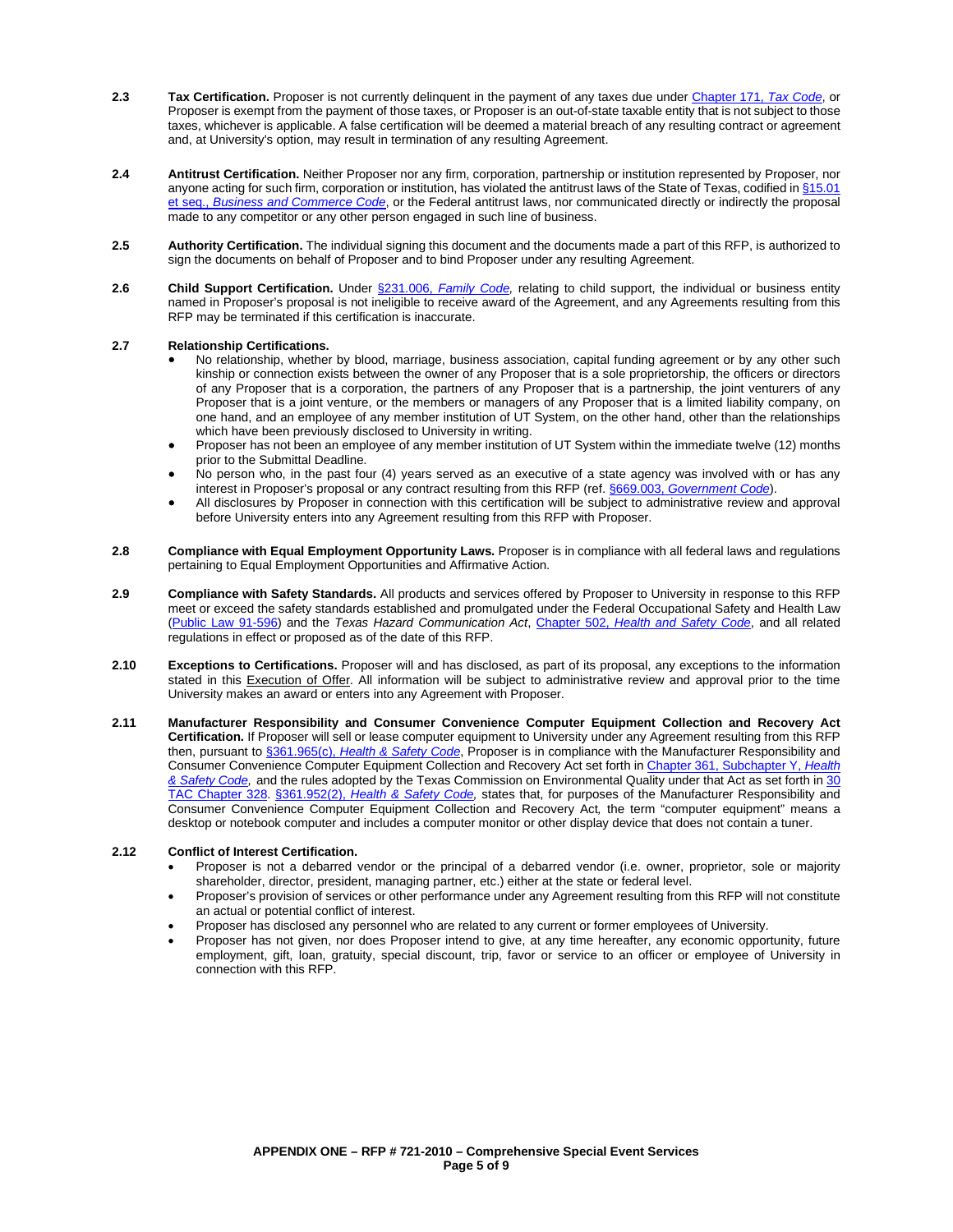### **2.13 Proposer should complete the following information:**

If Proposer is a Corporation, then State of Incorporation:

If Proposer is a Corporation then Proposer's Corporate Charter Number: \_\_\_\_\_\_

RFP No.: 721-2010 – Comprehensive Special Event Services

**NOTICE: WITH FEW EXCEPTIONS, INDIVIDUALS ARE ENTITLED ON REQUEST TO BE INFORMED ABOUT THE INFORMATION THAT GOVERNMENTAL BODIES OF THE STATE OF TEXAS COLLECT ABOUT SUCH INDIVIDUALS. UNDER §[§552.021](http://www.statutes.legis.state.tx.us/Docs/GV/htm/GV.552.htm#552.021) AN[D 552.023,](http://www.statutes.legis.state.tx.us/Docs/GV/htm/GV.552.htm#552.023)** *GOVERNMENT CODE***, INDIVIDUALS ARE ENTITLED TO RECEIVE AND REVIEW SUCH INFORMATION. UNDER §559.004,** *[GOVERNMENT CODE](http://www.statutes.legis.state.tx.us/Docs/GV/htm/GV.559.htm#559.004)***, INDIVIDUALS ARE ENTITLED TO HAVE GOVERNMENTAL BODIES OF THE STATE OF TEXAS CORRECT INFORMATION ABOUT SUCH INDIVIDUALS THAT IS INCORRECT.**

### **Submitted and Certified By:**

(Proposer Institution's Name)

(Signature of Duly Authorized Representative)

(Printed Name/Title)

(Date Signed)

(Proposer's Street Address)

(City, State, Zip Code)

(Telephone Number)

(FAX Number)

(Email Address)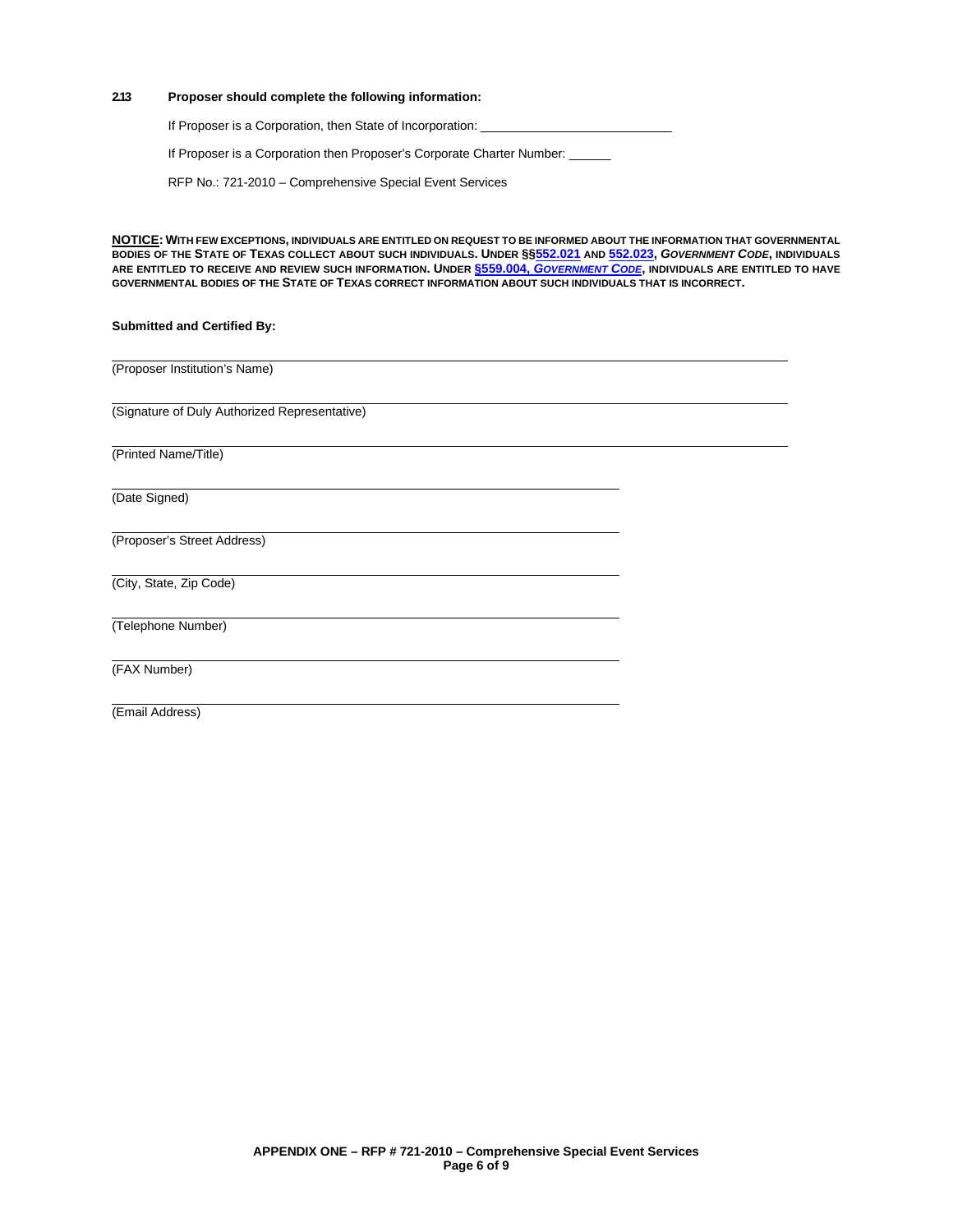### **PROPOSER'S GENERAL QUESTIONNAIRE**

**NOTICE: WITH FEW EXCEPTIONS, INDIVIDUALS ARE ENTITLED ON REQUEST TO BE INFORMED ABOUT THE INFORMATION THAT GOVERNMENTAL BODIES OF THE STATE OF TEXAS COLLECT ABOUT SUCH INDIVIDUALS. UNDER §[§552.021](http://www.statutes.legis.state.tx.us/Docs/GV/htm/GV.552.htm#552.021) AN[D 552.023,](http://www.statutes.legis.state.tx.us/Docs/GV/htm/GV.552.htm#552.023)** *GOVERNMENT CODE***, INDIVIDUALS ARE ENTITLED TO RECEIVE AND REVIEW SUCH INFORMATION. UNDER §559.004,** *[GOVERNMENT CODE](http://www.statutes.legis.state.tx.us/Docs/GV/htm/GV.559.htm#559.004)***, INDIVIDUALS ARE ENTITLED TO HAVE GOVERNMENTAL BODIES OF THE STATE OF TEXAS CORRECT INFORMATION ABOUT SUCH INDIVIDUALS THAT IS INCORRECT.**

Proposals must include responses to the questions contained in this Proposer's General Questionnaire. Proposer should reference the item number and repeat the question in its response. In cases where a question does not apply or if unable to respond, Proposer should refer to the item number, repeat the question, and indicate N/A (Not Applicable) or N/R (No Response), as appropriate. Proposer will explain the reason when responding N/A or N/R.

#### **3.1 Proposer Profile**

3.1.1 Legal name of Proposer company:

|       | Address of principal place of business:                                                                                                                                                                                                                                    |
|-------|----------------------------------------------------------------------------------------------------------------------------------------------------------------------------------------------------------------------------------------------------------------------------|
|       |                                                                                                                                                                                                                                                                            |
|       | Address of office that would be providing service under the Agreement:                                                                                                                                                                                                     |
|       |                                                                                                                                                                                                                                                                            |
|       |                                                                                                                                                                                                                                                                            |
|       |                                                                                                                                                                                                                                                                            |
|       |                                                                                                                                                                                                                                                                            |
|       | Annual Revenues Volume: 1997                                                                                                                                                                                                                                               |
|       |                                                                                                                                                                                                                                                                            |
|       | Federal Tax ID #: University of the Contract of the Contract of the Contract of the Contract of the Contract of the Contract of the Contract of the Contract of the Contract of the Contract of the Contract of the Contract o                                             |
|       | NOTE: If Proposer is a subsidiary, University prefers to enter into a contract or agreement with the Parent<br>Corporation or to receive assurances of performance from the Parent Corporation.                                                                            |
| 3.1.2 | State whether Proposer will provide a copy of its financial statements for the past two (2) years, if requested by<br>University.                                                                                                                                          |
| 3.1.3 | Proposer will provide a financial rating of the Proposer entity and any related documentation (such as a Dunn and<br>Bradstreet analysis) that indicates the financial stability of Proposer.                                                                              |
| 3.1.4 | Is Proposer currently for sale or involved in any transaction to expand or to become acquired by another business<br>entity? If yes, Proposer will explain the expected impact, both in organizational and directional terms.                                              |
| 3.1.5 | Proposer will provide any details of all past or pending litigation or claims filed against Proposer that would affect<br>its performance under the Agreement with University (if any).                                                                                    |
| 3.1.6 | Is Proposer currently in default on any loan agreement or financing agreement with any bank, financial institution,<br>or other entity? If yes, Proposer will specify the pertinent date(s), details, circumstances, and describe the current<br>prospects for resolution. |
| 3.1.7 | Does any relationship exist (whether by family kinship, business association, capital funding agreement, or any<br>other such relationship) between Proposer and any employee of University? If yes, Proposer will explain.                                                |

3.1.9 Proposer will provide the name and Social Security Number for each person having at least 25% ownership interest in Proposer. This disclosure is mandatory pursuant to §231.006, *[Family Code](http://www.statutes.legis.state.tx.us/Docs/FA/htm/FA.231.htm#231.006)*, and will be used for the

> **APPENDIX ONE – RFP # 721-2010 – Comprehensive Special Event Services Page 7 of 9**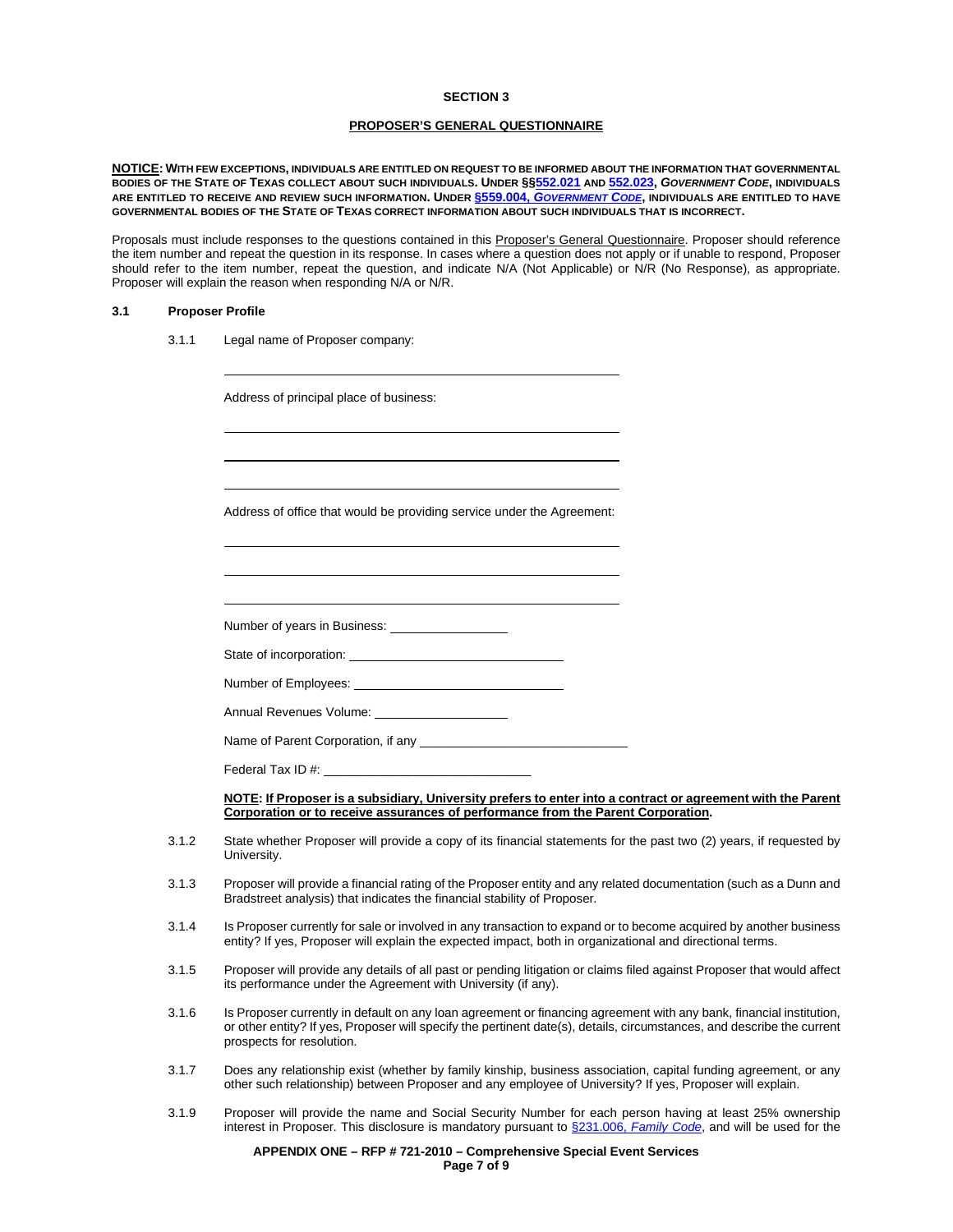purpose of determining whether an owner of Proposer with an ownership interest of at least 25% is more than 30 days delinquent in paying child support. Further disclosure of this information is governed by the *Texas Public Information Act* (ref. Chapter 552, *[Government Code](http://www.statutes.legis.state.tx.us/Docs/GV/htm/GV.552.htm)*), and other applicable law.

### **3.2 Approach to Work**

- 3.2.1 Proposer will provide a statement of the Proposer's service approach and will describe any unique benefits to University in doing business with Proposer (ref. **Section 5.10**). In their response, Proposer will briefly describe its approach for each of the required services identified in **Section 5** – Scope of Work of this RFP.
- 3.2.2 Proposer will submit a work plan with milestones. The work plan should include:
	- 3.2.2.1 Identification of tasks to be performed;
	- 3.2.2.2 Time frames to perform the identified tasks;
	- 3.2.2.3 Project management methodology; and
	- 3.2.2.4 Implementation strategy.
- 3.2.3 Proposer will describe the types of reports or other written documents Proposer will provide (if any) and the frequency of reporting, if more frequent than required in this RFP. Proposer will include samples of reports and documents if appropriate.

#### **3.3 General Requirements**

- 3.3.1 Proposer will provide summary resumes for its proposed key personnel who will be providing services under the Agreement with University, including their specific experiences with similar service projects, and number of years of employment with Proposer as requested in **Section 5.10**.
- 3.3.2 Proposer will describe any difficulties it anticipates in performing its duties under the Agreement with University and how Proposer plans to manage these difficulties. Proposer will describe the assistance it will require from University (ref. **Section 5**)

### **3.4 Service Support**

Proposer will describe its service support philosophy, how it is implemented, and how Proposer measures its success in maintaining this philosophy.

#### **3.5 Quality Assurance**

Proposer will describe its quality assurance program, its quality requirements, and how they are measured.

#### **3.6 Miscellaneous**

- 3.6.1 Proposer will provide a list of any additional services or benefits not otherwise identified in this RFP that Proposer would propose to provide to University. Additional services or benefits must be directly related to the goods and services solicited under this RFP (ref. **Section 6**).
- 3.6.2 Proposer will provide details describing any unique or special services or benefits offered or advantages to be gained by University from doing business with Proposer. Additional services or benefits must be directly related to the goods and services solicited under this RFP (ref. **Section 5** and **Section 6**).
- 3.6.3 Does Proposer have a contingency plan or disaster recovery plan in the event of a disaster? If so, then Proposer will provide a copy of the plan (ref. **Section 5**).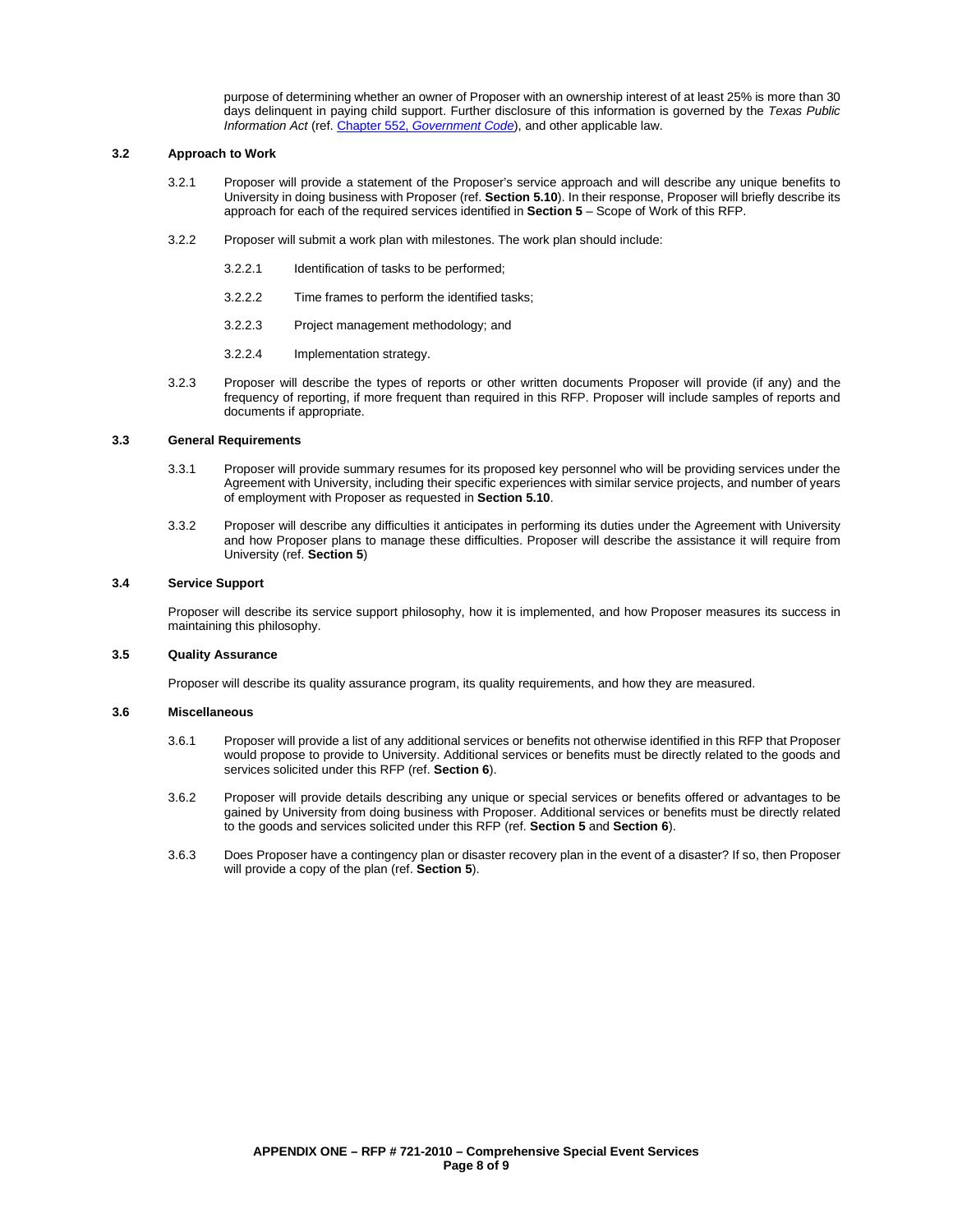### **ADDENDA CHECKLIST**

Proposal of: \_\_\_

(Proposer Company Name)

**To:** The University of Texas at Austin

**Ref.:** Comprehensive Special Event Services

**RFP No.:** 721-2010

Ladies and Gentlemen:

The undersigned Proposer hereby acknowledges receipt of the following Addenda to the captioned RFP (initial if applicable).

**Note: If there was only 1 Addendum, initial just the first blank after No. 1, not all 5 blanks below.**

No. 1 \_\_\_\_\_ No. 2 \_\_\_\_\_ No. 3 \_\_\_\_\_ No. 4 \_\_\_\_\_ No. 5 \_\_\_\_\_

Respectfully submitted,

**Proposer:** \_\_\_\_\_\_\_\_\_\_\_\_\_\_\_\_\_\_\_\_\_\_\_\_

**By:** \_\_\_\_\_\_\_\_\_\_\_\_\_\_\_\_\_\_\_\_\_\_\_\_\_\_\_

(Authorized Signature for Proposer)

**Name:** \_\_\_\_\_\_\_\_\_\_\_\_\_\_\_\_\_\_\_\_\_\_\_\_\_

**Date:** \_\_\_\_\_\_\_\_\_\_\_\_\_\_\_\_\_\_\_\_\_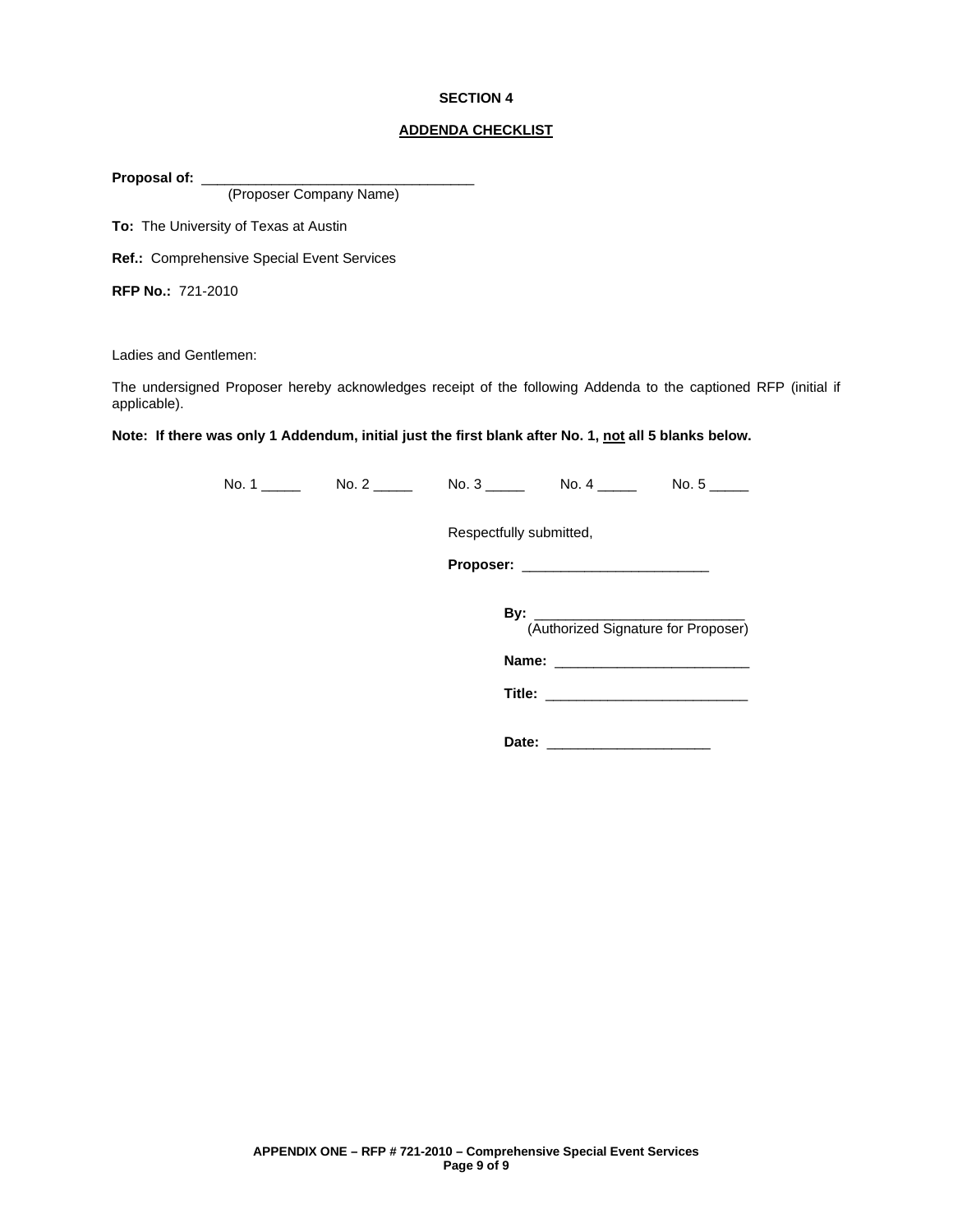**APPENDIX TWO**

# **AGREEMENT**

**(SEE SEPARATE ATTACHMENT)**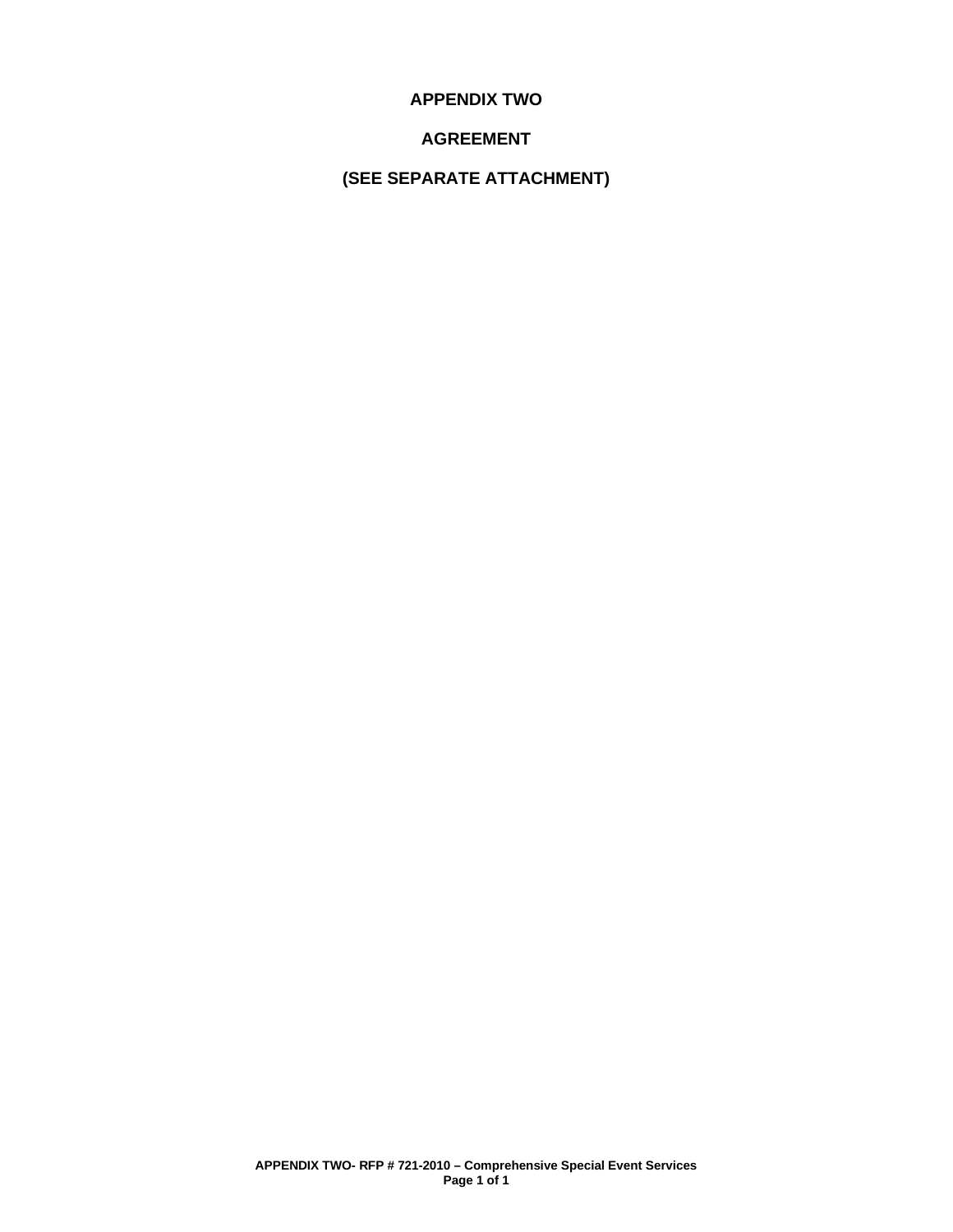### **APPENDIX THREE**

# **HUB SUBCONTRACTING PLAN**

**(SEE SEPARATE ATTACHMENT)**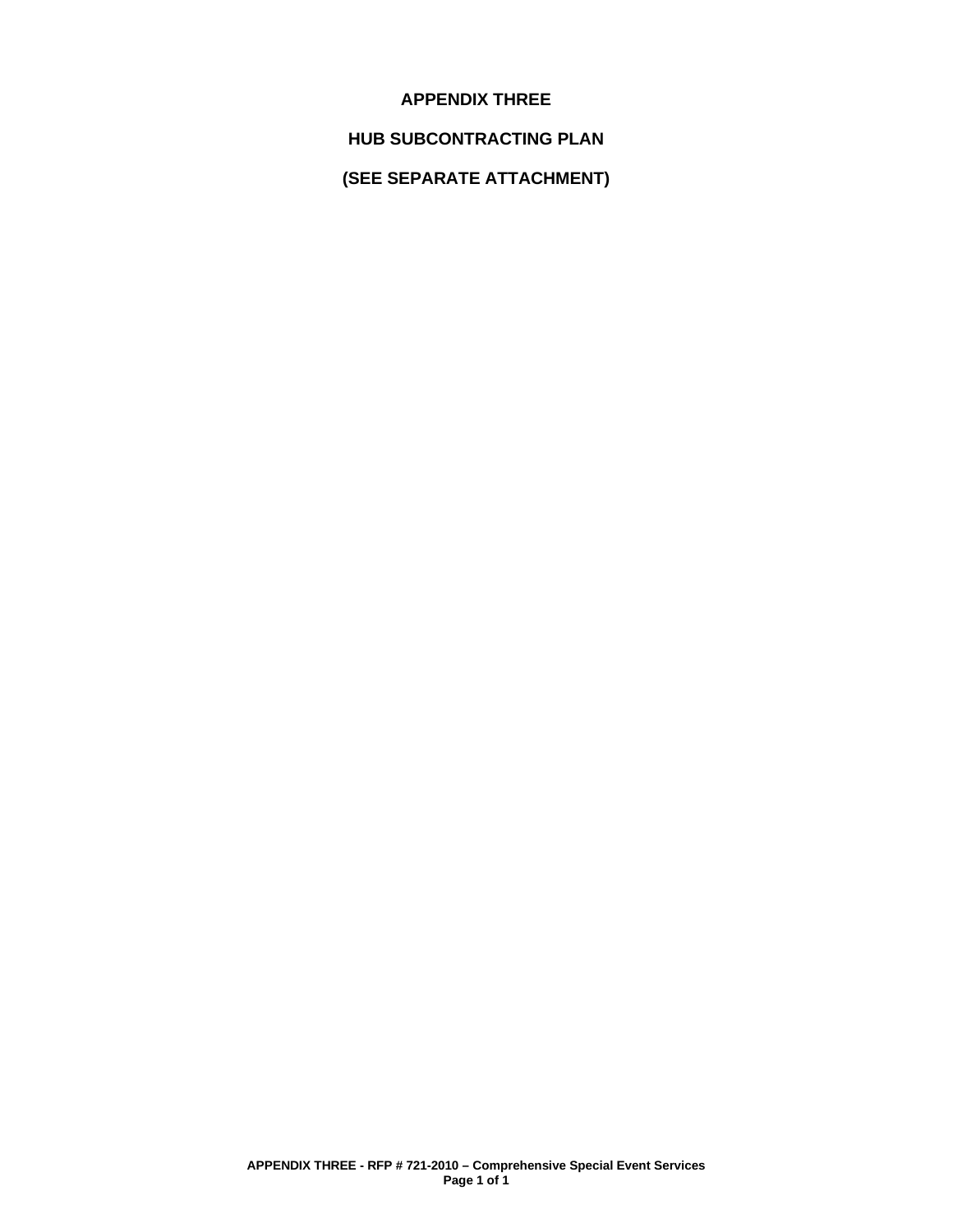# **APPENDIX FOUR**

# **CAMPUS MAPS**

Maps for The University of Texas at Austin Campus can be found at the following website:

<http://www.utexas.edu/maps/>

Map for The University of Texas at Austin Rowling Hall Garage (RHG):

<https://parking.utexas.edu/parking/garages/rowling-hall-garage-rhg>

Map for The University of Texas at Austin AT&T Hotel and Conference Center:

<https://meetattexas.com/meetings/floor-plans>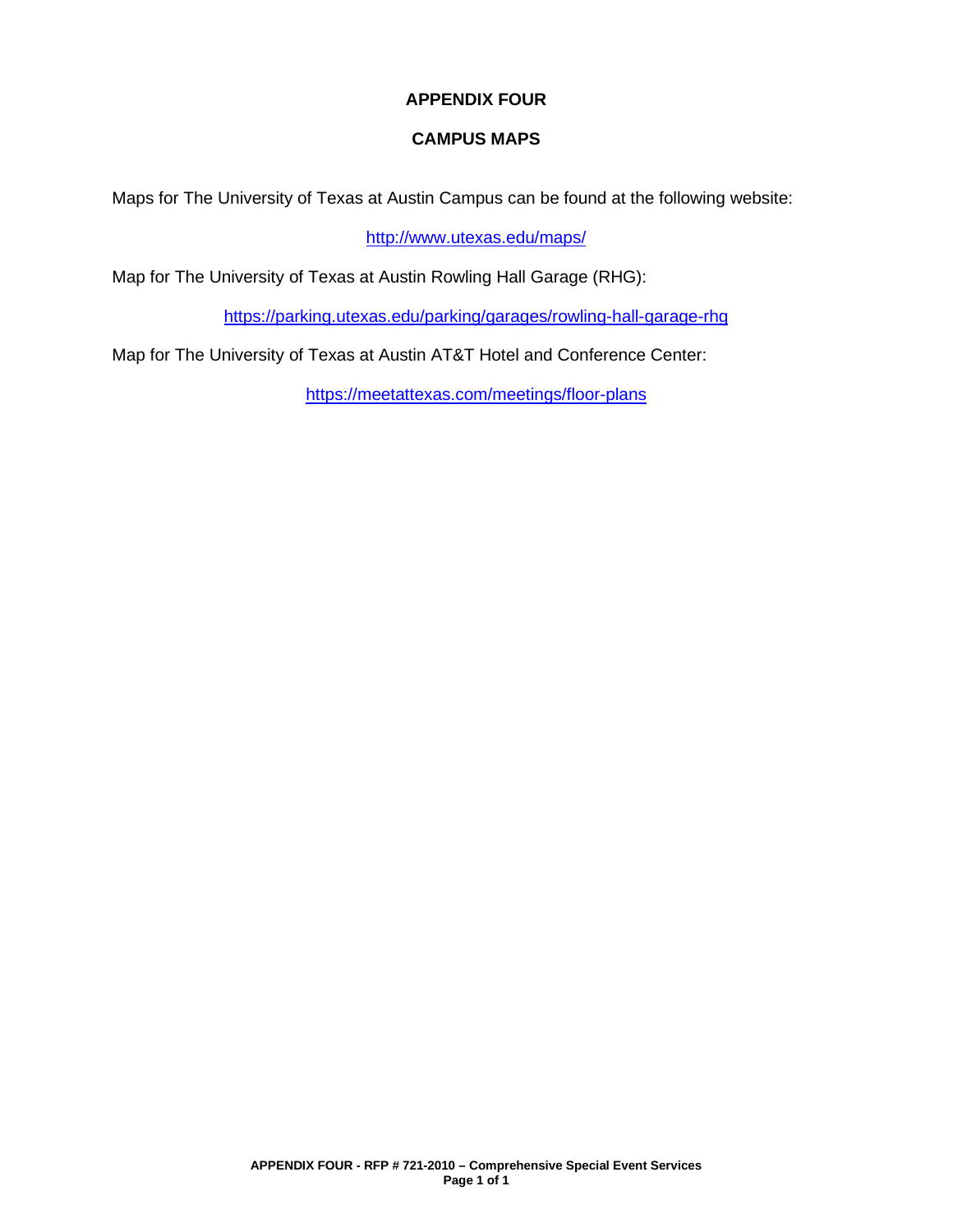# **APPENDIX FIVE**

# **SAMPLE EVENT SCENARIO**

As a part of submitted proposal, Proposer must prepare a project plan and price breakdown for a sample event scenario to be held in the Zlotnik Family Ballroom, located within Robert Rowling Hall and managed by the AT&T Executive Education and Conference Center (ref. **APPENDIX SEVEN** for drawing). Proposer must include a detailed, per-item cost for each of the equipment, services, and all staffing levels (including any standard and overtime rates) as described in **APPENDIX SIX**. This scenario is only an example of services.

The sample event scenario should be configured with theater style seating for 1000 high-profile University guests. The production should create a modern, interactive experience for guests with an elegant visual appearance to engage the guest from the moment they enter the room, and should include needed elements, structures and personnel for seamless, high-level and fully professional execution.

For the purpose of the proposal, the program is scheduled to take place at 3 P.M. on a Friday afternoon. The ballroom would become available to the Contractor at 8 A.M. on the Wednesday morning prior to the program. A cue to cue rehearsal is scheduled to take place at 10 A.M. on Friday morning.

### **1. Video Production Services:**

A. Projection Screens:

- One (1) center 9' x 16' Screen (16:9 ratio) for independent graphic images and playback.
- Two (2) 9' x 16' outboard portrait screens (16:9 ratio) for image magnification.
- Two (2) 15' x 26'6" outboard screens (16:9 ratio) for independent graphic images and playback.
- Four (4) front of stage confidence monitors for speakers (teleprompter and graphics).

### B. Cameras:

- Two (2) stationary full switched broadcast cameras in a front of house position.
- One (1) mobile camera positioned near the SL front of the stage.
- C. Video services must include:
	- All platforms, servers, equipment and cabling for switching multiple video, graphics and live image display on the various screens.
	- Equipment to record program and isolated video for post event editing as necessary.

### **2. Theatrical Lighting Services:**

Fully programmable lighting packages for the production to focus on specified areas including:

- A. Stage Lighting Package: (no lectern, up to four (4) focus areas for speakers on the stage)
- B. House Lighting Package: (to create atmosphere in the audience area including a variety of colors, patterns, movement, etc.)
- C. Scenic Lighting Package: (to enhance décor on the stage)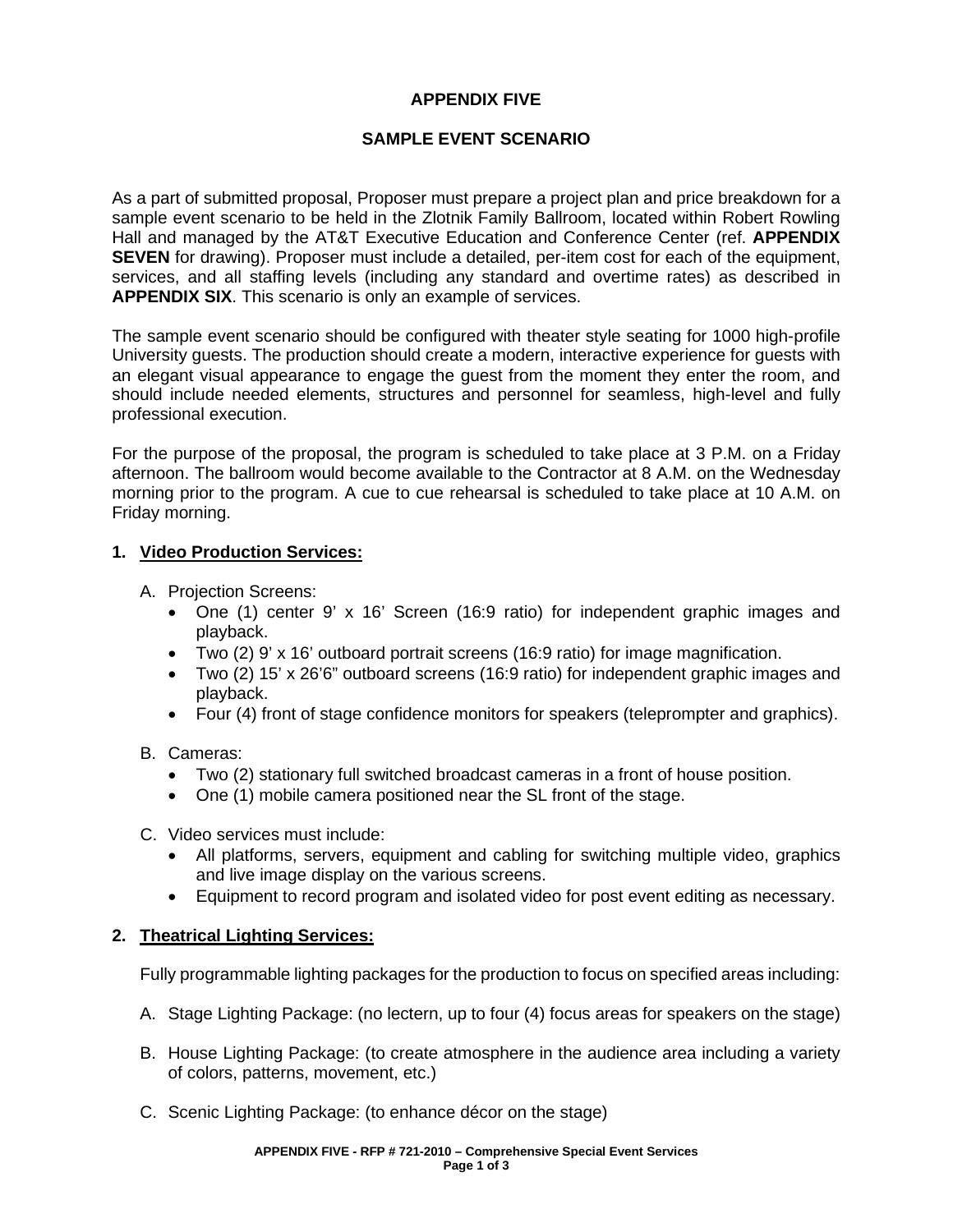Lighting services for each package must include:

- All fixtures (moving and stationary), consoles, dimmers and related systems.
- All cabling and connectors.
- Note: Support structures to be detailed with "Event Staging and Rigging."

# **3. Audio Production Services and Equipment:**

- A. Audio PA System to provide even sound coverage for full ballroom.
- B. Speaker arrays and audio playback capacity.
- C. Wireless microphones to include handheld, lavalier, and dual ear headsets for up to eight (8) speakers.
- D. Ambient sound microphone(s) for archival recording.
- E. Multi-channel production communication system (wired and wireless).

# **4. Event Staging and Rigging Services and Equipment:**

- A. 20' x 48' x 2' core stage.
- B. 12' x 48' triangular-shaped thrust front of stage including underlit steps to seating area.
- C. Drapery and masking for all production elements spanning the full width of the ballroom.
- D. Moving Drape System to "reveal" upstage program element during event.
- E. Custom triangular-shaped front of stage, including under lit steps to seating area.
- F. Box truss and fly systems for all production elements (please specify for video, lighting, sound).
- G. Other support structures (weighted bases, poles, etc.)
- H. Note: All non-flown stage and rigging systems must include complete masking.
- I. Additional equipment used for rigging (lifts, etc.) must be included.

### **5. Stage Properties:**

- A. Textured scenic wall stage panels on the sides of the stage to serve as primary proscenium.
- B. Carpet for staging.

### **6. Event Labor:**

Proposal must include an itemized list of all costs for labor required to execute the program (producer services, specialists, operators, stagehands, etc.).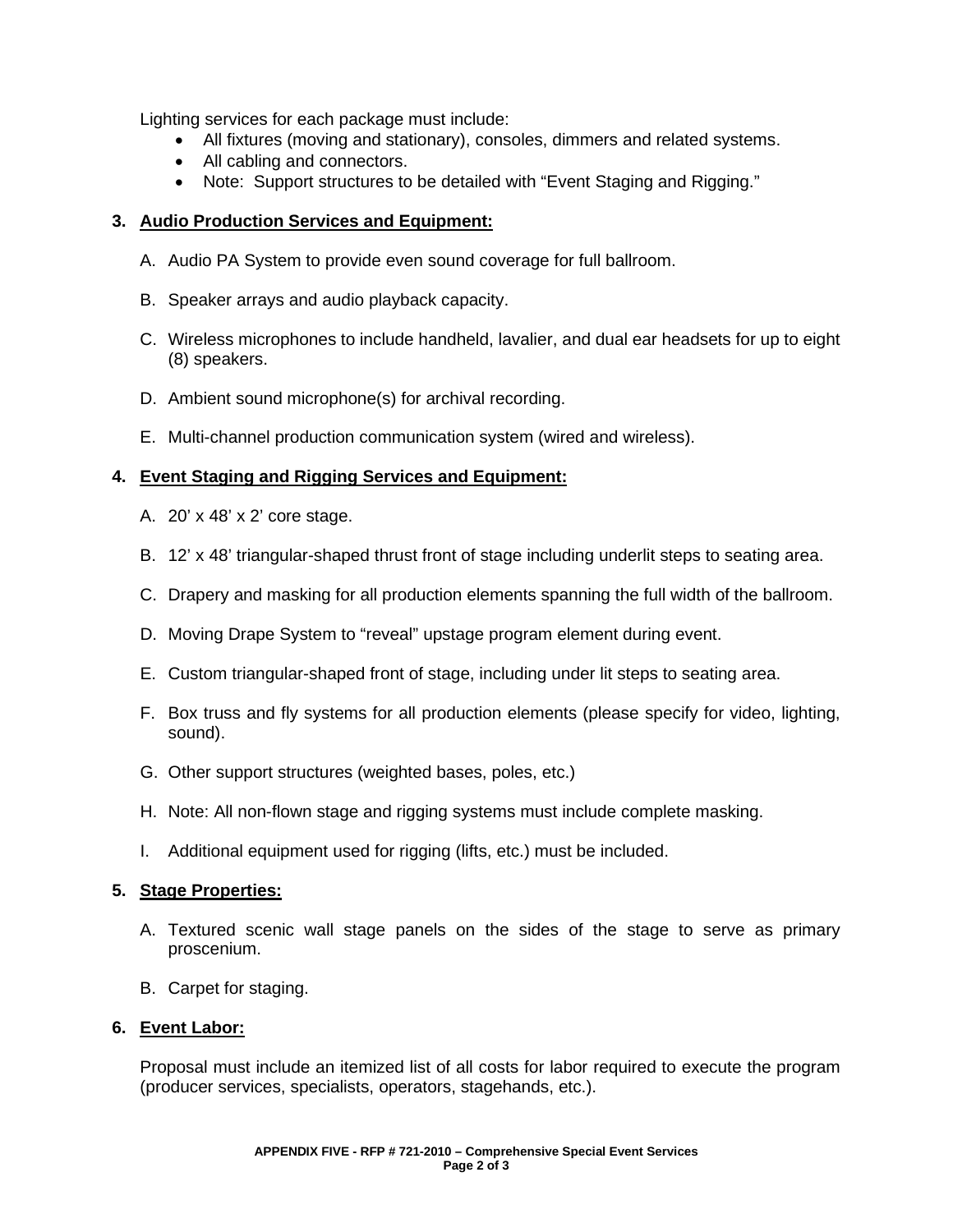Itemized list must include:

- Projected daily schedule for labor.
- Quantity and description of laborers required for each labor line (three (3) camera ops, four (4) stagehands, etc.).
- Standard rate of pay per labor line (daily or hourly at regular and overtime rate).

# **7. Creative, Design and CAD Services**

- A. Include ten (10) hours to design and produce video animation content for the program.
- B. Proposal must include 3D CAD, scale drawings of the ballroom layout with details to include:

i. Overhead composite perspective of ballroom to include:

- Stage layout and rigging elements.
- Seating layout and aisles.
- Front of house production area (lighting, audio, show caller, etc.).
- Camera platforms, other in-house elements.
- Back of house production area (video production, audio technicians, teleprompter operator, etc.).
- ii. Elevation views showing scenic elements.
- iii. Other specific drawings as needed for technical setup.

### **8. Other Services**

Proposer must also include the following:

- A. Define power needs and source of power.
- B. Any needed backup systems provided by Proposer.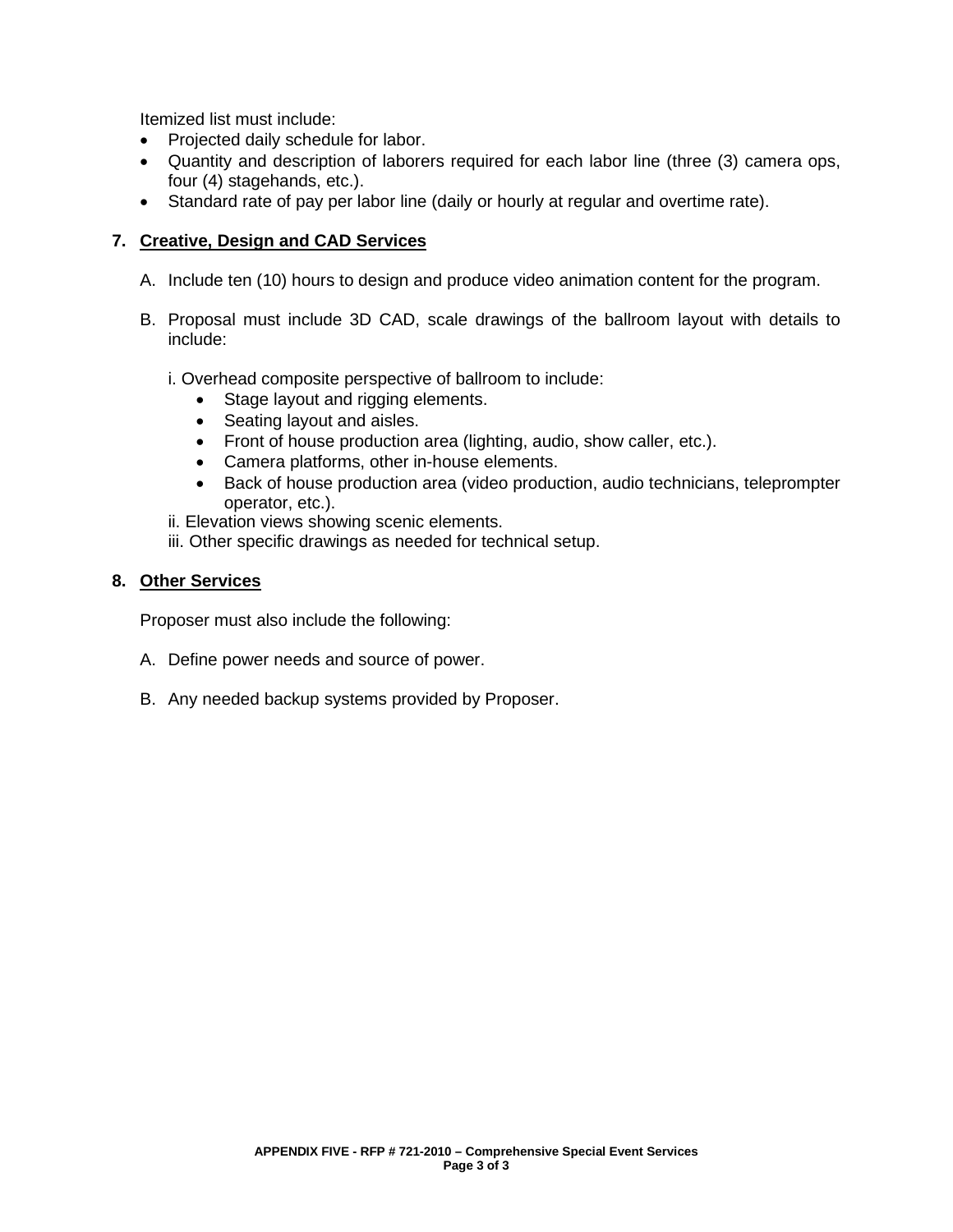### **APPENDIX SIX**

### **PROJECT PLAN AND PRICE BREAKDOWN FOR APPENDIX FIVE**

Use this Appendix to provide a detailed project plan and a separate price breakdown for the sample event scenario listed in **APPENDIX FIVE**.

Proposer must provide the following for the scenario:

1. Project Plan:

The project plan must include all elements as described in **Section 5.5**. The project plan must include a detailed description of all equipment including brand and model number, tasks, services, and labor. Proposer must include drawings.

2. Cost Breakdown

Provide a detailed price breakdown of the project plan.

Cost breakdown must include a detailed, per-item cost breakdown of all equipment, services, and staffing levels (including any standard and overtime rates). The cost breakdown must include quantity, unit of measure, price, and price extension.

The cost breakdown must be based on Proposer's pricing sheets, rate sheets, staff pricing, and discounts as indicated in **Section 6.2.B**. Indicate how discounts are applied to the scenario pricing.

The total of the detailed price breakdown must match **Section 6.1.A**.

Reminder, in accordance with **Section 3.1**, submit one (1) complete copy to include price and one (1) to exclude pricing.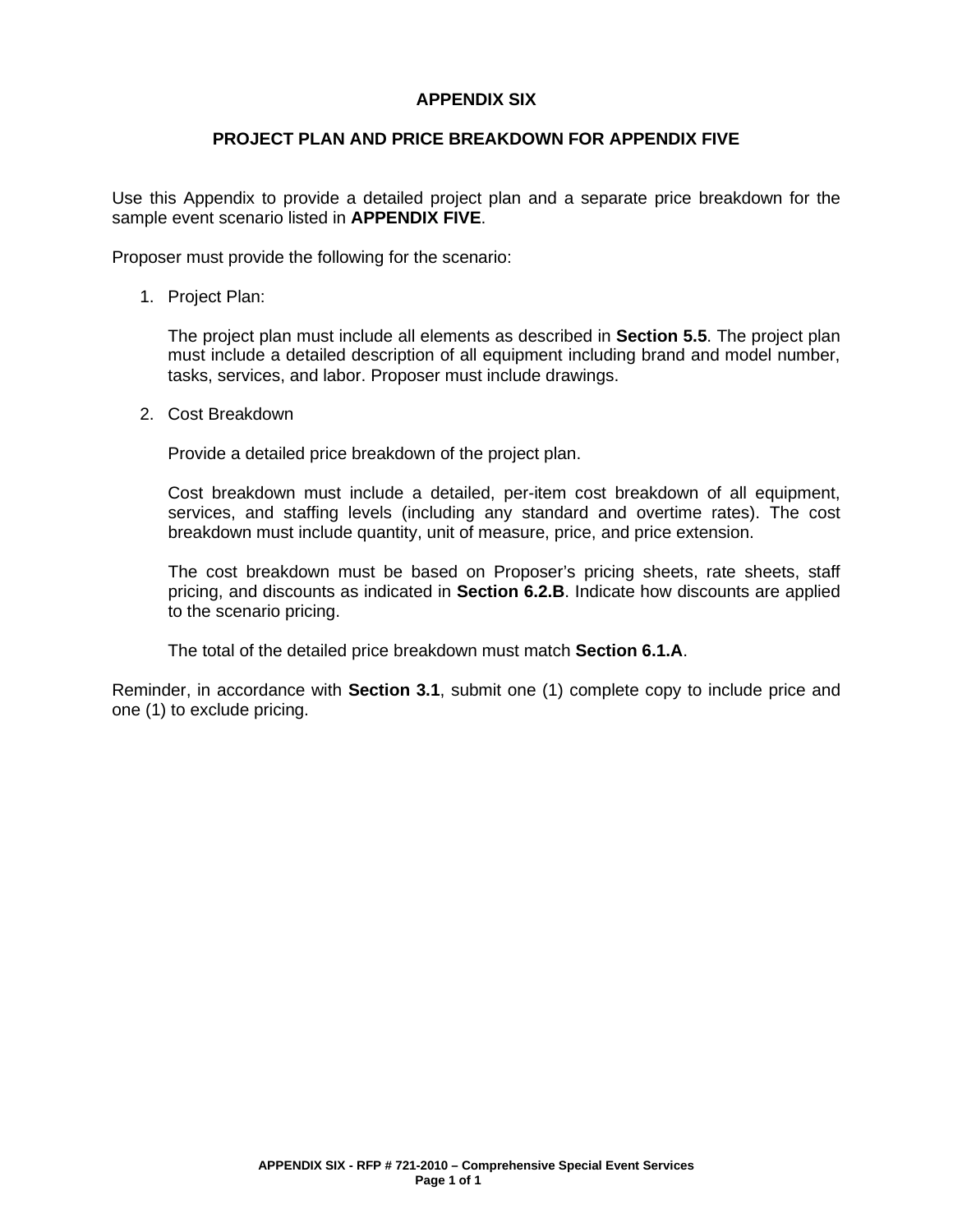### **APPENDIX SEVEN**

# **ZLOTNIK FAMILY BALLROOM DRAWING**

**(SEE SEPARATE ATTACHMENT)**